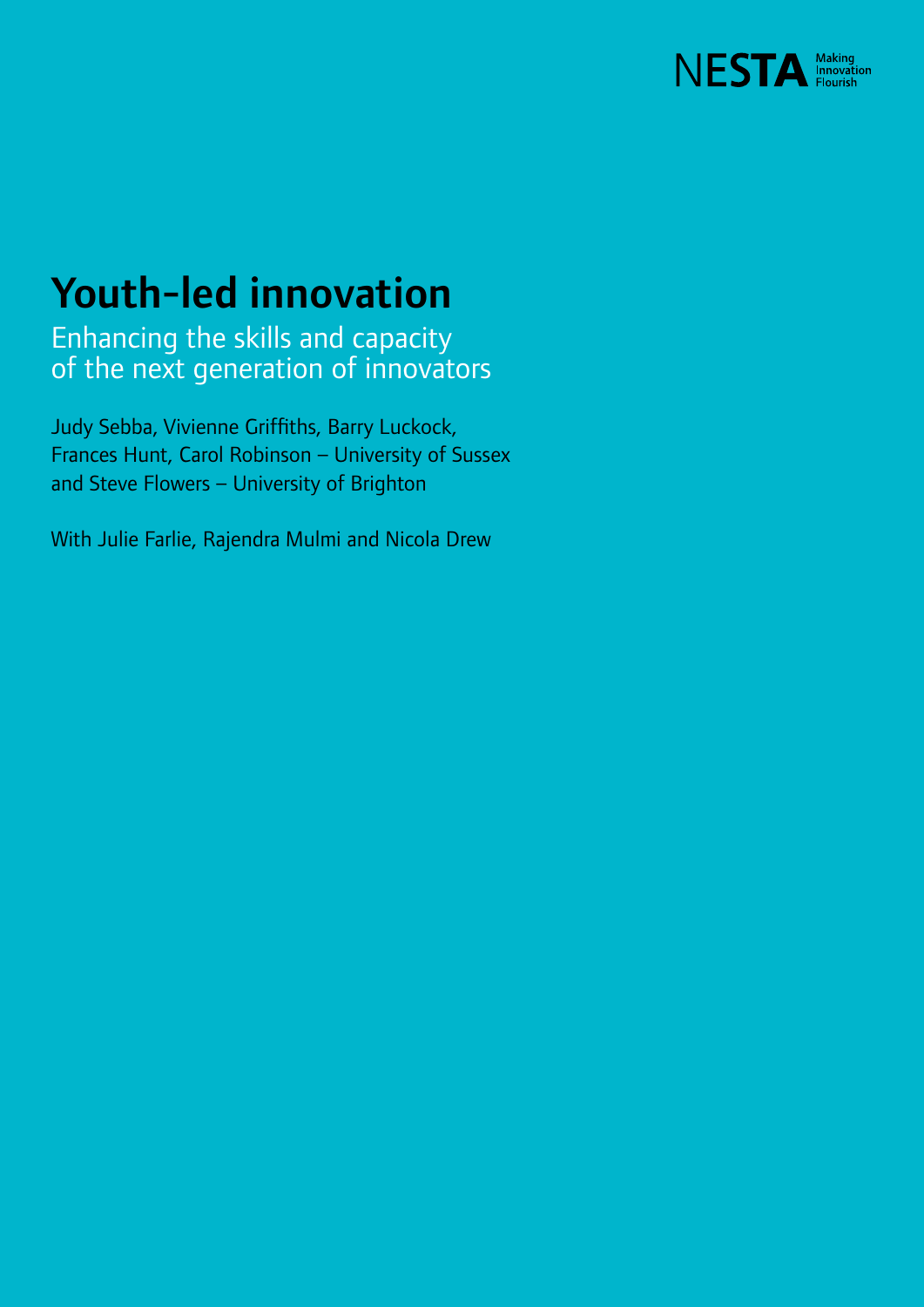NESTA is the National Endowment for Science, Technology and the Arts.

Our aim is to transform the UK's capacity for innovation. We invest in early-stage companies, inform innovation policy and encourage a culture that helps innovation to flourish.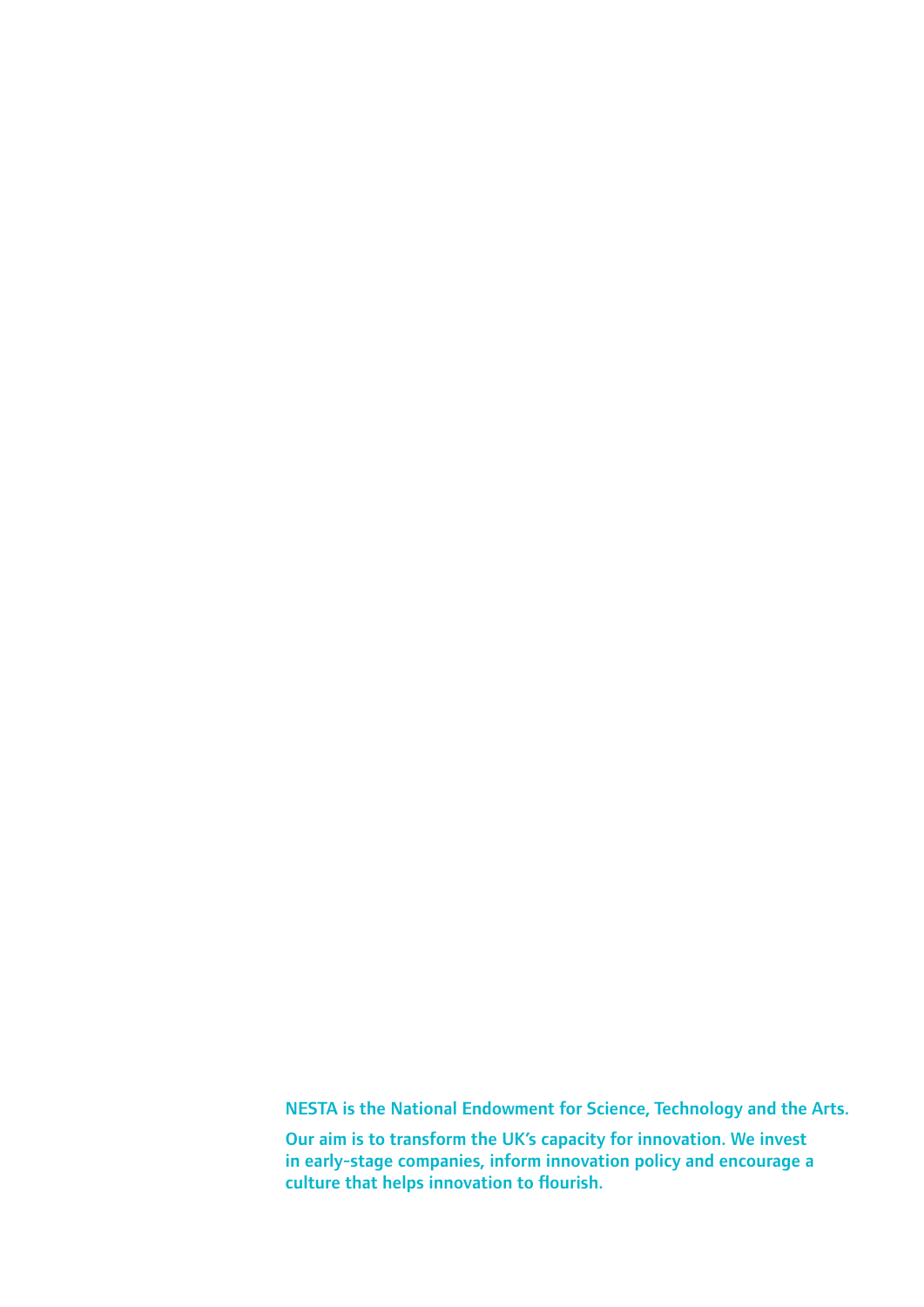## Executive Summary

In our challenging economic climate, young people will need to develop the skills and understanding to pursue and develop innovative solutions in both their own lives and for the organisations they join and create as the UK seeks new opportunities to meet the future. There has been little systematic analysis however of how and where young people innovate, or of how that innovation can be best supported and developed.

The focus of our research is youth-led innovation, whereby young people instigate potential solutions to a problem, often one that they have identified or defined themselves, and take responsibility for developing and implementing a solution. Our report analyses the research to date on youth-led innovation and identifies evidence of impact. It highlights that opportunities to participate in innovation increase young people's likelihood to innovate in the future and what helps or hinders youth-led innovation. We offer proposals for encouraging more young people to take part in youth-led innovation, which were developed with focus groups of young innovators and organisations that work with them. Alongside this research, the National Youth Agency and Changemakers have produced a NESTA guide for practitioners on youth-led innovation<sup>1</sup> and illustrative case studies.

#### We identified three domains in which youth-led innovation occurs

In the commercial/service domain, examples of youth-led innovation include the many fashions, music, software and design of services started by young people. The civic/political domain relates to citizenship and the right to participate on an equal basis in order to achieve this citizenship. The innovation may be in the process, its impact on public services or even a specific outcome such as a change in law. The cultural, subcultural or countercultural domain is where the more anarchic characteristics of young people are often played out, for example through music and fashion subcultures.

In each domain, examples of youth-led innovation range from those that are entirely youthled, to those initiated by adults but taken over or influenced by young people. In any of these, the capacity for further innovation may develop. The domains are not mutually exclusive: what began through punk as a countercultural force was made commercially popular by record producers like Malcolm McLaren and designers such as Vivienne Westwood. More recently, games manufacturers have adopted as commercial features some innovations in computer games developed illegally by young people.

#### Young people's innovation can have major economic, cultural and social impact

In 2007, the UK's 7-19 year olds spent £13.9 billion; with clothes, computer games and 'going out' being major areas of spend.<sup>2</sup> In these sectors, in their search for the new, young people stimulate the demand for innovation and diffuse new cultural trends. Young people now play a formative role in computer gaming, where most computer games products offer producer-established online communities that innovate around the products. In the music and film industries, radical and disruptive innovations by young people as 'outlaw users', such as illegal filesharing, have forced major changes in the industries' products

- 1. The National Youth Agency and Changemakers (2008) 'NESTA: Youth-led Innovation – A guide for Practitioners.' London: NESTA.
- 2. Data from Mintel International cited in www.oft.gov.uk/news/press/2007/87-07 [Accessed on 9 February 2009].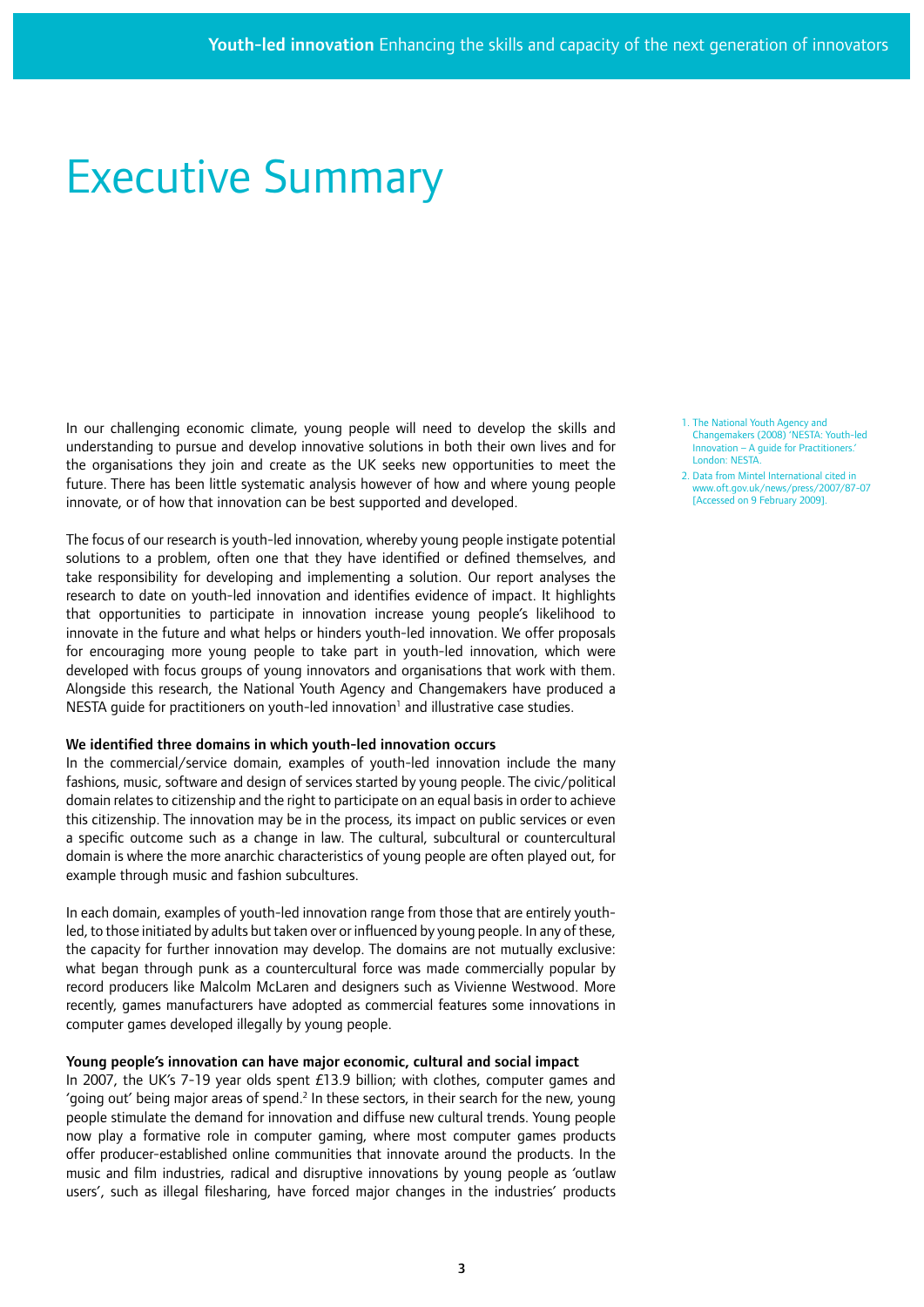3. The National Youth Agency and Changemakers (2008) op.cit. p.1.

4. Ibid.

5. UNICEF (2007) 'Child Poverty in Perspective: An Overview of Child Well-Being in Rich Countries.' Florence: UNICEF. and business models. Young people have developed new technological processes, including languages for text messaging, online etiquette and new online social networks.

Young people have gained new rights through innovative civic activism, including a greater say in the running of many schools. Public bodies are also increasingly recognising the role of young people as users and service designers. Some local authority Children's Services have led the way in involving young people in public service design. In Trafford, for example, Evaluating Services Provided (ESP) has increased young people's awareness of services by awarding an ESP 'Youth Approved' standard to providers of services that successfully take part in a youth-led process of improvement.<sup>3</sup>

#### Young people's innovation skills can be developed from an early age

Young people can best develop the skills for innovation by receiving positive feedback and recognition for early successes and having opportunities to experience successful innovation for themselves. These experiences increase young people's confidence in their ability to identify problems and find solutions; life skills that are increasingly demanded by employers. Young people's innovation is usually associated with teenagers, but studies of younger children demonstrate the benefits of teaching design, problem solving or critical skills for developing the capability to innovate.

#### But young people who want to innovate face many barriers

The practical constraints of legal age restrictions on banking, setting up companies and applying for patents can act as barriers. Young people also face challenges in getting financial backing and support from being perceived as too inexperienced to be taken seriously. Galen Brown of Stromness in Orkney was 15 when he invented a device to save money and power when appliances are on stand-by. His biggest problems were not technical, but not knowing investors or licensees and his age, which limited access to business support.<sup>4</sup>

Social inequalities and living in rural communities can also create barriers, restricting young people from accessing the information and social networks that can help them develop their ideas. To use online networks and to gain access to the knowledge, resources and networks they need for innovation, young people need digital access. The 'disenfranchisement' of those whose families cannot afford broadband and computers can be a profound barrier for young people who have ideas.

#### Too much adult control can inhibit innovation

There are also more subtle barriers. Adults need to facilitate rather than teach innovation. Young people need the freedom to develop new ideas and concepts themselves. For adults to 'let go' or 'hand over' resources and decision-making requires sensitive handling and a degree of courage: young people themselves sometimes need to be challenged if their perceptions of authority inhibit them from taking the lead. Young innovators suggest that some teachers are too helpful; stifling students' ability to think for themselves. And, as adult innovators experience, new ideas can be ridiculed or ignored.

## Negative cultural attitudes towards young people inhibit innovation

To be innovators, young people need to feel confident of the worth of their ideas and that their contribution is valued and can make a difference. Both the literature and our focus groups identified that negative attitudes towards young people are a major barrier to innovation. Recent research by UNICEF<sup>5</sup> showed that the United Kingdom ranked bottom of the 21 industrialised countries in children's self-perceptions of well-being. Language can make a difference: negative media coverage that generalises about 'youth' and labels young people 'kids' exacerbates the problem.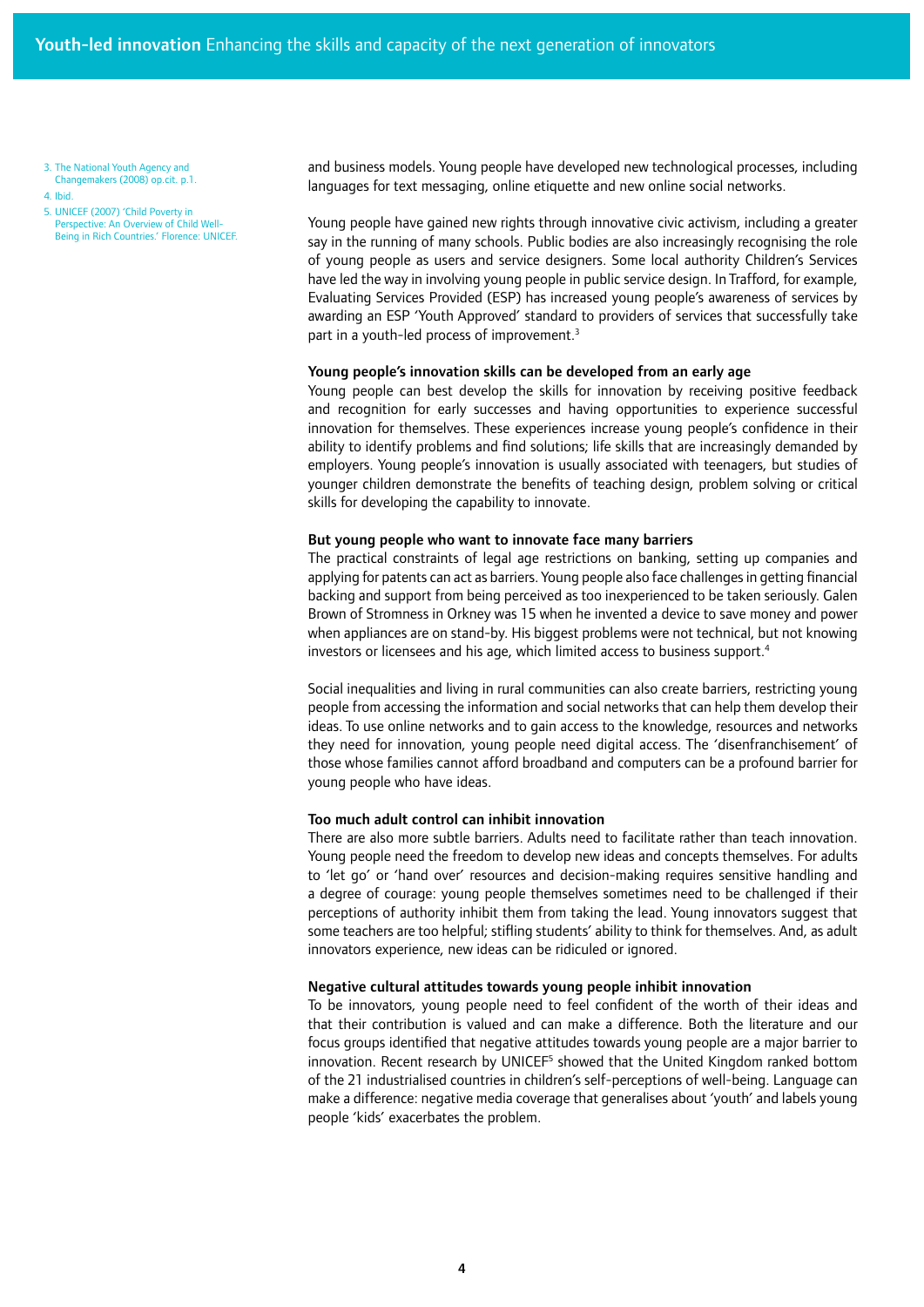### There are opportunities in the curriculum to give greater support to young people's innovation

Some young people innovate without adult support through their curiosity and wish to engage with the world around them; but many more could be supported to do so through school leadership activities; through challenges to find innovative solutions to social, environmental, design or technical and scientific problems; within the primary curriculum and within the secondary curriculum, where GCSE, Diploma and other project work allows young people freedom to develop their ideas. For example, Emily Cummins' 'innovation career' was spurred by a project for a GCSE Resistant Materials class. She went on to do Product Design 'A' level, winning an award for a water transporter and later developing a fridge that does not use electricity.6

#### Networks have an important role to play in young people's innovation

Flexibility in the curriculum can foster young people's innovation; but encouragement in the wider culture and from youth organisations is equally important and can be developed through 'enabling spaces', social networks, role models, mentoring and support. There is a role for both online and more traditional networks, where young people can get the right advice and support both from their peers and where appropriate, from adults. Networks are also a good way of building links between inventors and potential sponsors. Sponsorship is crucial if an idea is to be brought to life – or moved from invention to innovation. Matthew Brown was 12 years old when he started the Movement Against Sectarianism In Football (MASIF) after posting a message on a blog about wanting to stop supporter violence. This was seen by Michael Boyd, Head of Community at the Irish Football Association, who put Matthew in touch with the UnLtd grant scheme that enabled him to set up the project.<sup>7</sup>

Young people are more innovative where they are able to gather and bounce ideas off one another and collaborate with others to develop new concepts. Some young people have developed their own networks. Hear My Voice, for example, offers residential weekend courses and a website where young Muslim women can blog, write articles and join in the discussion forum.<sup>8</sup> Some innovative firms now host websites where young users can interact and support each other, and many other communities of users emerge spontaneously.

## We identified six major ways in which policymakers, schools and youth organisations can help

Creating an 'innovation culture' in the UK that supports and celebrates the role of young people in innovation requires a long-term cultural shift. Our focus groups counselled us strongly against producing a single recipe for innovation; but much can be done in the shorter term to enable young people to contribute more to innovation and to develop the skills they need to be the successful innovative employees, employers and citizens of the future.

- 1. Encourage the use of national and local media to promote positive images of young people and youth-led innovation. This could be addressed in three ways: encouraging programme makers to create opportunities for youth-led production of radio and television programmes; extending the number of schools and youth groups who develop their own radio and television stations as a vehicle for youth innovation; and youth organisations and public bodies working together to target the media to celebrate the ways in which young people make a positive contribution.
- 2. Develop Innovation Toolkits aimed at young people to provide the process and structure to support them to develop innovations. For example, Toolkits could support innovation in the school curriculum, in the use of space in residential homes and in health services. To avoid duplication and identify gaps, an audit is needed of currently available Toolkits. New Toolkits should be properly targeted with young innovators leading and managing their development.
- 6. The National Youth Agency and Changemakers (2008) op.cit. p.1.
- 7. Ibid.
- 8. Ibid.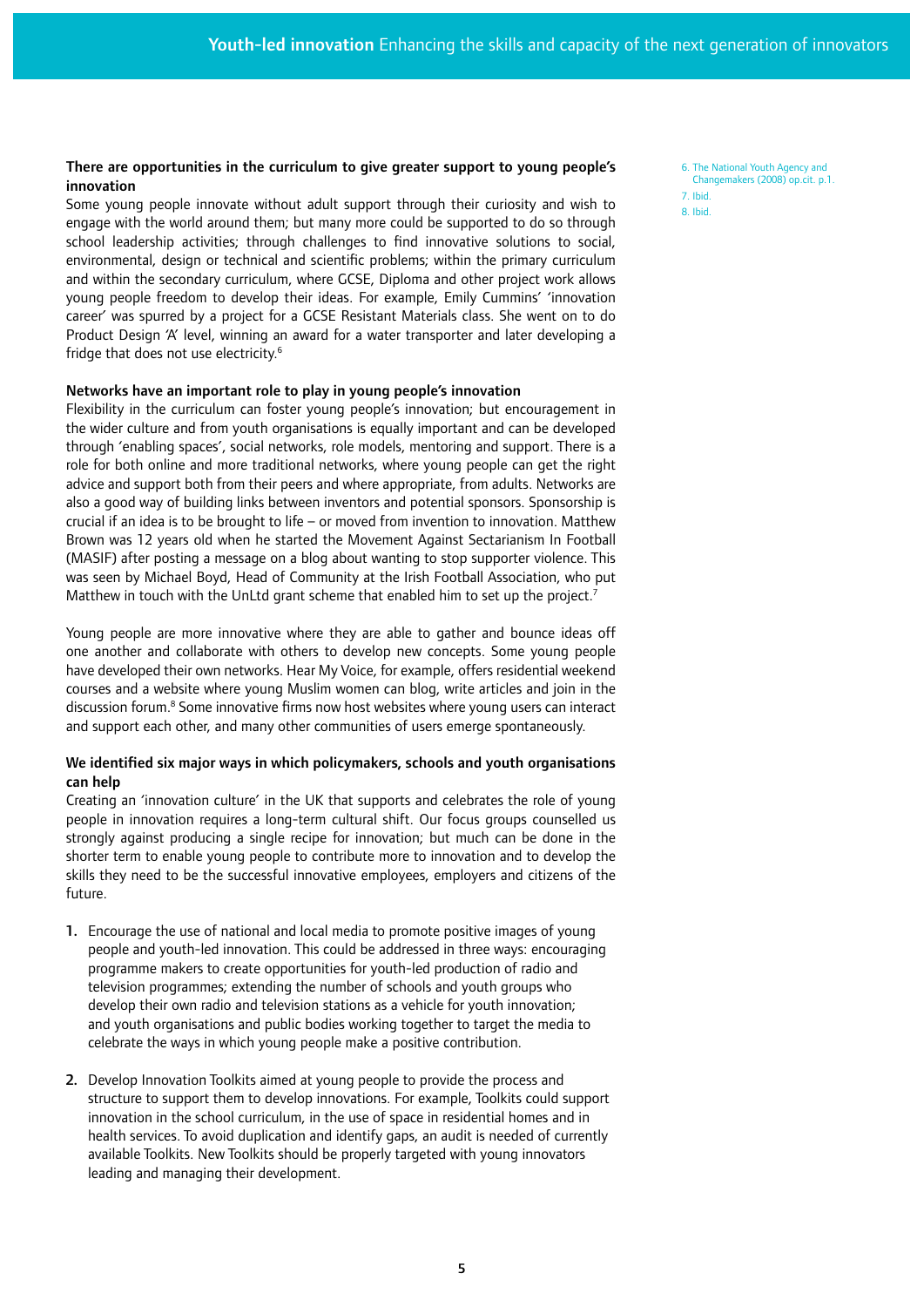9. The Integrated Qualifications Framework (IQF) will be a set of approved qualifications that aims to allow progression, continuing professional development and mobility that supports shared values and learning approaches across the whole of the children and young people's workforce. Available at: http:// www.iqf.org.uk/ [Accessed on 13 February 2009].

- 3. Provide access to networks to support young innovators. Target the development or extension of existing social or business networks to offer support, mentoring and advice for young people who want to develop innovative products, services and initiatives. These need to be inclusive to address the innovation gap. This might be done through partnering with organisations that run business or professional networks.
- 4. Provide more staff development for adults who work with children and young people on how to support youth innovation through influencing the development of the Integrated Qualifications Framework;<sup>9</sup> and through providing Toolkits for educators, youth workers and other adults who work with young people. Both initial professional training and continuing staff development need to address these issues.
- 5. Provide 'spaces' and 'places' to support young people's innovation. 'Spaces' can be opportunities or challenges, both within the school curriculum and outside formal education, that enable young people to exercise their problem-solving, openthinking and teamwork skills on issues that they identify as important. Spaces can also be virtual ones that enable young people to collaborate, test out their ideas and get support. 'Places' can encompass existing initiatives such as school councils and the Youth Parliament, which could be extended beyond their consultation and participation role to take on a stronger youth-led focus that enables young people to assume leadership roles in management and governance. These should aim to embed innovation opportunities inclusively rather than create separate structures that only some young people can access.
- 6. Recognise, celebrate and reward organisational support for youth-led innovation through existing 'badging' schemes such as specialist schools, extended schools and eco-schools. Within these and other schemes, greater priority could be given to supporting youth-led innovation. Furthermore, potential support and 'advocacy' for young people to innovate could be made more identifiable and coherent by creating opportunities to bring together the disparate organisations that campaign on behalf of young people. The United Nations Convention on the Rights of the Child provides the context in which young people can expect to exercise their rights to public services and citizenship.

#### More evidence is needed about 'what works'

Our research identified a number of ideas for programme development and future research. However, in order to build on the evidence base and maximise coherence, the first priority would be to pilot and evaluate work relating to one or more of the six proposals above.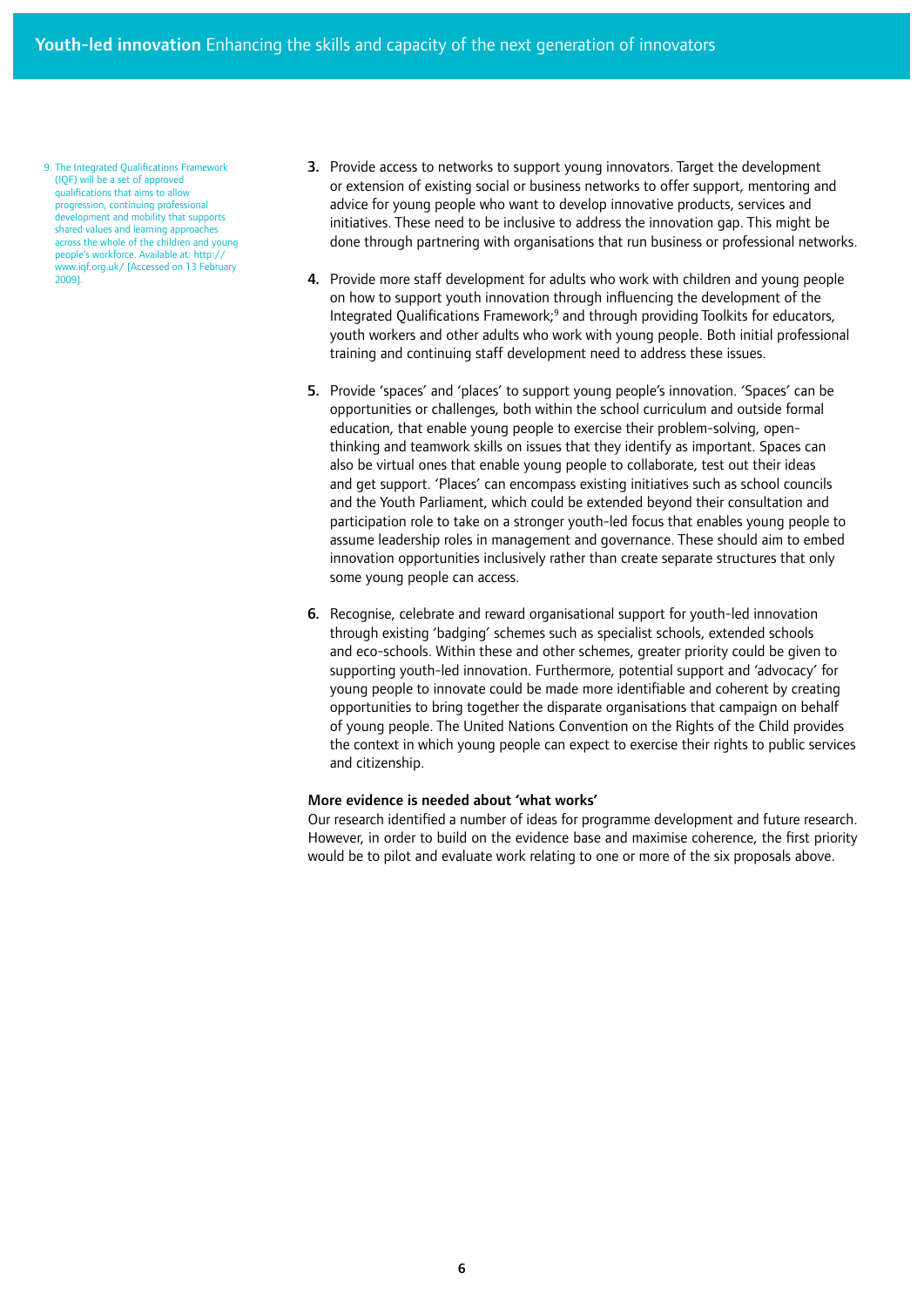## Acknowledgements

We are very grateful to the following who contributed to the focus group discussions in Sussex, London and Sheffield.

| Jamal Maxey            | University of Sussex                            |
|------------------------|-------------------------------------------------|
| Dawa Dem               | University of Sussex                            |
| Sanjay Jothe           | University of Sussex                            |
| Raj Anand              | Kwiqq.com                                       |
| Alev Zahir             | Edge Learner Forum                              |
| Nick Hagan             | Edge Learner Forum                              |
| Stephen Frost          | Envision                                        |
| <b>Helen Thomas</b>    | Envision                                        |
| Sabirul Islam          | The World at Your Feet                          |
| Luke Lancaster         | <b>Young Pioneers</b>                           |
| Peter Lancaster        | <b>Young Pioneers</b>                           |
| Debi Roker             | Trust for Study of Adolescents                  |
| Ciara Davey            | <b>CRAE</b>                                     |
| <b>Suzanne Philips</b> | The Kent Foundation                             |
| Rachel Urquhart        | Envision                                        |
| Abi Bulley             | Changemakers                                    |
| Nick Micinski          | Commission for Youth Social Enterprise          |
| Peter Ptashko          | UnLtd                                           |
| Abby Kegg              | UnLtd                                           |
| <b>Ruth Amos</b>       | <b>Steady Stairs</b>                            |
| Mike Garnock-Jones     | BiG Make it Your Business (LEGI) Sheffield      |
| Grace Haughian         | University of Sheffield                         |
| Laura Synnuck          | Children and Young People's Empowerment Project |
| Leroy Williamson       | Sheffield Youth Council                         |

Thanks are also due to Theresa Crowley, Gerard Darby and Maria Estevez for their continued interest and support and Brian Parkinson for IT and technical support.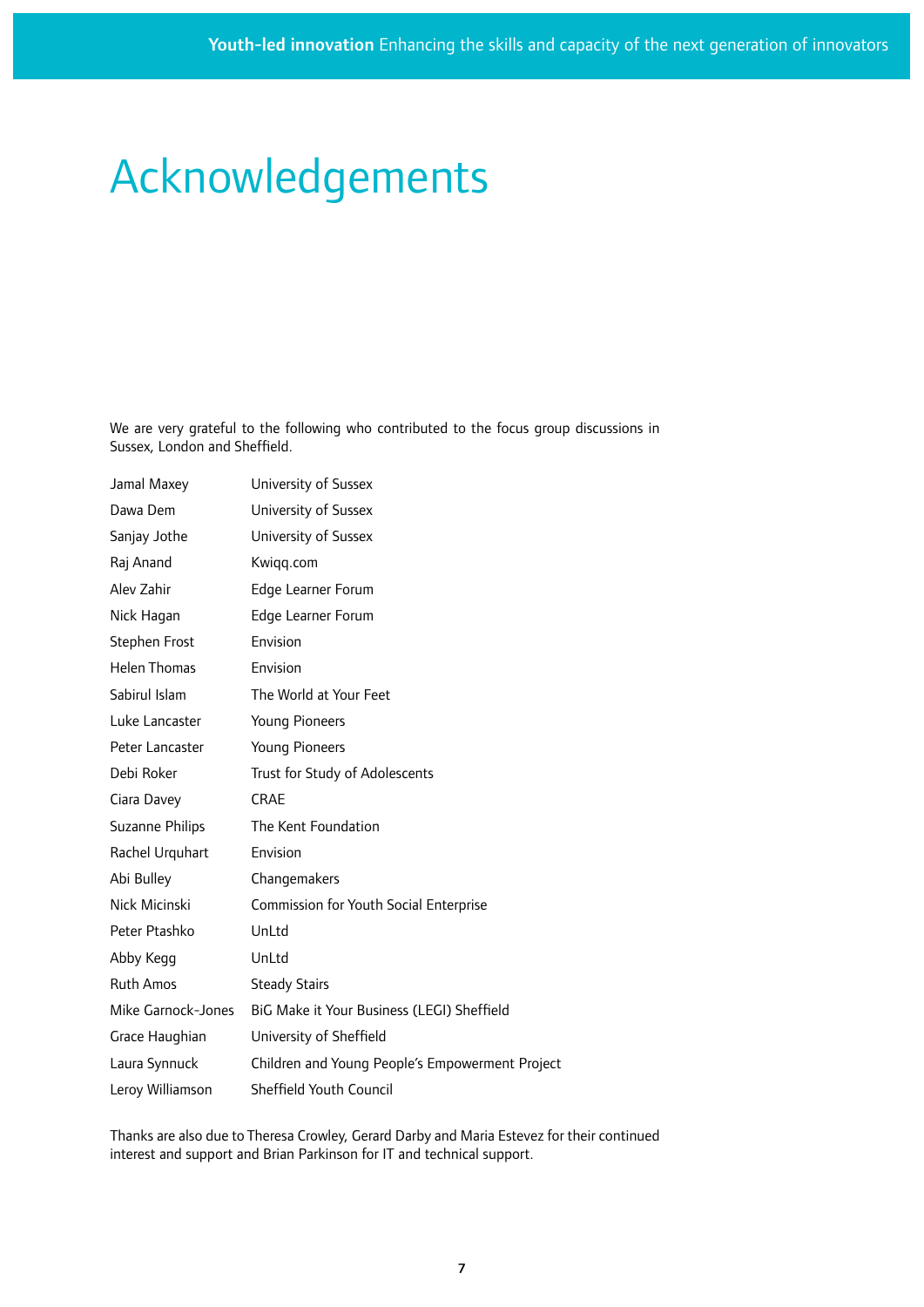## **Contents**

|    | About the research<br>What the research was designed to achieve<br>How the research was done                                                                                                                                                                                                                                  | 10<br>10<br>10             |
|----|-------------------------------------------------------------------------------------------------------------------------------------------------------------------------------------------------------------------------------------------------------------------------------------------------------------------------------|----------------------------|
| 1. | Young people's role in innovation is of increasing interest to policymakers                                                                                                                                                                                                                                                   | 11                         |
| 2. | What is youth-led innovation?                                                                                                                                                                                                                                                                                                 | 13                         |
| 3. | We identified youth-led innovation in different sectors and contexts<br>There are three distinct domains in which youth-led innovation occurs<br>Domain 1: The commercial and public service sectors<br>Domain 2: Civic engagement and political activism<br>Domain 3: Cultural, subcultural or countercultural innovation    | 16<br>16<br>16<br>19<br>22 |
| 4. | We identified some powerful facilitators of youth-led innovation<br>Social capital gained through social networking is an important facilitator<br>Role models provide major sources of support<br>Support and trust of others is crucial<br>Flexible space, time and opportunities enable youth-led innovation to<br>develop | 25<br>25<br>26<br>26<br>27 |
| 5. | There are some strong barriers to youth-led innovation                                                                                                                                                                                                                                                                        | 28                         |
|    | Negative attitudes towards young people can limit their confidence                                                                                                                                                                                                                                                            | 28                         |
|    | Power relationships with adults can inhibit young people from taking the<br>lead                                                                                                                                                                                                                                              | 28                         |
|    | Familiarity can impede innovation                                                                                                                                                                                                                                                                                             | 28                         |
|    | Structures aimed at increasing innovation may act as barriers                                                                                                                                                                                                                                                                 | 29                         |
|    | There can be legal and financial constraints and lack of support                                                                                                                                                                                                                                                              | 29                         |
|    | Technology is insufficiently accessible to all                                                                                                                                                                                                                                                                                | 30                         |
| 6. | Youth-led innovation can have benefits - but better identification of<br>these is needed                                                                                                                                                                                                                                      | 31                         |
|    | More robust evidence of impact is needed                                                                                                                                                                                                                                                                                      | 31                         |
|    | Examples were found of a range of benefits                                                                                                                                                                                                                                                                                    | 31                         |
|    | Early innovation experiences can develop the capacity of young people<br>for innovation                                                                                                                                                                                                                                       | 32                         |
|    | Policymakers, educators and youth organisations can support and<br>encourage young people's innovation, but much will remain outside<br>institutions and adult influence                                                                                                                                                      | 33                         |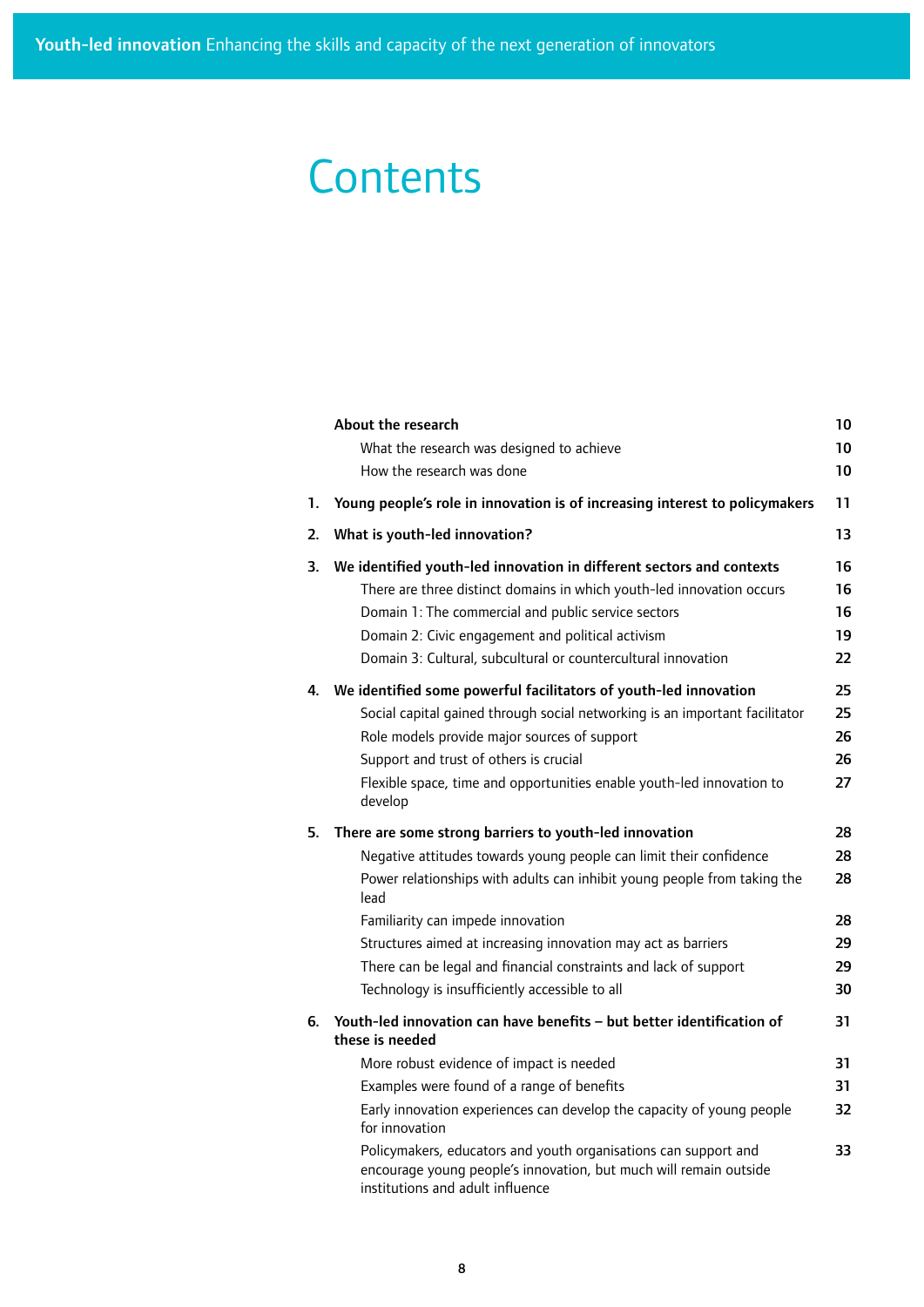|  | 7. The research identified directions for future programmes                                      |    |  |  |
|--|--------------------------------------------------------------------------------------------------|----|--|--|
|  | Develop Toolkits aimed at young people                                                           |    |  |  |
|  | Target the development or extension for young people of existing social<br>and business networks |    |  |  |
|  | Develop youth-led innovation through the media                                                   | 35 |  |  |
|  | Develop a culture that supports youth-led innovation                                             |    |  |  |
|  | Future programmes need to build an evidence base of 'what works'                                 |    |  |  |
|  | Towards a framework of youth-led innovation                                                      |    |  |  |
|  | Appendix: About our review of the literature                                                     | 39 |  |  |
|  | Databases searched for the literature review                                                     |    |  |  |
|  | Search terms                                                                                     |    |  |  |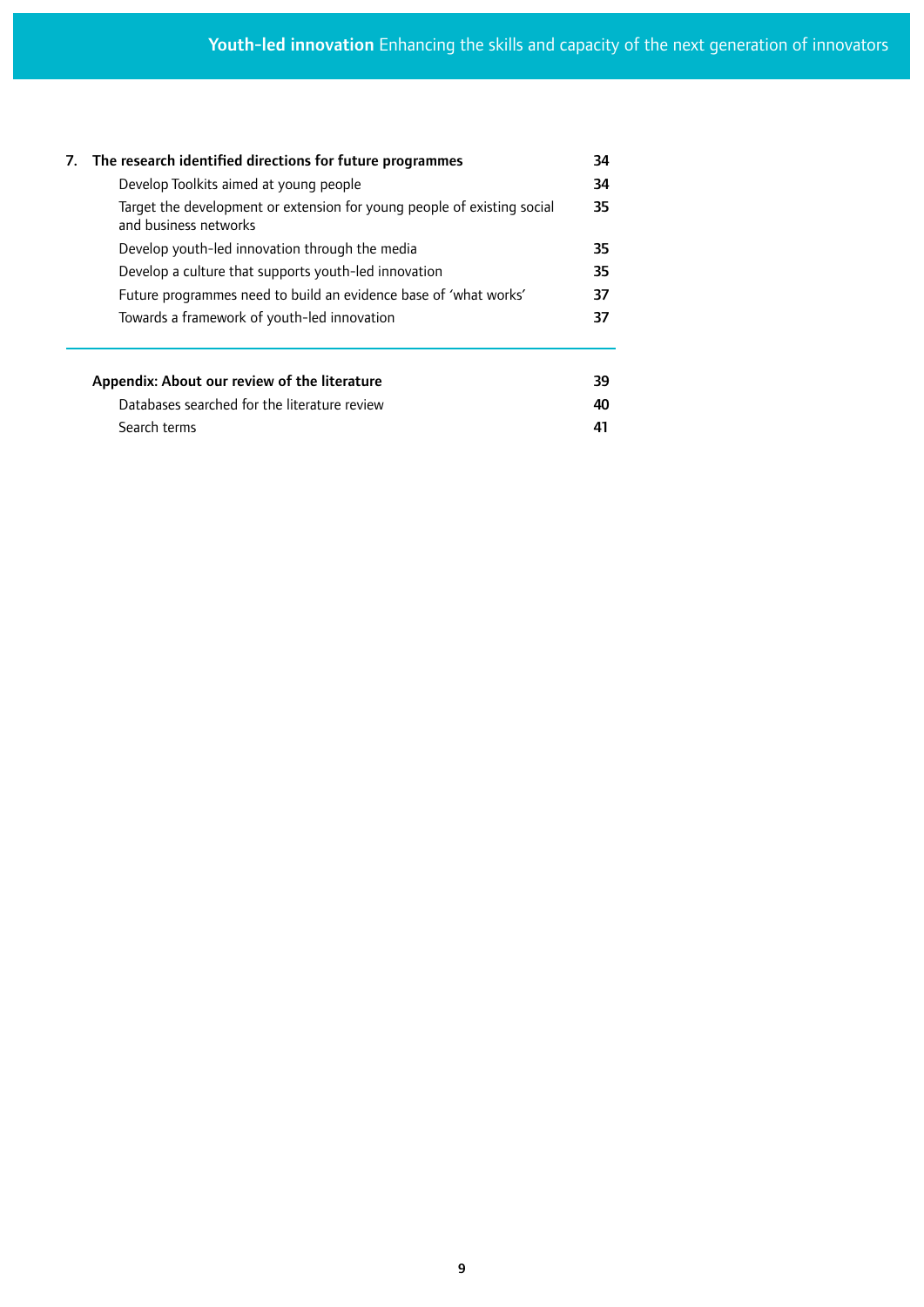## About the research

10. The National Youth Agency and Changemakers (2008) op.cit.

#### What the research was designed to achieve

The research looked at what has been written about youth-led innovation and identified evidence of impact. It highlighted whether innovation increases the likelihood of further innovation and what helps or hinders youth-led innovation. A framework was drawn up to show how youth-led innovation might work in order to help others support and encourage it to happen. Proposals for taking it forward were developed. Alongside this research, the National Youth Agency and Changemakers have produced a NESTA guide for practitioners on youth-led innovation<sup>10</sup> and illustrative case studies.

### How the research was done

Electronic databases, websites and references listed in available publications were searched for relevant books and papers (see the Appendix for more details and for the databases and search terms used). Over 500 references were then screened using the criteria in the Appendix, which identified 65 publications for the review. Further literature that has informed the report, some of which provided empirical evidence, is also referenced.

Four focus group discussions were held, one in Sussex, two in London and one in Sheffield with young innovators and representatives from organisations and companies supporting youth-led innovation. At each, the research team presented the main findings from the literature review together with the emerging framework and recommendations. Detailed notes were made at each focus group and points raised are incorporated into this report. Two experienced youth consultants working with the project team facilitated the focus groups and provided ongoing 'reality checks' for the researchers during their discussions of the findings.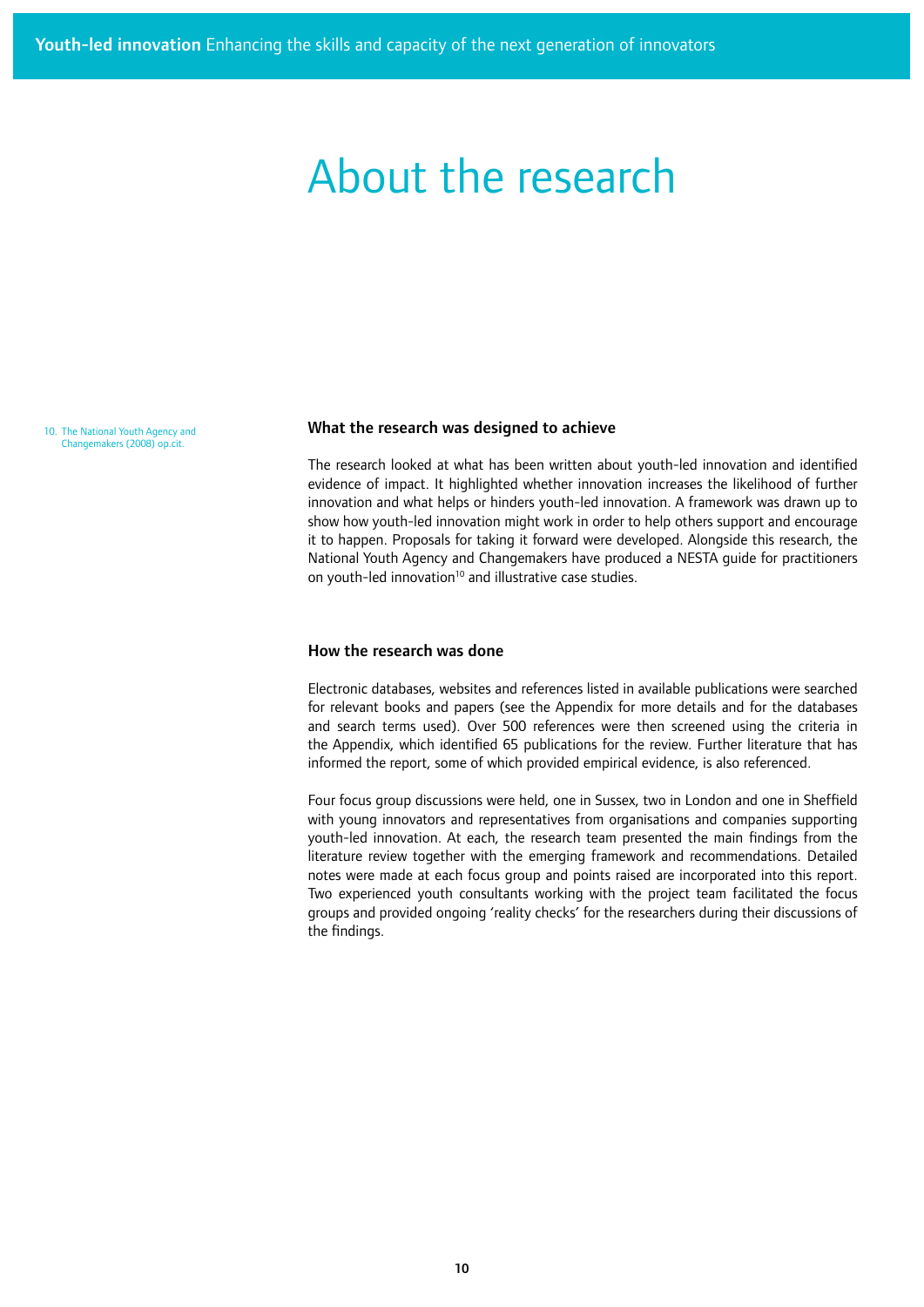# 1. Young people's role in innovation is of increasing interest to policymakers

Innovation policy in the UK is changing in response to concerns about the productivity and competitiveness of the economy and the quality and effectiveness of public services.<sup>11</sup> Seen traditionally as a matter of research, development and commercialisation by inspired managers in business, innovation is now understood to be a process that occurs across the wider economy and society. Whilst traditional innovation continues to attract public investment, there is now increasing interest in identifying and supporting 'new sources of innovation'.12 Such new innovation is as likely to originate from users of products and services as from inventors and managers in the commercial or public sector. New technology and increasingly wide access to it are also helping to create the conditions for more open approaches to innovation, as well as for the systems that generate and sustain change.

The Government's *Innovation Nation* White Paper strap-line is 'unlocking talent'. Policymakers are keen to put this into practice, by developing drivers of innovation at all levels. This commitment can be seen as much in the current policies and plans for children's services<sup>13</sup> and workforce development<sup>14</sup> as in those for the manufacturing industry.<sup>15</sup> In both cases, interest and investment focus on how users or consumers can help to design and deliver services and products – and the innovative processes used to do so. In Medway, the Council consulted over 700 children and young people from schools, young offenders, members of youth clubs, and children from a faith group in order to inform the production of the Children and Young People's Plan.<sup>16</sup>

This commitment was also reflected in the *Youth Matters* Green Paper17 that emphasised the need to engage more young people in positive activities and empower them to shape their services. The Green Paper suggested that young people should have more influence over what is provided in their area, be more involved in planning and delivering services and have more opportunities to express their views. *Youth Matters* also recognised the need to provide better support to young people at times of transition, whether from primary to secondary school, or from secondary school to further education, training or work. These decisions were acknowledged<sup>18</sup> to have major effects on their future wellbeing and on their capability to contribute to society.

Concerns about children's well-being were heightened by the 2007 UNICEF report *Child Poverty in Perspective: An overview of child well-being in rich countries*. 19 It drew on 40 indicators of children's lives and rights, and concluded that the United Kingdom ranked bottom of the 21 industrialised countries in the study. Children's self-perceptions of wellbeing were particularly poor in the UK. The report again noted their vulnerabilities at times of transition.

Contemporary policy on developing private and public sector innovation in the commercial and service sectors must be seen as one aspect of government commitment to as to the rights of 'active citizenship' that has led to wider civil or civic renewal.<sup>20</sup> In recent years, citizenship in the UK has become defined as much by reference to the duties and responsibilities of

- 11. DIUS (2008) 'Innovation Nation.' Cmd 7345. London: The Stationery Office.
- 12. Ibid. p.5.
- 13. DCSF (2008a) 'The Children's Plan.' London: DCSF.
- 14. DCSF (2008b) 'Children's and Young People's Workforce Strategy.' London: D<sub>CSF</sub>
- 15. DTI (2003) 'Innovation Report. Competing in the Global Economy: the Innovation Challenge.' London: DTI.
- 16. Medway Council Cabinet (2006) 'Report presented on the Children and Young People's Policy Framework.' Medway Medway Council. Available at: www2. medway.gov.uk/FTP/Cabinet\_Decisions/ is985/reports/report\_985\_1411.doc [Accessed on 5 January 2009].
- 17. DfES (2005) 'Youth Matters.' London: **DfES**
- 18. Ibid.
- 19. UNICEF (2007) op.cit. p.6.
- 20. Jochum, V., Pratten, B. and Wilding, K. (2005) 'Civil renewal and active citizenship: a guide to the debate.' London: NCVO.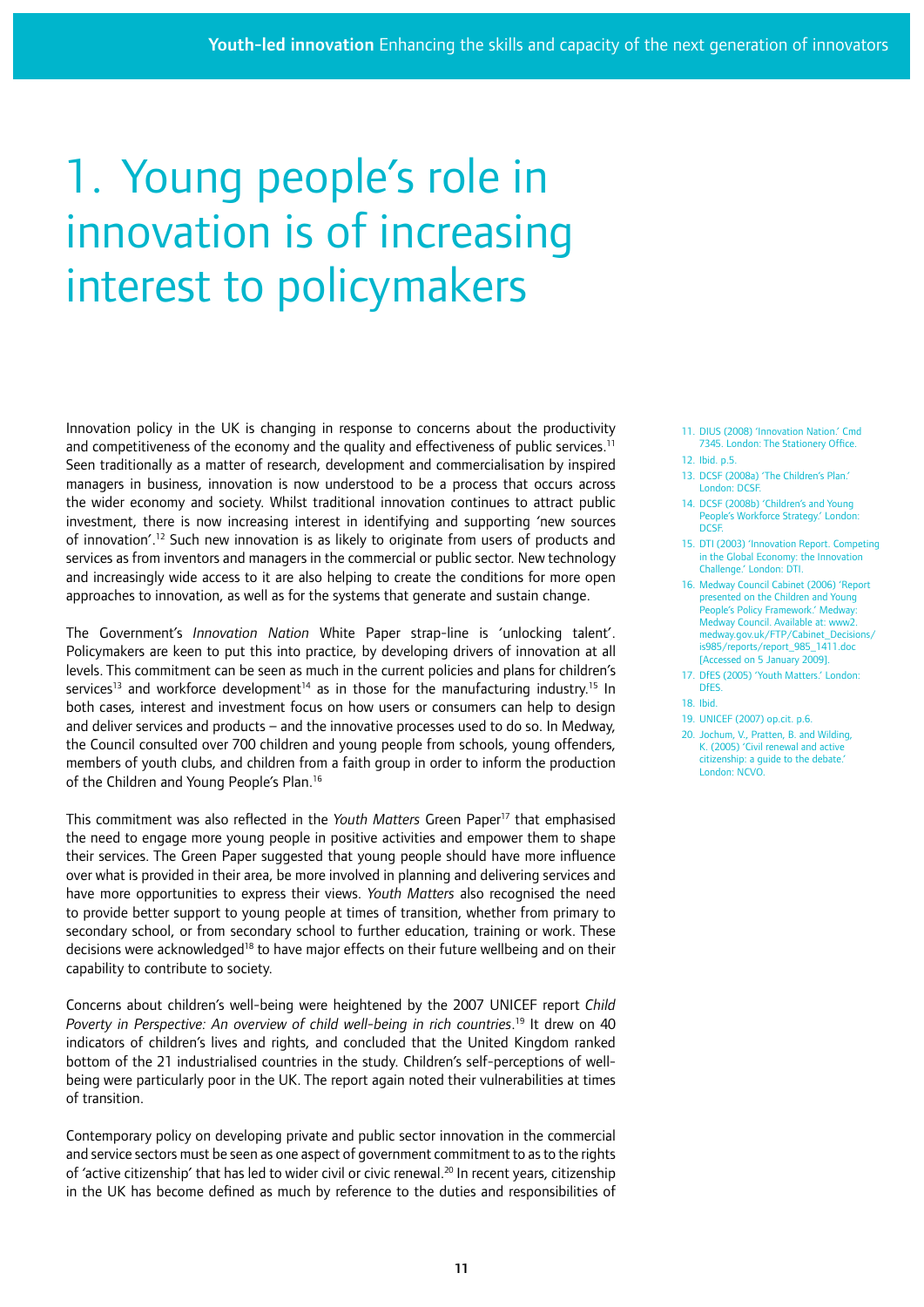- 21. Willow, C., Marchant, R., Kirby, P. and Neale, B. (2004) 'Young children's citizenship: Ideas into practice.' York: Joseph Rowntree Foundation.
- 22. Kirby, P., Lanyon, C., Cronin, K. and Sinclair, R. (2003) 'Building a Culture of Participation. Involving children and young people in policy, service planning, delivery and evaluation.' Nottingham: DfES Publications.
- 23. DfES (2003) 'Every child matters.' Cmd 5860. London: The Stationery Office.
- 24. Benton, T., Cleaver, E., Featherstone, G. Kerr, D., Lopes, J. and Whitby, K. (2008) 'Citizenship Education Longitudinal Study (CELS): Sixth Annual Report. Young People's Civic Participation In and Beyond School: Attitudes, Intentions and Influences.' London: DCSF.
- 25. Bragg, S. (2007) 'Consulting young people: a review of the literature. London: Creative Partnerships, Arts Council England.
- 26. Kirby, P. and Bryson, S. (2002) 'Measuring the Magic? Evaluating and Researching Young People's Participation in Public Decision Making.' London: Carnegie Young People Initiative.
- 27. Whitty, G. and Wisby, E. (2007) 'Real Decision Making? School Councils in Action.' London: DCSF.
- 28. DCSF (2008c) 'The Independent Review of the Primary Curriculum: Interim Report.' (Sir Jim Rose Review). London: **DCSF.**
- 29. Demos (2007) 'Ready for the future: young people's views on work and careers.' London: NESTA/Demos.
- 30. Whitty, G. and Wisby, E. (2007) op.cit. p.13.
- 31. UNICEF (2007) op.cit. p.6.
- 32. DCSF (2008d) 'Working together: Listening to the voices of children and young people.' London: DCSF.

individuals. Chief amongst them is the responsibility to participate as partners, not only in the provision and use of public services, where this idea has become a central motif, but also in the democratic process more widely.

Moreover, the idea of an active and participative citizenship has now been extended to children and young people.<sup>21</sup> Their responsibilities as young citizens have been validated in policies that require and enable their participation in the design and delivery of services $22$ ,  $23$  including actively contributing to the life of their school.<sup>24</sup> However, as Bragg<sup>25</sup> and Kirby and Bryson<sup>26</sup> note, the assumption that involving young people in the planning of services will improve their quality has rarely been investigated. Their rights to participate are also being extended in legislation, both in education and for children in care. The campaign to have their views enforced as well as heard is growing in strength. So, it is as important that we develop the talents of young people to innovate just as much as those of adults. After all, they are not only increasingly influential consumers of goods and users of services, but also becoming active citizens.

Citizenship was introduced into the school curriculum in 2000 and was made statutory for 11-16 year olds from September 2002. The subject is aimed at encouraging pupils to develop sound principles of freedom, democracy, equality, justice and peace. The knowledge and understanding covered by the citizenship curriculum includes democracy, and individual's rights, responsibilities and position within society. In this context, the development of school councils has been encouraged, as a means of representing pupils' views within schools and Whitty and Wisby report<sup>27</sup> that 95 per cent of schools now have such structures.

Recent developments in the school curriculum, such as new 14-19 diplomas, the updating of GCSEs and A-Levels and an expansion of Apprenticeships, suggest increasing flexibility in the curriculum and qualifications offered. Greater opportunities for work experience and more emphasis on critical thinking skills and teamwork should allow for greater innovation. The recently published interim report of the Rose review of the primary curriculum, $28$ recommends greater flexibility in the curriculum to give more emphasis to 'skills for life' including communication, teamworking and problem-solving; skills that Demos said are identified repeatedly as priorities by employers. $29$ 

Whitty and Wisby's $30$  school councils study made recommendations pertinent to the UNICEF findings, $31$  noting that pupils need training to participate meaningfully in their schooling. These findings informed the DCSF guidance, *Working together: Listening to the voices of children and young people*. 32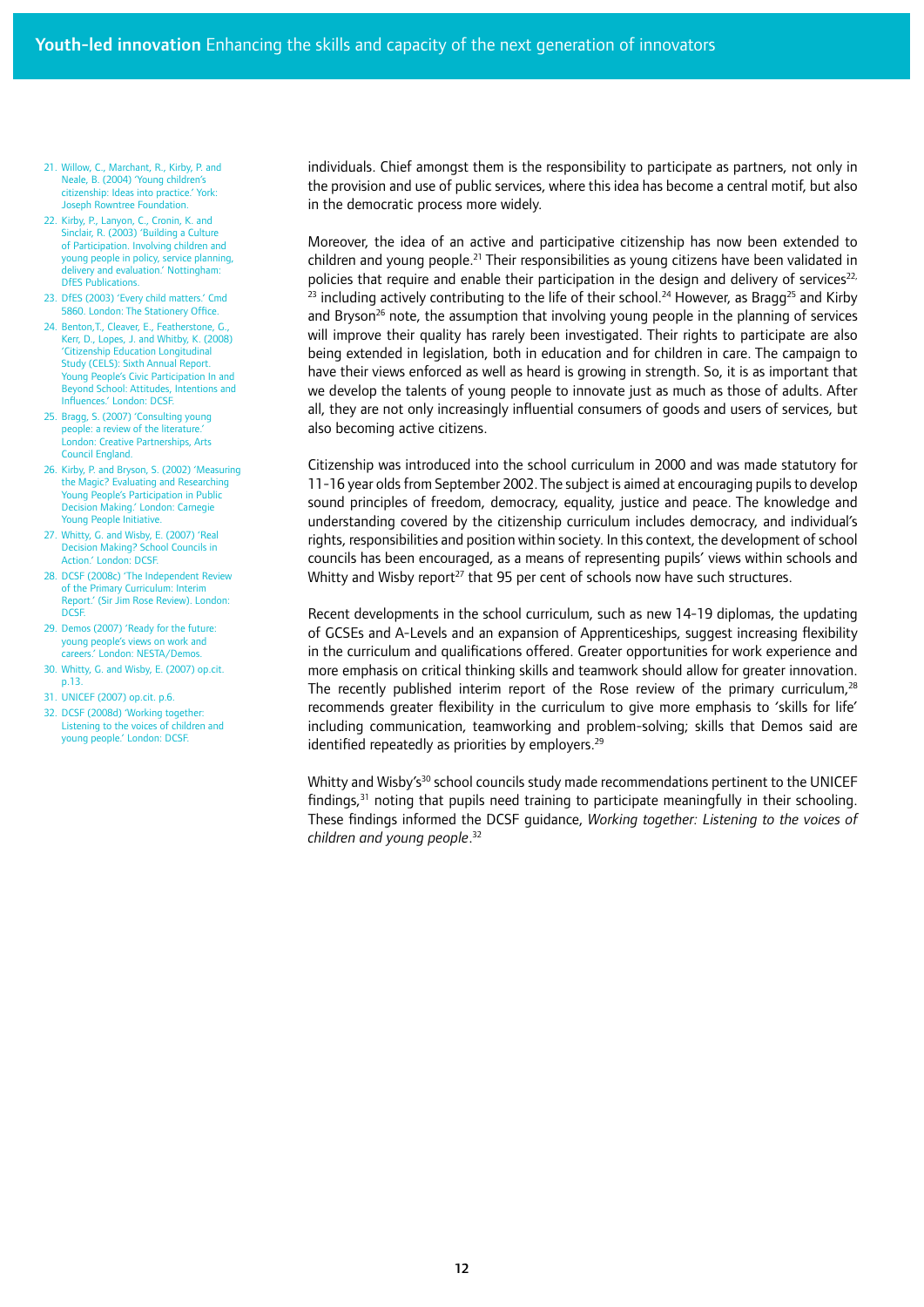# 2. What is youth-led innovation?

In scoping and shaping definitions of 'youth-led' innovation, we need to clarify the different claims made by young people and others on their behalf about the nature and purpose of their innovative practices. In particular, contrasting perspectives about 'youth' challenge the commercial understanding that innovation is a managed process, and must always be so.<sup>33</sup> 'Youth' as an idea, as well as a life stage, is increasingly understood to be something in which to invest. This is exemplified in the inclusion of youth in the innovation discourse and the search for the right environment for them to participate and show enterprise.

The definition of 'innovation' given in the commissioning brief was:

*The development and dissemination of a new product, service or process that produces economic, social or cultural change.* 

This can be distinguished from 'invention' defined as:

*The first occurrence of an idea for a new product or process, while innovation is the first attempt to carry it out into practice. There is often a considerable time lag between the two.*<sup>34</sup>

'Entrepreneurship' is about the skills and resources needed to progress invention into innovation and, citing Schumpeter, can be defined as:

*The ability to turn an invention into an innovation through the combination of several different types of knowledge, capabilities, skills and resources.*<sup>35</sup>

We have taken 'innovative' to apply either to the initial idea or to any part of the implementation process – or to both. It is important to recognise that young people may instigate new ideas, but they also play an important role in some sectors as early adopters who stimulate the demand for innovative products and services. The research on 'diffusion'<sup>36,37</sup> argues that there is only a small number of 'real innovators' who identify new ideas and behaviours; but an important role is also played by 'early adopters', a slightly larger group who decide whether to follow the innovators' lead. If they do, the trend grows and is taken up much more widely.

Youth-led innovation can encompass both incremental and radical innovation.<sup>38</sup> Many radical innovations emerge from outsiders, whereas incremental innovations often emerge from those closely involved in the day-to-day use of a particular good or service. Most innovation tends to be incremental, with the less frequent radical innovations potentially shaking things up. If adopted, such radical innovations can become disruptive to the traditional market, just as filesharing forced changes in the music and film industries.

- 33. Bessant, J. and Tidd, J. (2007) 'Innovation and Entrepreneurship.' London: Wiley. 34. See www.nesta.org.uk/invention
- 35. See www.nesta.org.uk/entrepreneurship
- 36. Heath, J. and Potter, A. (2004) 'The Rebel Sell: How the Counterculture became Consumer Culture.' Mankato: Capstone.
- 37. Rogers, E. (2003) 'Diffusion of Innovations.' 5th ed. New York: Free Press.
- 38. Freeman, C. (1982) 'The economics of industrial innovation.' 2nd ed. London: Frances Pinter.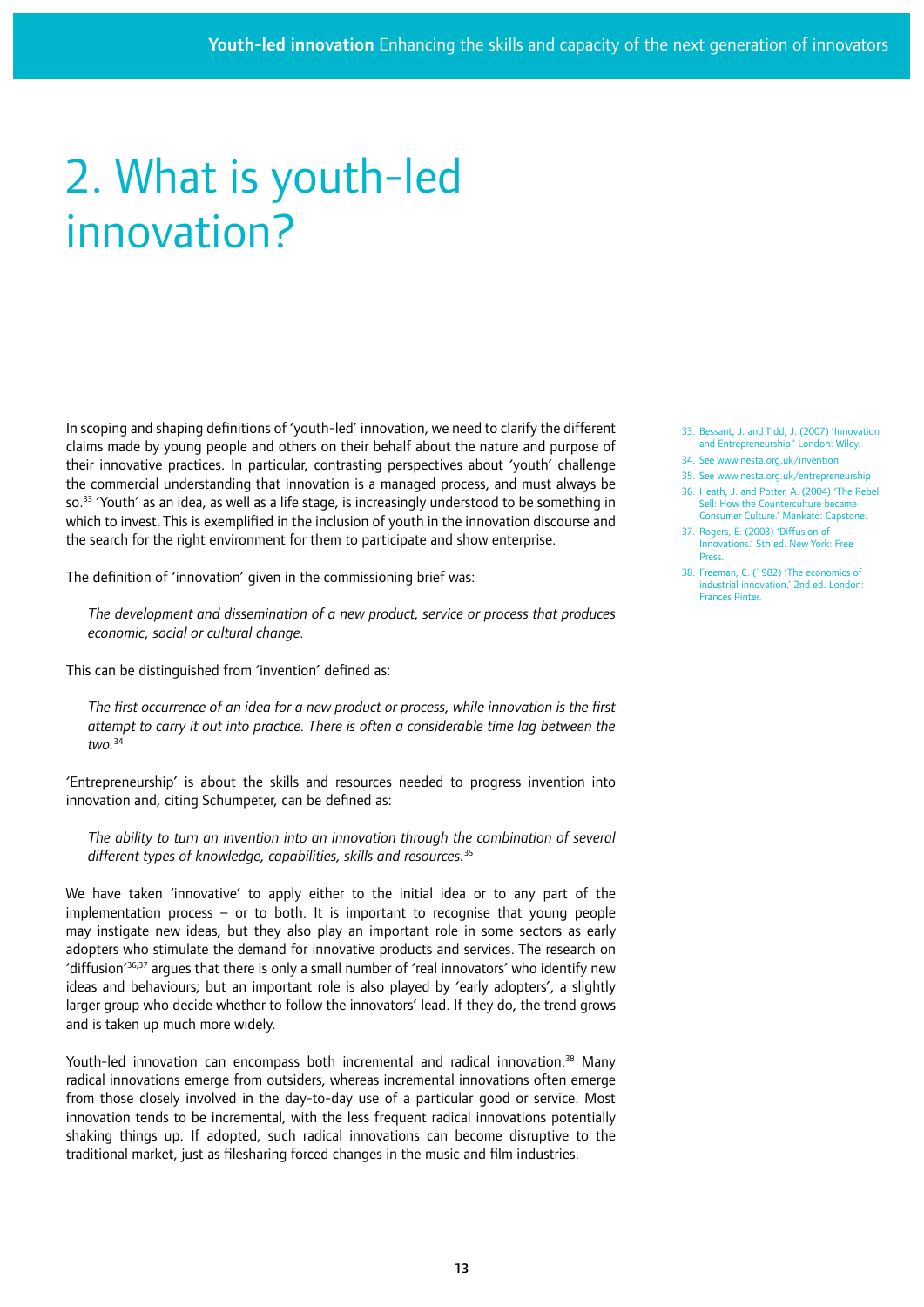- 39. Bessant, J. and Tidd, J. (2007) op.cit. p.14.
- 40. Barker, K. (2004) Diffusion of Innovations: A World Tour. Journal of Health Communication.' 9 (6 supp 1), pp.131-137.
- 41. Fullan, M. (2007) 'The New Meaning of Educational Change.' New York: Teachers College Press.
- 42. Hart, R. (1997) 'Children's participation. New York/London: UNICEF/Earthscan Publications.
- 43. Stoneman, P. (2007) 'An Introduction to the definition and measurement of soft innovation.' NESTA Working Paper. Available at: http://www.nesta.org.uk/ assets/Uploads/pdf/Working-paper/ soft\_innovation\_working\_paper\_NESTA. pdf [Accessed on 13 February 2009].
- 44. Ibid. p.11.
- 45. Ibid.
- 46. Flowers, S. (2008a) 'The New Inventors: How users are changing the rules of innovation.' London: NESTA.
- 47. DIUS (2008) op.cit. p.12.
- 48. Castells, M. (1996) 'The Information Age: Economy, Society and Culture. Cambridge, MA: Blackwell.
- 49. von Hippel, E. (2005) 'Democratizing Innovation.' Cambridge, MA: The MIT **Press**.
- 50. Flowers, S. (2008b) Harnessing the Hackers: The emergence and exploitation of Outlaw Innovation. 'Research Policy.' 37, pp.177–193.
- 51. Lessig, L. (2004) 'Free Culture: How big media uses technology and the law to lock down culture and control creativity.' London: Penguin.

The literature on innovation in general suggests that ideas, which initially may be regarded as unusual or marginal by people other than those proposing them, are often subsequently brought into the mainstream.<sup>39</sup> Many technological developments and types of music, for example, may be poorly received when initially proposed, but later become widespread and embedded in the culture. A successful commercial or service innovation requires the initial idea to have become widely available, though originally, it need not be inherently or overtly commercial.

Young people can also contribute to diffusion of innovation in the sense proposed by Barker to argue that when innovation is embedded in the culture of an organisation, it may happen continuously and become the norm.<sup>40</sup> This is similar to the concept of 'continually improving schools' described by Michael Fullan: such schools are characterised by professional learning within a culture of continuous reflection, deliberation and change.<sup>41</sup>

While the work on 'ladders of participation'<sup>42</sup> developed to describe different levels of young people's involvement in decision-making in schools and other bodies should be acknowledged, it has not been included in this review. Our definition of innovation requires the development of a product, service or process beyond merely being involved. Furthermore, the literature supports the contention that the development of participation is not a linear process as implied by 'ladder' models.

Our definition includes soft innovation as discussed by Stoneman – aesthetic rather than functional changes in products.<sup>43</sup> A soft innovation might look, feel, smell or taste differently and might be a new perfume, car design, musical recording, or changes in fashion. The launching of new products represents soft innovation "if those products are aesthetic or offer different aesthetic characteristics from products already on the market".44 Soft innovation differs from some of the more functional approaches and definitions of innovation and previously was often excluded from studies of innovation.<sup>45</sup>

The definition of youth-led innovation describes the role that a young person or group of young people take in this process:

*... instigating potential solutions to a problem, often one that they themselves have been at least partly responsible for identifying or defining. The young people take responsibility for coming up with the solution and also implementing it.*

This view of the young person proposing and implementing the solution is similar to that proposed in user-centric models of innovation.<sup>46</sup> As such, it differs markedly from the traditional view of the 'supplier' as the source of innovation and the user as the potential market for output. *Innovation Nation* argued that more effective products, services and delivery require new ideas from the public and private sectors, users and professionals.<sup>47</sup> It acknowledged that innovation is driven by demand as well as supply and that this is reflected in the need to involve users in innovating collaboratively in business and public services. The distinction between user and producer becomes increasingly blurred in democratised innovation:

*… some users are able to develop and extend technologies and the distinction between user and producer, or 'users' and 'doers' as Castells would have it,*48 *essentially disappears. The emergence of this behaviour has led to what has been termed a democratising of innovation.49,50*

Youth-led innovation may also reconnect to an earlier folk or craft-based approach to culture and society that stands in contrast to the more contemporary view of users whose involvement in popular culture is simply as consumers.<sup>51</sup>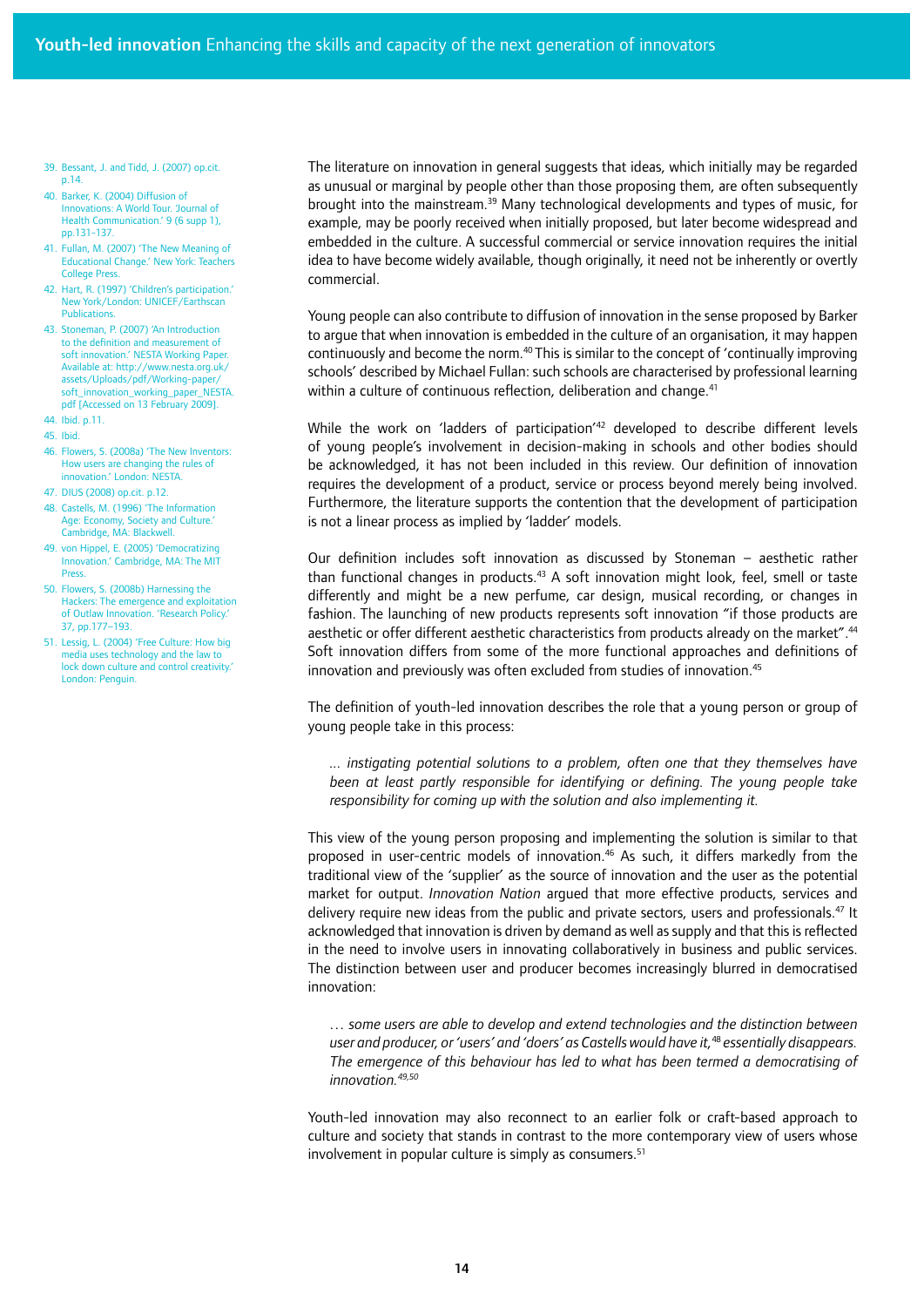The focus of this study has mainly been on young people of school age, but it is important to recognise that 'youth' is a contested social category and not simply a statement of age range. The distinctive nature of 'youth' emerges from some of the evidence reviewed here. How this distinction is defined continues to be debated.<sup>52</sup> Matthews, for example, suggests that the notion of 'youth' is unhelpful – a "monolithic social category ... obscuring different levels of interest, knowledge and involvement".53 In this report, we try to draw out where the distinctiveness of youth is helpful in understanding youth-led innovation, without assuming 'youth' to describe a homogeneous group the members of which share all common characteristics.

A developmental perspective assumes that the young person's capability to innovate increases with age and is acquired or developed in the transition to adulthood. This view implies that attention should be given to the role of adults and existing organisational structures in creating the capacity within which this capability can be realised.<sup>54</sup> From a human rights perspective, 'youth' is seen as a social rather than a biological life stage. From this position, the starting point is the recognition of the rights of young people, including a right to participate actively as citizens and an expectation that they can do so. Finally, and irrespective of the balance struck between developmental needs and citizenship rights, it is important to recognise 'youth' as being a cultural process too.

Whilst the age boundaries may change in accordance with time and place, there is now a universal recognition that 'childhood' and 'youth' are constituted within social 'spaces'.55 These spaces are constructed partly by adults as they seek to develop the next generation, for example within schools, colleges and universities. This objective is central to the developmental perspective and much innovation literature addresses changing perspectives on this socialisation in an increasingly competitive world. But young people themselves also create spaces, leading to the recognition that 'youth' can be understood as a cultural, or subcultural, process. For Moss and Petrie, the 'spaces' of childhood and youth are best seen as "predominantly sites for civic participation, with technologies at the service of those who frequent them, rather than a conduit through which such technologies are applied to local populations on behalf of the state".<sup>56</sup> More generally though, childhood and youth culture are actively constructed across a range of contexts and through a variety of media. Innovative approaches may occur in any of these places.

- 52. Prout, A. (2005) 'The Future of Childhood. Towards the interdisciplinary study of children.' London: RoutledgeFalmer.
- 53. Matthews, H. (2001) Citizenship, Youth Councils and Young People's Participation. 'Journal of Youth Studies.' 4 (3), pp.299- 318.
- 54. In this report we refer to capability as the characteristics of individuals or groups that enable them to innovate. This includes their motivation, interests, skills and the developmental changes that may occur to these over time. By contrast, capacity is used to describe that which enables the capability to be exercised. So, capacity to innovate might be increased by any of the facilitators identified in this report, such as support of various kinds, attitudes of others, social networking and access to resources. Capability can be developed and capacity increased in each of the areas or 'domains' of innovation that we identify.
- 55. Moss, P. and Petrie, P. (2002) 'From Children's Services to Children's Spaces: Public Policy, Children and Childhood.' London: RoutledgeFalmer.
- 56. Ibid. p.113-114.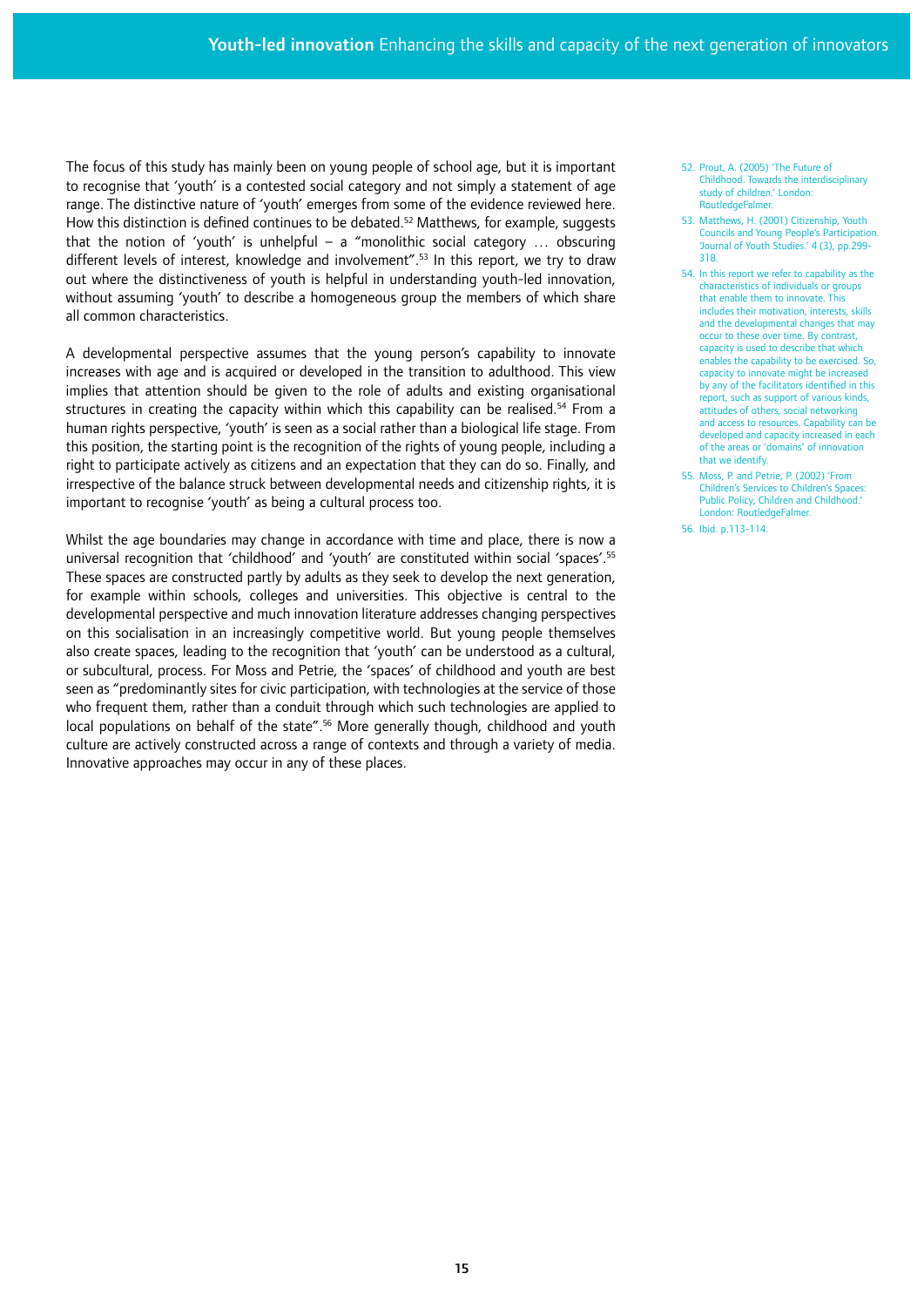## 3. We identified youth-led innovation in different sectors and contexts

#### There are three distinct domains in which youth-led innovation occurs

In order to develop a framework of innovative behaviour – and to consider how best to support it – we need also to understand 'youth' as a context for development, citizenship and culture. Context refers here to the areas of political, social, economic and cultural activity as well as the specific market and service sectors in which innovation might take place. The literature falls broadly into the three domains identified as commercial/service, civic/political and cultural/subcultural in Figure 1.

In the commercial/service sphere, young people are consumers and producers of goods and services, which can be provided through private, public, voluntary and not-for-profit sector organisations and agencies. In this sphere, we are interested particularly in the innovative nature of the processes of consumption and production within an organisational setting. In the civic/political domain, young people are understood first as citizens and we are interested in the innovative nature of their civic engagement and political activism. The third domain identified is cultural, subcultural or countercultural activity in which the more anarchic characteristics of youth are often played out, such as the 'flower-power' culture of the 1960s. Commercial or civic spin-offs from such cultural activity can take place in fashion (flared trousers), music (American West Coast) and diet (macrobiotic) or anti-war activism.

In each domain, examples of youth-led innovation range from those that are entirely youthled, to those initiated by adults but influenced or appropriated by young people. In each domain, the process of innovation occurs and the capacity for further innovation may develop. The types of innovation in each domain are discussed in turn.

#### Domain 1: The commercial and public service sectors

Some individuals' talents or successes lead them to become involved in innovation in sports, music, creative and performing arts or as commercial entrepreneurs. Often they are 'leadusers' who have a "high need for an innovation and they experience that need ahead of the bulk of the target market".<sup>57</sup> Their motivation might involve trying to outshine their peers, seeking admiration or pushing the limits of existing boundaries or technologies in the field. Some might simply be interested in making money. Generally, youth-led innovation in this domain involves less challenge to the status quo than that in either of the other two domains. Often, lead-users innovate where the market demand has not been established.

Skateboarding, snowboarding and windsurfing are good examples. Shah's study of innovation in sporting equipment for these activities shows that most innovations were not introduced by large companies, but "developed by a few early and active participants in the new sports – lead users who built innovative equipment for themselves, their friends".<sup>58</sup>

57. Shah, S. (2000) Sources and Patterns of Innovation in a Consumer Products Field: Innovations in Sporting Equipment Massachusetts Institute of Technology 'Sloan Working Paper #4105.' Boston: MIT. Available at: http://opensource. mit.edu/papers/shahsportspaper.pdf [Accessed on 9 December 2008]. p.12. 58. Ibid. p.2.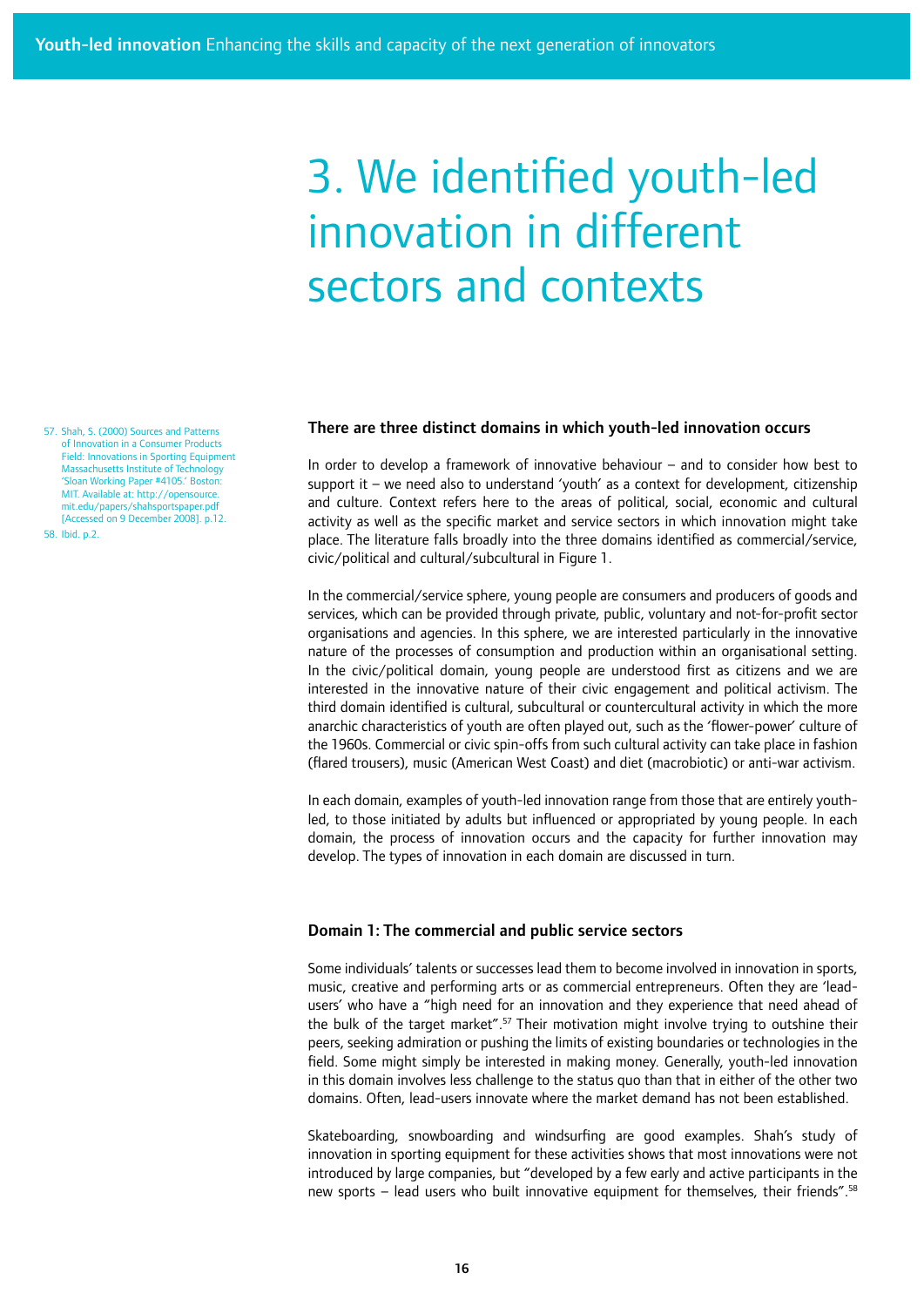Figure 1: The three domains of youth-led innovation.



Typically these lead-users were 'very young' in their teens or early twenties and technically unsophisticated. Often they worked together to develop innovations:

*… it [innovation] was happening daily and we were all helping each other and giving each other ideas, and we'd brainstorm and go out and do this and the next day the guy would do it a little better…*<sup>59</sup>

The process of innovation involved these lead-users testing out the products:

*They evolved their innovations via learning-by-doing in their novel and rapidly evolving fields. They would begin by building a prototype using simple tools and materials, immediately try it out under real field conditions, discover problems, make revisions*  within hours, and then try again.<sup>60</sup>

Many went on to build businesses from their products, often to support their sporting activities. Some of these became leading companies in their field; others closed as the innovator followed other lifestyle choices. Shah gives the example of 'the Hawaiians', a group of up to seven people in their early twenties who lived together in a house in Kailua, Hawaii in the 1970s. They windsurfed daily in high wind and wave conditions, creating various windsurfing techniques and tricks for the wave conditions. "New needs emerged – needs that the existing equipment could not fulfil. They created innovations in windsurfing equipment in order to tailor the equipment to the techniques and conditions they were experiencing."61

Other examples relate to online computer gaming communities. Jeppesen and Molin's study showed how lead-users work together to stretch the boundaries of existing games.<sup>62</sup>

But not all commercial youth-led innovation is about new products. Innovation in product or service design is just as important. Two types of design can be distinguished: those where organisations tap into innovative young people and use their ideas to enhance product design and promotion; and those in which adults work with young people to develop products or services and enhance their innovation skills. Whilst generally the latter has the aim of developing products for the benefit of youth, the first example attempts to generate (and sell) products for the organisation. Examples of the latter are third sector organisations assisting young people to set up ethical businesses, as described in Rolfe and Crowley.<sup>63</sup>

- 59. Larry Stanley, windsurfer, quoted in Shah, S. op.cit. p.14.
- 60. Ibid. p.3.
- 61. Ibid. p.11.
- 62. Jeppesen, L. B. and Molin, M. (2003) Consumers as co-developers: learning and innovation outside the firm. 'Technology Analysis and Strategic Management.' 15, (3), pp.363-383.
- 63. Rolfe, H. and Crowley, T. (2008) 'Workrelated Learning for an Innovation Nation.' London: NESTA.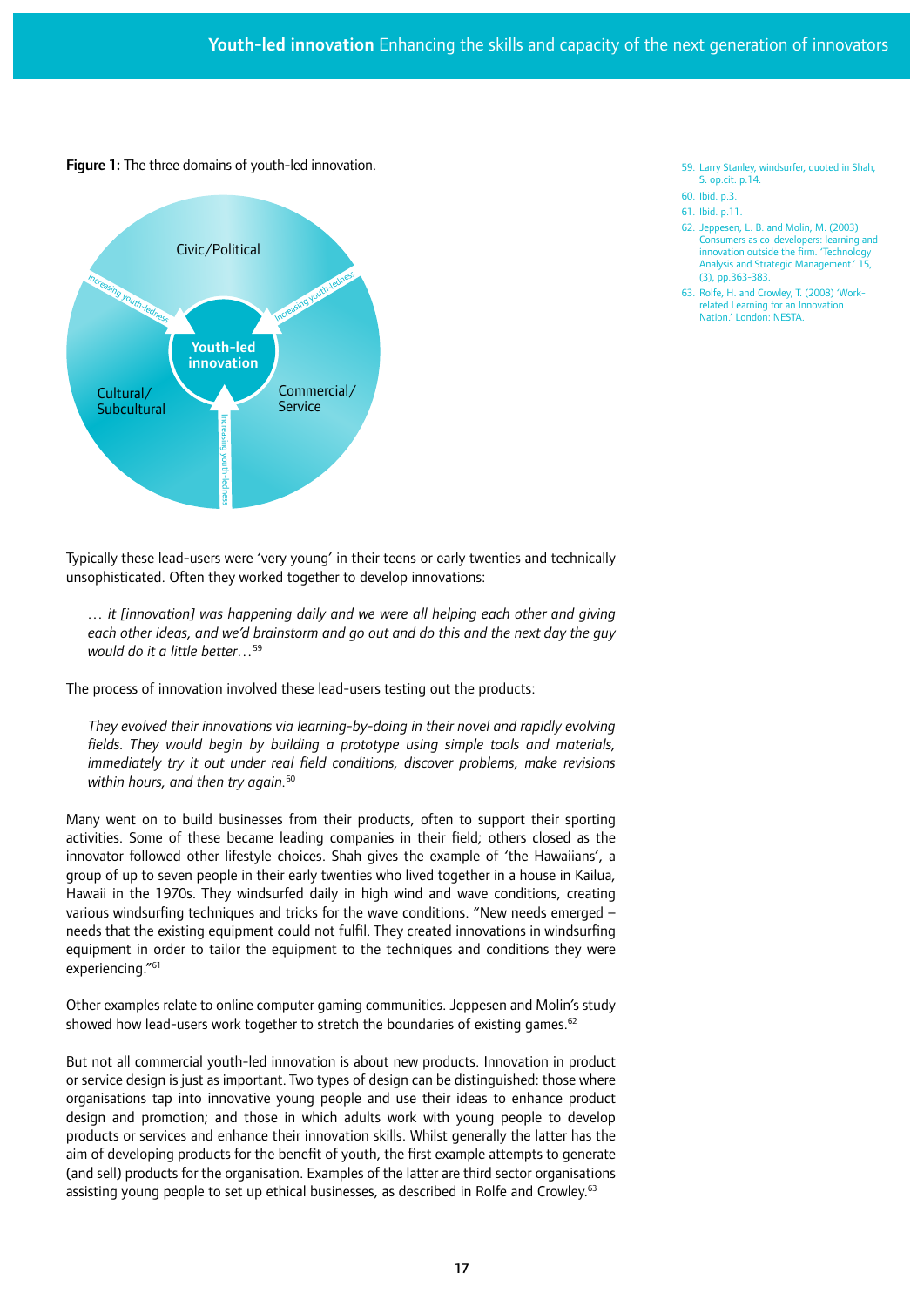- 64. Heath, J. and Potter, A. (2004) op.cit. p.14, p.220.
- 65. Mason, M. (2008) 'The Pirate's Dilemma: How youth culture is reinventing capitalism.' London: Free Press.
- 66. Moses, L. (2007) Spring Look. 'Media Week.' 19 February 2007.
- 67. Shah, S. (2000) op.cit. p.17.
- 68. See www.young-enterprise.org.uk
- 69. Rolfe, H. and Crowley, T. (2008) op.cit. p.18.
- 70. Sebba, J., Brown, N., Steward, S., Galton, M. and James, M. (2007) 'An investigation of personalised learning approaches used by schools.' Nottingham, DfES Publications. p.26.
- 71. Druin, A. (2002) The role of children in the design of new technology. 'Behaviour and Information Technology.' 21 (1), pp.1-25.
- 72. Druin, A. and Fast, C. (2002) The Child as Learner, Critic, Inventor, and Technology Design Partner: An Analysis of Three Years of Swedish Student Journals. 'International Journal of Technology and Design Education.' 12(3) pp.189-213.
- 73. Cairncross, S. and Waugh, S. (2005) Involving Preschoolers in Design of Interactive Multimedia for Learning: An Activity-Driven Approach. In Kommers, P. and Richards, G. (eds.) 'EdMedia: Proceedings of the 17th annual World Conference on Educational Multimedia.' pp.1117-1124. Vienna: Association for the Advancement of Computers in Education.
- 74. Nesset, V. and Large, A. (2004) Children in the information technology design process: A review of theories and their applications. 'Library and Information Science Research.' 26 (2) pp.140-161.
- 75. Ibid. p.141.

Companies seek out new products or adaptations of products they hope will be the next 'big thing'. Some organisations put together 'cool reports' which keep "tabs on youth culture, monitoring what the innovators are doing and noting how the early adopters are reacting".<sup>64</sup> Others enlist the services of young innovators to help identify new trends before they become part of the mainstream. Mason reports on innovation that arises from individuals who start fashions that are taken up and developed by others, creating movements or trends.65 Moses describes how the magazine *Your Look*, aimed at teenagers interested in a similar mix of beauty and fashion news to that already available in the original *In Style*  magazine, allows readers to upload their own fashion photos through its presence on the MySpace social networking website. By doing so, *Your Look* both creates future buyers of In Style and ensures that readers' voices are heard.<sup>66</sup>

Shah suggested it was difficult for sports equipment organisations to link to the innovation process: innovators in their study were young and did not have a college education. Instead, some manufacturers hired lead-users as consultants or teams of gifted sports practitioners to tour the country to demonstrate the equipment. They then tested any new equipment models developed by the manufacturer.<sup>67</sup>

Where adults work with young people to develop products or services and enhance their innovation skills, adults create the space within which young people innovate. In this sense, these examples build both young people's capability and capacity in the system. The Young Enterprise Scheme, which brings volunteers from business into the classroom to work with teachers and students to improve young people's entrepreneurial skills, is an example.<sup>68</sup> Rolfe and Crowley, drawing on research on how employers engage in work-related learning, noted that some schools and colleges used innovative approaches including business enterprise challenges, involving employers in teaching, regeneration projects and design. Very often these activities were student-led. $69$  There are also many cases where pupils have been involved in redesigning school playgrounds or equipment. In Sebba *et al.*, we describe a primary school where the pupils were asked to evaluate the learning potential of the local museum and make recommendations for its redesign:

*I* asked the children to go on a trip ... to evaluate the museum. They went for a typical *morning and then in the afternoon we put them into groups and they evaluated positives and negatives of their experience and what they'd like to see improved. Each group prepared a speech for the museum staff, curator and management of the museum to*  listen to... All the things that the museum staff had never thought of, because they're *evaluated by adults for adult provision. (Primary case study interview, senior manager)70*

Further evidence about innovation in design activities comes from Druin and Fast who describe how in Sweden, young children help to design new storytelling technologies.<sup>71,72</sup> One child suggested a storytelling machine which led adults and children to design low-tech prototypes. Similarly, Cairncross and Waugh drawing on Druin and Fast's research, looked at use of multimedia in maths activities with preschoolers.<sup>73</sup> They noted that while children's ideas were welcomed as informing design, selection of which ideas to develop was usually led by adults on the justification that not all ideas put forward by children are workable and that they might conflict with pedagogical goals.

Information technology has produced further examples of adults undertaking the initial design, with children involved later in the process. Nesset and Large suggest that software companies often employ adults to test the usability of their products as children are seen as too unruly or difficult.<sup>74</sup> If children are involved, they are observed, recorded and analysed by adults who thus make the decisions and maintain control. This raises issues about the power relationship between adult and young person in the innovation process:

 *... because the users, whether adult or child, are only involved after the technology has been designed, they have little or no control in the process.75*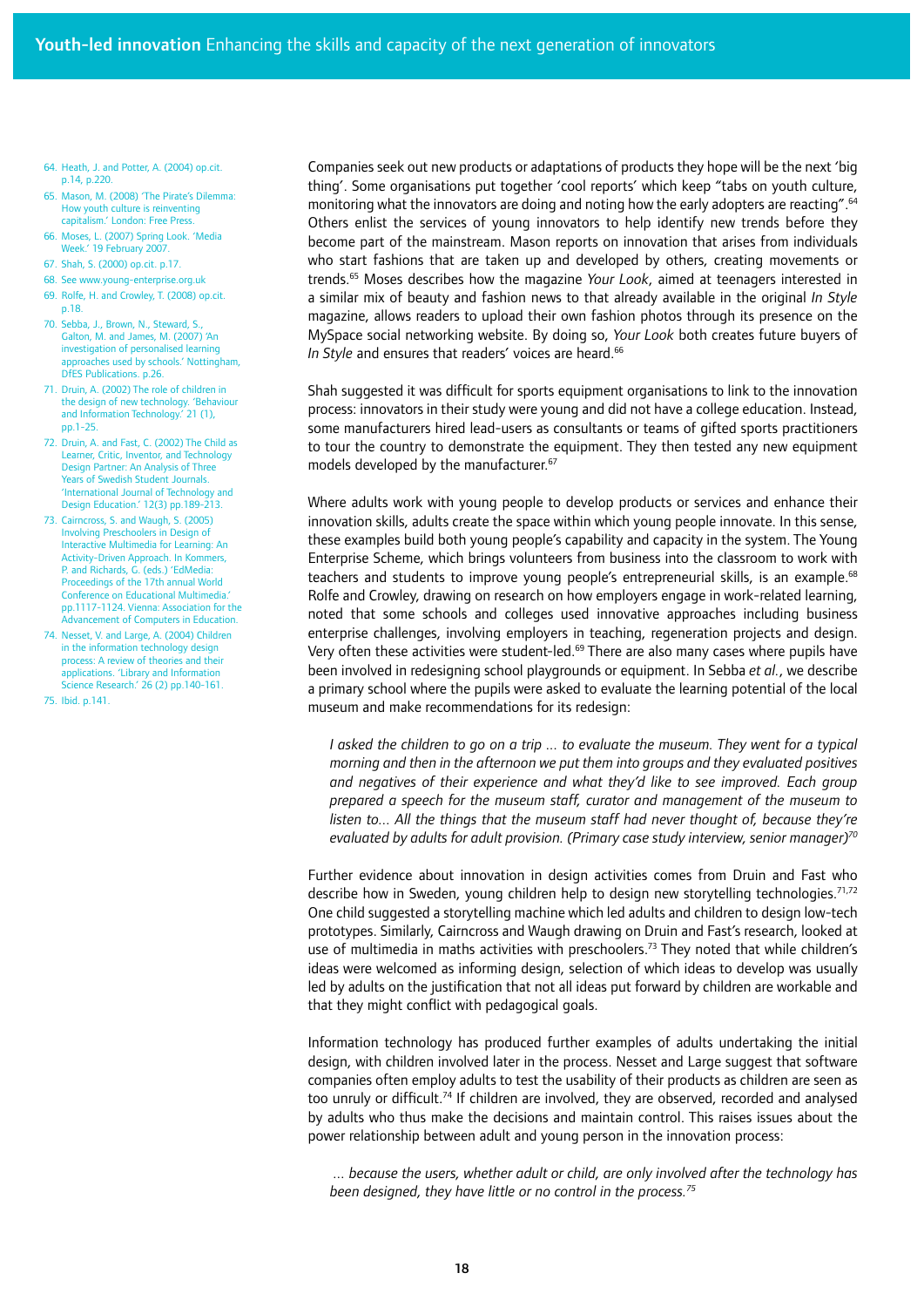In some cases companies provide spaces for youth innovation. Such spaces often rely on new technologies and are (often discreetly) branded around key products of potential interest to young people. In this way, companies provide some sort of social function, whilst appealing to the youth market. The innovation might be a side-product or an integral part of the operation.

Jeppesen and Molin describe online computer gaming communities where consumers "communicate and exchange ideas and software that extend the game from its original shape".76 They explain how companies can encourage and tap into these communities in order to enhance product-life and generate new product ideas, at minimum cost. One approach involves a 'product space', where consumers can interact online and organisations can talk to consumers; 83 per cent of all computer games products offer producer-established online communities.<sup>77</sup> In these spaces, groups of consumers innovate around products; they might develop new features which become available online, which other consumers can download. Companies in turn might contact and deal directly with individuals who have ideas they wish to pursue further.

This is explored further in Flowers:

*The involvement of (firm-level) users in firms' product development processes by developing and distributing supplier-designed 'toolkits', enabling users to engage in innovation by developing their own custom products (von Hippel and Katz, 2002;*<sup>78</sup> *Thomke and von Hippel, 2002*79*) has been explored, although their role in influencing the direction of user innovation is less clear.*<sup>80</sup>

A previous report to NESTA showed how the Microsoft XNA toolkit enabled young people to create their own games without having to be able to program, and this then enables them to 'publish' their games.<sup>81</sup> This is now common in the gaming world and an important contribution to youth-led innovation as it increases capacity to innovate by lowering barriers.

Another commercial company, Red Bull, has developed a social-networking site aimed at fostering innovation and providing young consumers with support for their ideas.<sup>82</sup> The Flugelbinder site, which discreetly carries Red Bull branding, allows users to create a Thought Locker — a profile page, where they can securely store ideas, photos and business proposals. Ideas can also be 'banked' there via email or SMS. Those signing up to the site can browse others' ideas, chat to like-minded users and access articles on how to bring their plans to life. It also features brain-teasers aimed at fostering innovation. The project was developed in partnership with youth marketing agency *Livity*.

## Domain 2: Civic engagement and political activism

Civic engagement and political activism can create opportunities for young people to develop innovative ideas that benefit their communities and society. There is an extensive contemporary literature on civic engagement and political activism amongst young people, especially in the US.<sup>83</sup> The 'civic' nature of engagement and activism derives from the idea of the citizen being a member of a political community. However, what counts as 'political' varies in the literature as does the definition of the 'community' in question. Civic participation by young people is defined as that which is facilitated and shaped as part of the socialisation process for young people (including school councils and community volunteering schemes). It can also include action that is taken independently (such as voting and campaigning). In the first case, citizenship is something that is transmitted indirectly through mechanisms designed for the purpose. In the second case, it is something that is claimed directly by young people acting as members of a wider community. The intention is 76. Jeppesen, L.B. and Molin, M. (2003) op.cit. p.363. This article is not specifically about youth but young people figure highly in these communities.

- 78. von Hippel, E. and Katz, R. (2002) Shifting innovation to users via toolkits. 'Management Science.' 48, pp.821–833.
- 79. Thomke, S. and von Hippel, E. (2002) Customers as innovators: a new way to create value. 'Harvard Business Review.' 80 (4), pp.74–81.
- 80. Flowers, S. (2008b) op.cit. p.15.
- 81. Flowers, S. (2008a) op.cit. p.15.
- 82. See www.redbullflugelbinder.com 83. Kirshner, B. (2007) Introduction: Youth Activism as a Context for Learning and Development. 'American Behavioral Scientist.' 51(3) pp.367-379.

<sup>77.</sup> Ibid.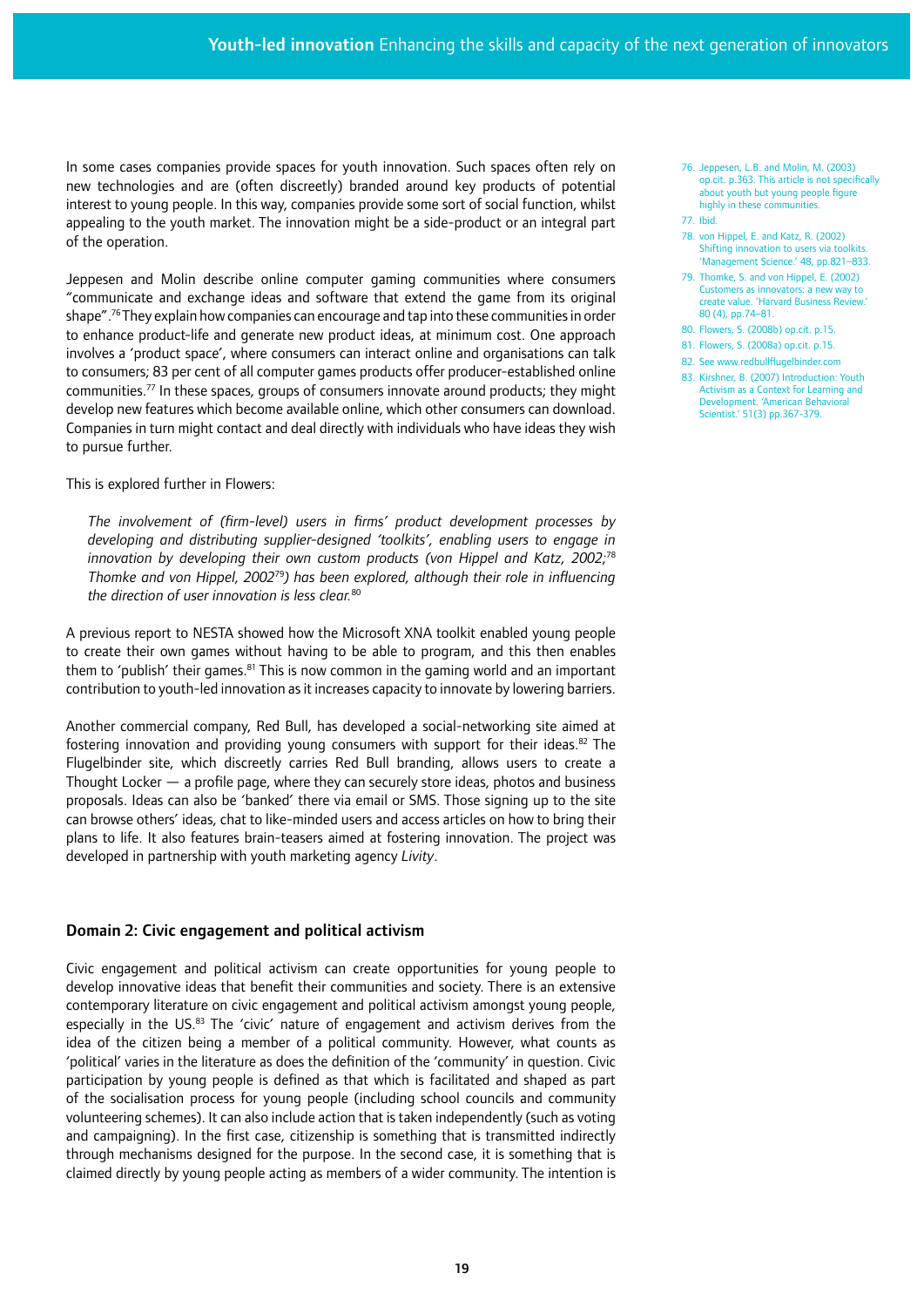- 84. Prout, A. (n.d.) Childhood 2025 and Beyond, Beyond Current Horizons, Challenge Paper. Available at: www. beyondcurrenthorizons.org.uk/wpcontent/uploads/bch\_challenge\_pap childhood\_alan\_prout.pdf [Accessed on 4 December 2008].
- 85. Wilkinson H. and Mulgan, G. (1995) 'Freedom's children: work, relationships and politics for 18-34 yr olds in Britain today.' London: Demos.
- 86. Cohn, J. (1992) A Lost Political Generation? 'The American Prospect.' 9, pp.30-38.
- 87. OECD (2001) 'What Schools for the Future?' Paris: OECD.
- 88. Flanagan, C. (2008) 'Young People's Civic Engagement and Political development.' London: Routledge.
- 89. Kirshner, B. (2007) op.cit. p.20.
- 90. Leadbeater, C. and Goss, S. (1998) 'Civic Entrepreneurship.' London: Demos/Public Management Foundation. p.16.
- 91. UNICEF (2007) op.cit. p.6.
- 92. Madoerin, K. (2008) 'Mobilising Children and Youth into their own – and Youth-led Organisations.' Johannesburg: REPSSI.  $p.\overline{3}$
- 93. Cornwall, A. and Coelho, V. (2004) New Democratic Spaces? 'IDS Bulletin.' 35 (2).
- 94. Cornwall, A. and Coelho, V. (2006) 'Spaces for change? The Politics of Participation in New Democratic Arenas.' London: Zed. p.1,
- 95. Bell, B.L. (2005) 'Children, Youth and Civic (dis)Engagement: Digital Technology and Citizenship.' Toronto: CRACIN.
- 96. Weller, S. (2003) "Teach us something useful": contested spaces of teenagers' citizenship. 'Space and Polity.' 7, (2), pp.153-171. Cited in Bell op.cit. p.15.

that the former will lead to the latter, but it is important first to distinguish between the two types of engagement and activism.

Understandably, given the pervasive recent concern among adults in the West about the disengagement of young people from democratic participation<sup>84,85,86</sup> and from formal education, $^{87}$  the developmental paradigm dominates the academic literature. $^{88}$  Typologies of participation are usually enclosed within a socialisation discourse of transition to adulthood through 'youth development' or 'empowerment'. Kirshner, in reviewing the literature on youth activism, takes this developmental view of it being about transitions in adolescence and suggests that "activism groups connect youth to mainstream civic institutions". $89$  He proposes four distinctive qualities of learning environments that characterise youth activism groups: collective problem solving, youth-adult interaction, exploration of alternative frames for identity, and bridges to academic and civic institutions. The emphasis in Kirshner's paper is on activism as an innovative form of learning to support the transition to adulthood, but it could be regarded as an innovative form of social action that may lead to social changes.

The capacity for youth innovation that is derived from the cultivation of a greater civic sensibility and responsibility in young people varies. In some accounts, the 'civic' is defined broadly to include public sector services and their reform, as in the 'civic entrepreneurship' celebrated by Leadbeater and Goss. This approach extends the more familiar idea of 'social entrepreneurship' and sees experimentation and innovation in public organisations in the UK as being "as much about political renewal as it is about managerial change".<sup>90</sup> In this case, renewal and change can be stimulated by enabling young people to participate actively in risk-taking and innovation.

The connection between social entrepreneurship and what is also sometimes called 'civil engagement' has been particularly influential in the field of international development.<sup>91</sup> Here the need to re-position children as active citizens who initiate and lead change is increasingly pressing in the face of the social catastrophe caused in some countries by poverty, war and HIV/AIDS. In this case, the recognition of the need for innovative ways of providing psycho-social support when family and school cannot be relied upon is linked to the right of children under the United Nations Convention on the Rights of the Child (UNCRC) to form and join associations. Madoerin champions the idea of 'child-led associations' that are said to foster the development of well-being and life skills through self-organisation, advocacy and collective action. These are protective mechanisms in severely challenging social and economic circumstances but they are also explicitly civic in their focus, being intended to "foster democratic principles and democratic skills" as well.<sup>92</sup>

Others working within this field draw less on the idea of entrepreneurship and more on a commitment to the development of 'new democratic spaces'.<sup>93</sup> These are situated at the 'interface between the state and society' and either provided by the state or 'conquered by civil society demands for inclusion.'94 New democratic spaces are unequivocally 'spaces' for political participation. At this end of the 'civic' spectrum, political activism and mobilisation are of explicit interest. They can take place within programmes of 'youth development', in independent organisations and social movements, or in the intermediary spaces discussed by Cornwall and Coelho.

However, Bell noted that some young people use 'spaces' available to them to engage as citizens, for example skate parks or volunteering rather than voting.<sup>95</sup> In this example, young people are seen as active citizens as they participate as political actors in the reconstruction of spaces such as skate parks. Weller looks at citizenship through children's voices and experiences.<sup>96</sup> She states that "spaces such as skate parks illustrate the often hidden geographies of citizenship, not just in terms of practical participation but on a much deeper level of identity and belonging". This suggests different citizenship practices by young people than those of adults, which tend to be in more traditional spaces and opportunities. This implies the need for a widening conceptualisation of civic engagement.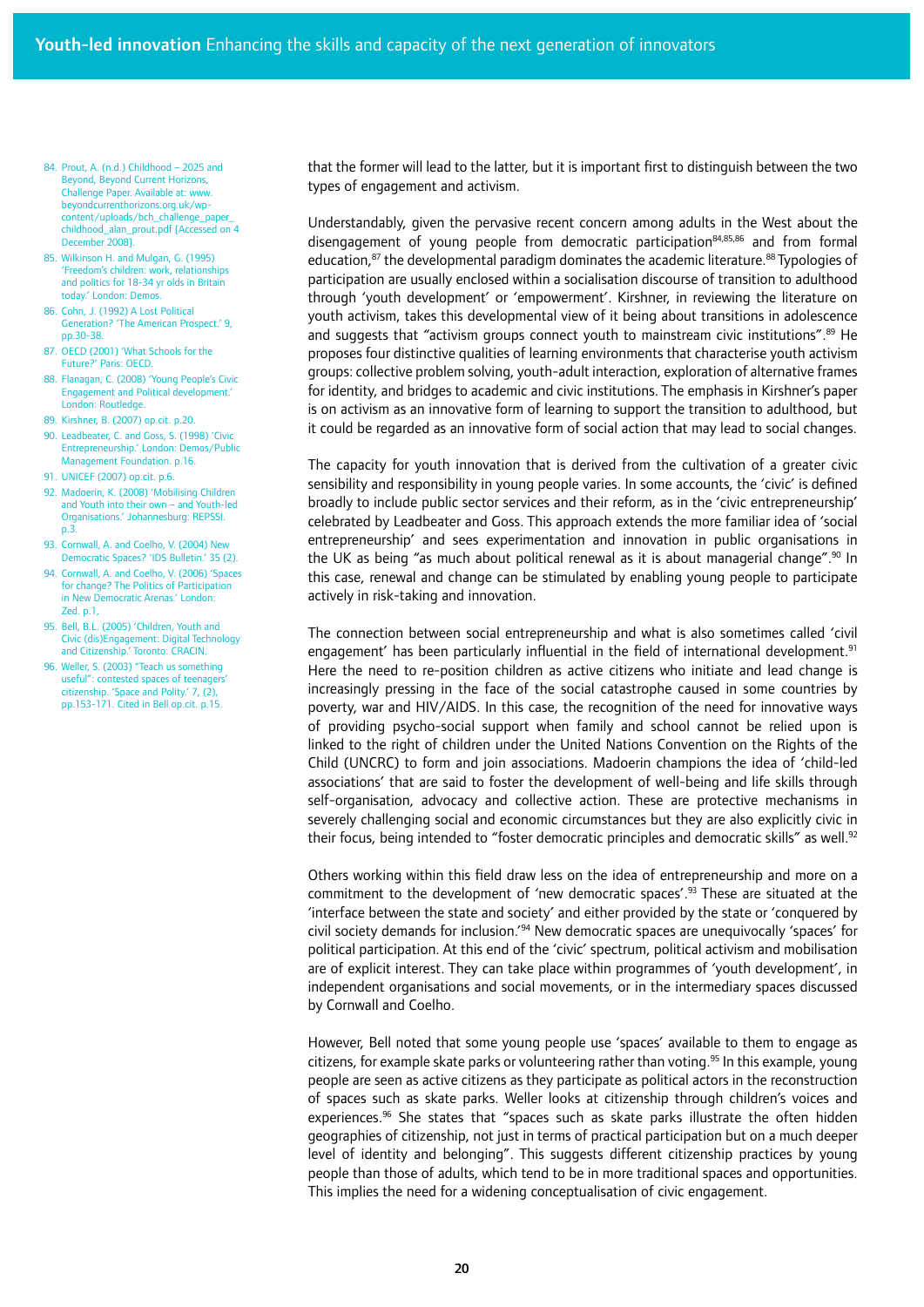The question for us here is the extent to which these civic and political activities might be said to be both youth-led and innovative. A number of examples can be found of youthled mobilisation and activism. Direct youth influence on decisions is enabled through the government-based initiatives in Canada<sup>97</sup> which provide opportunities for young people to "act in direct relationship with the government and provide input on policy and programme development".<sup>98</sup> Bell cited the Canadian Aboriginal Youth Network,<sup>99</sup> a government funded website, run by youth for youth and where young people make the decisions. This resonates with Matthews' suggestion that structures should be created in response to demand from young people themselves.100

Prominent in the UK have been the recent campaigns respectively by the British Youth Council (BYC), campaigning with others for the right to vote at 16<sup>101</sup> and by the Children's Rights Alliance for England (CRAE), for the full acceptance by the UK government of the  $UNCRC<sup>102</sup>$  While the intended outcomes of these campaigns may be regarded as innovative, the campaigning methods used in each case are not especially innovative, involving lobbying, petitioning and marching. Similarly in the US, where there has been a far greater level of independent political activism around school reform and community mobilisation, the methods have certainly been youth-led but they have also been fairly traditional.

More interesting here is the political work of the National Union of Students, one of the best examples of an established youth-led activist group in the UK. The NUS is explicit in this respect, having the vision of itself as "a pioneering, innovative and powerful campaigning organisation".<sup>103</sup> It was reported by participants at the focus groups to be regularly consulted by politicians. It ran an award-winning campaign in September 2007 that forced the HSBC bank to reverse its decision to impose charges on graduate overdrafts. What made this campaign innovative was the use of digital media, specifically *Facebook*, the social networking site, to generate the student interest and press coverage that forced the hand of HSBC.

Others have noted the potential powerful role of technology in youth activism. Bell, in his review of youth civic engagement, notes that young people may be developing 'new forms of social activism'104 and 'new types of politics'.105 Montgomery *et al*. 106 illustrate this when they describe:

*... a low-profile civic upsurge created for, and sometimes by, young people which has been taking root on the internet. Hundreds of websites have been created to encourage and facilitate youth civic engagement.* 

There is an emergent academic literature on the use of social networking sites to facilitate youth participation, civic engagement and political activism. This is mostly addressed from a 'youth development' perspective.<sup>107,108,109,110</sup> This approach has been adopted in the UK by the Local Government Information Unit (LGiU) Children's Services Network, which has started to organise seminars to promulgate the opportunities of new media to local councils and other agencies. However, it is also possible to find accounts that consider social networking as a grass-roots method of mobilisation as well as a facilitated mode of civic socialisation.<sup>111</sup>

The most striking contemporary example of innovative, youth-led politically activist social networking is the My.BarackObama campaign. Chris Hughes, the designer of *Facebook* and still only 24 years of age at the time, took a decisive leadership role in this interactive, online campaign from 2007. Text messaging, web pages and online action groups were employed to mobilise grass-roots support, to "fight the underground, email whisper campaigns and robo-calls that surfaced in battleground states"112 and to get the vote out on the day.

The result was the huge increase in the youth vote that in large part produced the Obama victory. It has contributed powerfully to the sense that earlier concerns about the political

- 97. These include SchoolsNet Youth Advisory Board at www.schoolnet.ca/syabccjr/e/ home.asp and the National Rural Youth Network – www.ruralyouth.ca.
- 98. Bell, B.L. (2005) op.cit. p.15.
- 99. www.ayn.ca
- 100. Matthews, H. (2001) op.cit. p.16
- 101. www.votesat16.org.uk
- 102. www.getreadyforchange.org.uk
- 103. NUS (2008) 'Strategic Plan 2009-10.' London: NUS.
- 104. Bell, B.L. (2005) op.cit. p.18
- 105. Megyery, K. (1991) Preface in Megyery, K. (ed.) 'Youth in Canadian Politics: Participation and Involvement.' Toronto: Dundurn Press and Minister of Supply and Services.
- 106. Montgomery, K., Gottleb-Rhodes B. and Larson, G.O. (2004) 'Youth as e-citizens: Engaging the digital generation.' Washington, DC: Centre for Social Media, School of Communication. p.2.
- 107. Davies, T. and Cranston, P. (2008) 'Youth Work and Social Networking.' Leicester: The National Youth Agency.
- 108. Loader, B. (ed.) (2007) 'Young Citizens in the Digital Age.' Abingdon: **Routledge**
- 109. Raynes, G.K. and Walker, L. (2008) Our Space: Online Civic Engagement Tools for Youth. In Bennet, L. 'Civic Life Online: Learning how digital media can engage Youth.' Cambridge MA: The **MIT Press.**
- 110. Valenzuela. S., Park N. and Kee, K. (2008) 'Lessons from Facebook: the effects of Social Network Sites on College Students' Social Capital.' In 9th International Symposium on Online journalism. Austin: Texas.
- 111. Hara, N. (2008) Internet use for political mobilization: Voices of participants. 'First Monday.' 13, 7. Available at: http://firstmonday.org
- 112. Wired Blog Network (2008) 'Propelled by Internet, Barack Obama Wins Presidency.' Available at; http://www. blog.wired.com/27bstroke6/2008/11/ propelled-by-in.html [Accessed on 13 February 2009].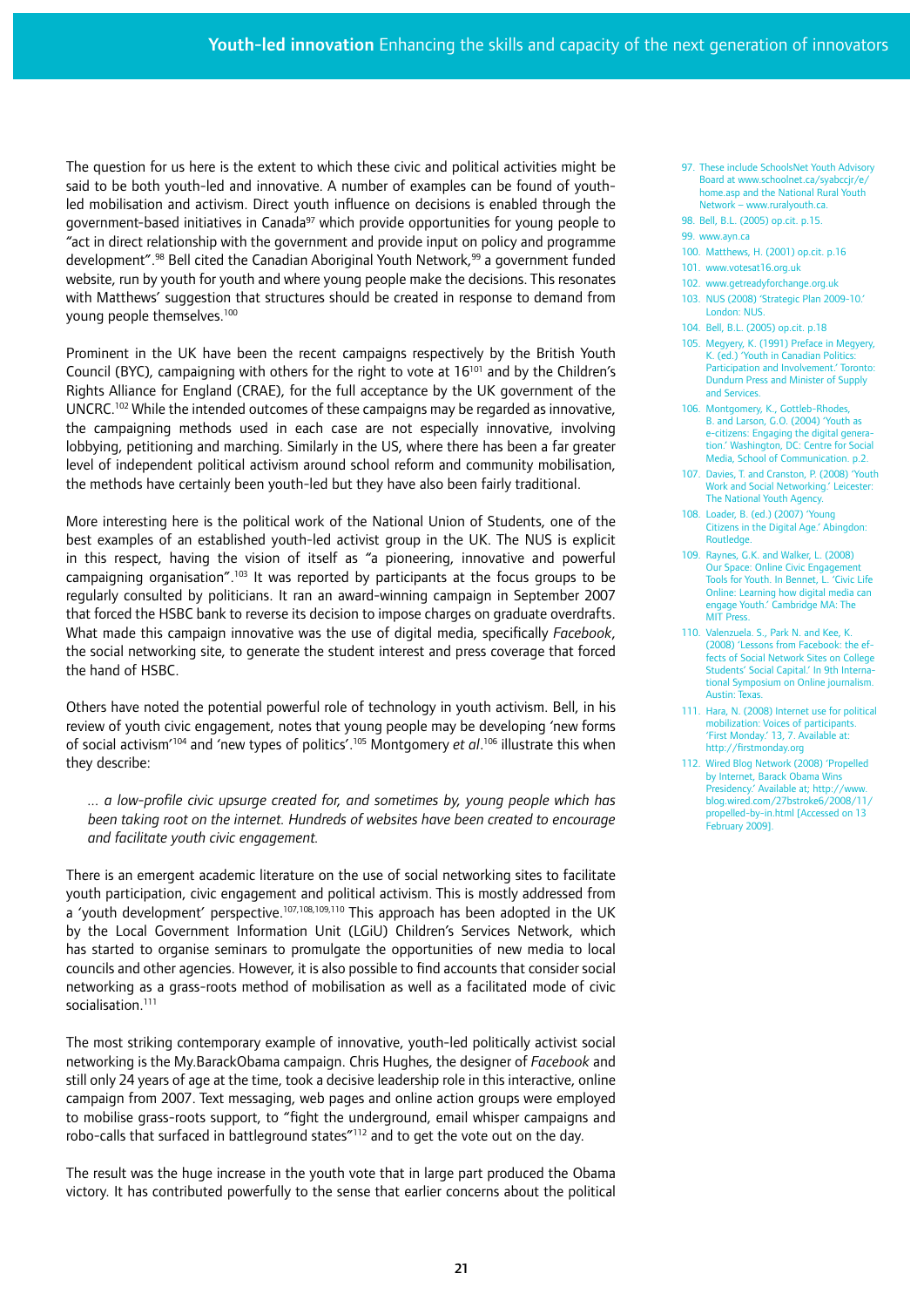- 113. Winograd, M. and Hais, M. (2008) 'Millenial Makeover, MySpace, YouTube, and the future of American Politics.' New Brunswick: Rutgers University Press.
- 114. Camino, L. A. (2000) Youth-Adult Partnerships: Entering New Territory in Community Work and Research. 'Applied Developmental Science.' 4(supp 1) pp.11-20.
- 115. e.g. Zeldin, S., Petrokubi, J. and Mac-Neil, C. (2008) Youth-adult partnerships in decision-making: Disseminating and implementing an innovative idea into established organisations and communities. 'American Journal of Community Psychology.' 41, pp.262-277.
- 116. Whitty, G. and Wisby, E. (2007) op.cit. p.13.
- 117. Matthews, H. (2001) op.cit. p.15.
- 118. Barber, T. (2007) Young people and civic participation: A conceptual review. 'Youth and Policy.' 96, pp.19-39.
- 119. Brake, M. (1980) 'The Sociology of Youth Culture and Youth Subcultures.' London: Routledge and Kegan Paul. p.8; p.23.
- 120. Lévi-Strauss (1962) The Savage Mind used the word 'bricolage' to describe any spontaneous action which makes creative and resourceful use of whatever materials are available regardless of their original purpose.
- 121. Hebdige, D. (1979) 'Sub-Cultures the Meaning of Style.' London: Methuen.
- 122. Brake, M. (1980) op.cit. p.12.

disengagement of what in the US is known as the Millennial Generation (born 1982-2003) can now be set aside.<sup>113</sup> It seems likely that social networking will continue to be employed innovatively by young people, both independently for purposes of direct political action (as happened in the case of the spontaneous campaigns that broke out in the aftermath of youth shootings in London in 2008), and as part of existing organisational strategies for participation and civic engagement in schools and youth groups.

Some of these examples, such as school councils, remain predominantly about adults creating opportunities for engagement, rather than youth innovation to encourage youth civic engagement. For example, in Camino's study of youth-adult partnerships, young people were sometimes active participants, but they were participating in opportunities created by adults.114 The extensive research by Zeldin and colleagues, on youth-adult partnerships in decision-making notes the benefits of youth and adult collaboration in implementation of innovation, but much remains adult-led.<sup>115</sup> Innovation is possible, but not probable in these examples. Whitty and Wisby reported that 95 per cent of schools have school councils but most tackle issues relating to their school's environment and facilities rather than teaching and learning.<sup>116</sup> While only a few school councils currently do so, 45 per cent of teachers surveyed in the study reported that they would like pupils involved in staff appointments and 30 per cent suggested that it was appropriate for them to have representation on schools' governing bodies. The authors concluded that training and support for pupils is crucial if school councils are to genuinely build and develop pupil capability to lead and innovate.

Adult-created structures such as school councils are often regarded as only reaching the most articulate young people. Matthews, in a review of the literature on participatory structures, concluded that youth fora are a good way of encouraging participation but that they are an inappropriate way of engaging many young people, especially those who are traditionally hardest to reach.<sup>117</sup> In aiming to include young people, some agencies establish structures and bureaucracies that only involve a 'select' few, sidelining others, whose voices in decision-making are lessened as a result. Hence, in drawing conclusions about the impact of youth-led innovation, inclusivity needs to be considered.

Some, usually adult-initiated innovations, are intended to improve conformity for example, by encouraging more youth into the labour market, attempting to improve school attendance or initiate schemes to reduce crime. Barber notes that attempts to engage young people politically are sometimes aimed at achieving greater conformity.<sup>118</sup>

## Domain 3: Cultural, subcultural or countercultural innovation

Like youth activism, innovation that can be characterised as subcultural or countercultural is, at least initially, a form of rebellion or exploration of difference and an apparent rejection of the mainstream. In a useful review, Brake defines subcultures as "meaning systems, modes of expression or life styles developed by groups in subordinate structural positions in response to dominant meaning systems".<sup>119</sup> Based on studies from the 1970s and early 1980s, Brake identifies three main subcultural groups who develop innovative practices: 'delinquent youth', mainly adolescent working class males, who range from disaffected or rebellious young people to young offenders; 'cultural rebels', who tend to be middle class bohemians, engaged in art and music; and 'politically militant youth' who are involved in radical politics. Brake argues that the common factor between these categories is young people striving to find new identities and forms of expression, creating distinctive and innovative life styles, values and ideologies, summarised in the terms 'bricolage'<sup>120</sup> and 'style'.<sup>121</sup> As the symbolic representation of a subcultural group, innovative style encompasses 'image', including dress and hairstyle, 'demeanour' or posture and expression, and 'argot', the special language of the group. $122$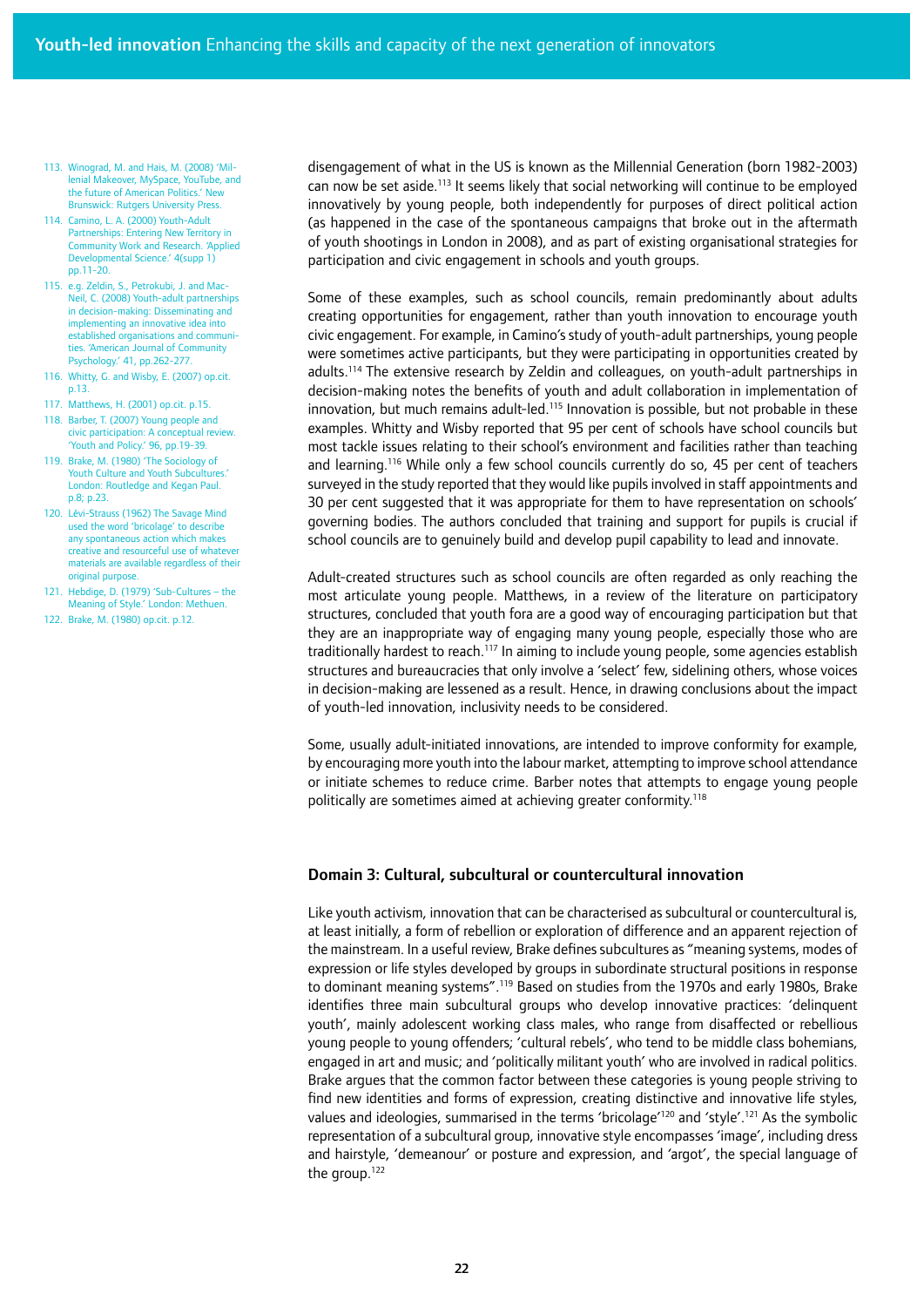Many ethnographic studies of subcultural groups carried out in the UK in the 1970s document such groups and their particular innovative practices: for example, Cohen's study of mods and rockers,<sup>123</sup> Willis on hippies,<sup>124</sup> and Hebdige on Rastafarianism and punk<sup>125</sup> (see also Hall and Jefferson).<sup>126</sup> Punk is a particularly good example of how a subcultural group developed and adopted an anti-commercialist life style<sup>127</sup> with a unique style of dress (bondage, safety pins), hair (shaved heads with multi-coloured spikes) and music (exemplified by the Sex Pistols), designed to shock and criticise establishment culture. Ironically, this highly innovative subcultural style was adopted by designers such as Vivienne Westwood and music producers such as Malcolm McLaren who helped make it part of mainstream culture and commercially lucrative. Hebdige argues that this is a predictable and unavoidable process: "Youth cultural styles may begin by issuing symbolic challenges, but they must inevitably end by establishing new sets of conventions".128

However, the earlier 1960s countercultural hippie movement in the USA, with its anticonsumerist lifestyle and use of hallucinogenic drugs charted in the classic text by Roszak, has arguably had a profound, long lasting impact, in some surprising ways.<sup>129</sup> Brake makes the case that alternative life styles, such as New Age travellers, and radical political movements such as feminism and gay rights, can all be seen to have roots in the hippie counterculture.<sup>130</sup> Markoff argues that personal computing developments from California grew out of one arm of the 1960s countercultural movements. Use of psychedelic drugs, mainly LSD, by pioneering engineers in Silicon Valley, was the inspiration for many computing discoveries. Computing was also a way of avoiding the Vietnam draft. Markoff gives a useful analysis of the sources of innovation and argues that the impact on subsequent technological development was significant.<sup>131</sup>

A gendered dimension of subcultural innovation is largely absent in most 1970s subcultural studies. McRobbie and Garber challenge the invisibility of young women in subcultures and stress the different ways in which girls define their identity in creative ways.<sup>132</sup> Frith argues that music is one arena in which women have sometimes been able to challenge traditional culture and develop innovative, at times disturbing styles, particularly in punk music – Siouxsie and the Banshees are a good example.<sup>133</sup> Women playing a fuller part in innovative subcultural practices can be seen in Cunningham's insider study of the innovative use of technology in underground clubs and dance culture.<sup>134</sup>

More recently, Hodkinson's insider study of goth identity and subculture in the 1990s includes a comprehensive critique of both traditional and postmodernist subcultural theory.<sup>135</sup> Criticising postmodernists such as Muggleton<sup>136</sup> who claim that mass media and commercialisation have led to fragmentation and loss of youth innovation, Hodkinson argues that creativity and individuality can still be found in subcultural groups such as goths. He puts forward four criteria for more recent subcultural groups: identity, distinctiveness, autonomy and commitment.<sup>137</sup> Unlike the resistance and opposition to commercialisation found in earlier subcultures,<sup>138</sup> both Hodkinson and Thornton argue that the media and commercial enterprise are often integrally involved in modern subcultural innovation,139 although Hodkinson makes a clear distinction between commercially motivated, mass media and the 'internal DIY network<sup>'140</sup> of small, alternative record labels, underground DJs and home-made fanzines. McRobbie<sup>141</sup> and Cunningham<sup>142</sup> also stress the role of small scale entrepreneurialism in developing and sustaining innovative underground dance and club cultures, sometimes verging on illegal practices.

Taking this further, Flowers<sup>143</sup> describes 'outlaw users', defined as individuals or groups who actively oppose or ignore technical standards, existing products, systems or legal frameworks to share digital content such as music, develop software or exploit security loopholes in IT systems. He suggests that 'outlaw innovation' has impacted on the nature and direction of mainstream efforts to innovate. It operates informally, and is often motivated by curiosity and challenge, rather than by commercial interest. As with many forms of rebellious activity, attempting to stimulate it, thus giving it a level of acceptance, may de-motivate those involved.

- 123. Cohen, S. (1972) 'Moral Panics and Folk Devils.' London: MacGibbon and Kee.
- 124. Willis, P. (1978) 'Profane Culture.' London: Routledge and Kegan Paul.
- 125. Hebdige, D. (1979) op.cit. p.23.
- 126. Hall, S. and Jefferson, T. (1976) 'Resistance Through Rituals: Youth subcultures in post-war Britain.' London: Hutchinson.
- 127. Brake, M. (1980) op.cit. p.23.
- 128. Hebdige, D. (1979) op.cit. p.96.
- 129. Roszak, T. (1968) 'The Making of a Counterculture: Reflections on the technocratic society and its youthful opposition.' New York: Doubleday and Co. Inc.
- 130. Brake, M. (1980) op.cit. p.23.
- 131. Markoff, J. (2005) 'What the doormouse said: How the 60's counterculture shaped the personal computer industry.' London: Penguin.
- 132. McRobbie, A. and Garber, J. (1976) Girls and Subcultures. In, Hall, S. and Jefferson, T. (eds.) (1976) op.cit. See also McRobbie on girls and punk: McRobbie, A. (1980) Settling accounts with subcultures: a feminist critique. In McRobbie., A. (2000) 'Feminism and Youth Culture.' 2nd edition. London: Macmillan. pp.26-43.
- 133. Frith, S. (1978) 'The Sociology of Rock.' London: Constable.
- 134. Cunningham, H. (1998) 'Digital cultures: the view from the dance floor.' London: UCL Press.
- 135. Hodkinson. P. (2002) 'Goth, identity, style and subculture.' Oxford: Berg.
- 136. Muggleton, D. (2000) 'Inside Subculture: The Post Modern Meaning of Life.' Oxford: Berg.
- 137. Hodkinson, P. (2002) op.cit p.29.
- 138. Hebdige, D. (1979) op.cit. p.23.
- 139. Thornton, S. (1995) 'Club Cultures: Music, Media and Subcultural Capital.' Cambridge: Polity.
- 140. Hodkinson, P. (2002) op.cit. p.7. 141. McRobbie, A. (1994) 'Postmodernism and Popular Culture.' London: Routledge.
- 142. Cunningham, H. (1998) op.cit. p.24.
- 143. Flowers, S. (2008b) op.cit. p.15.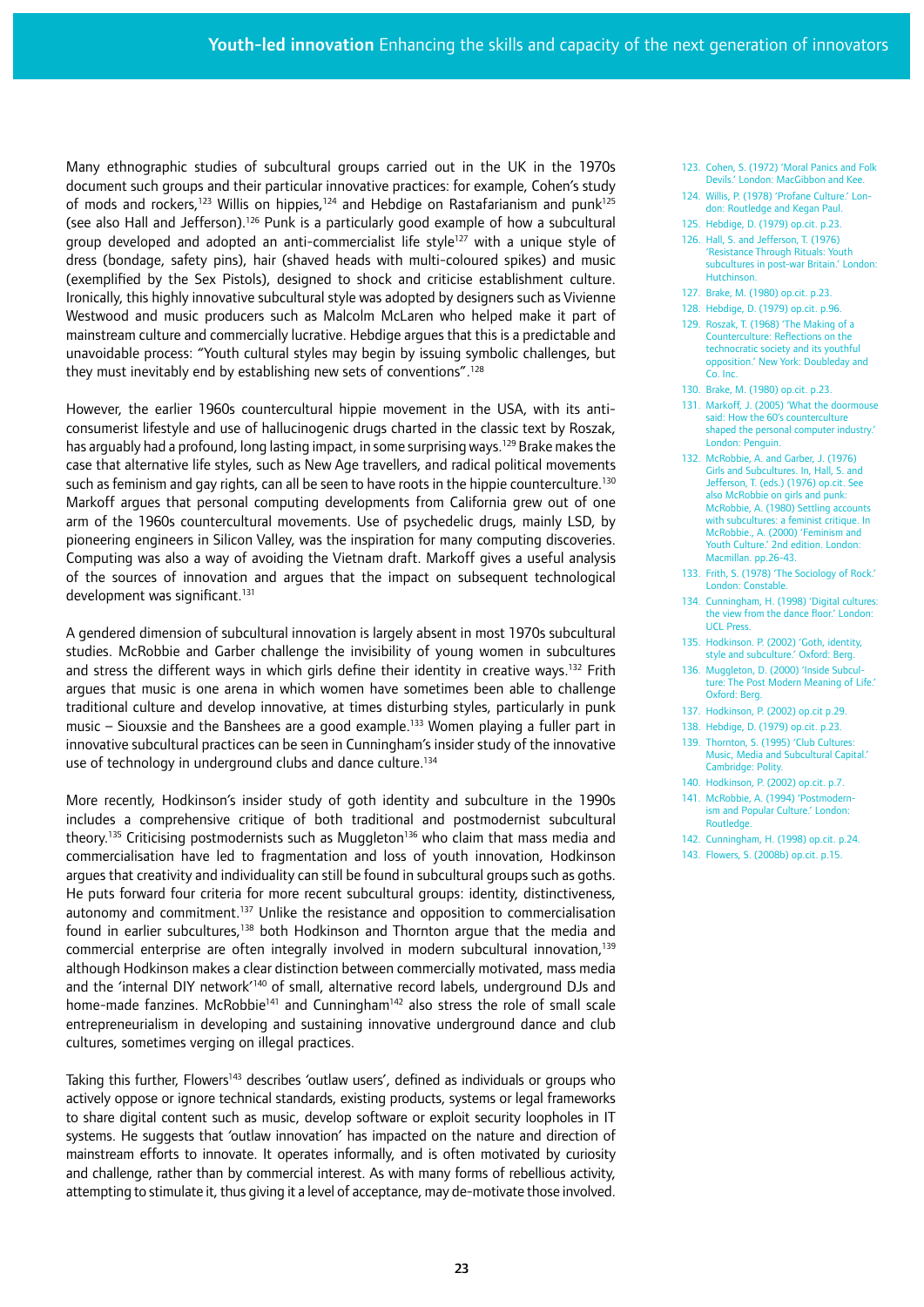- 144. McRobbie, A. (1980) op.cit. p.24.
- 145. Willis, P. (1990) 'Common Culture: symbolic work at play in the everyday cultures of the young.' Milton Keynes: Open University Press.
- 146. McRobbie, A. (1994) op.cit. p.24.
- 147. Abbott, C. (1998) Making connections: young people and the internet. In Sefton-Green, J. (1998) 'Digital Diversions: Youth Culture in the Age of Multimedia.' London: UCL Press. pp.84-105.
- 148. An emoticon is a symbol(s) used for emotional communication in writing or messages.
- 149. Greenfield, P. M. and Subrahmanyam, K. (2003) Online discourse in a teen chatroom: New codes and new modes of coherence in a visual medium. Journal of Applied Developmental Psychology.' 24 (6), pp.713–738.
- 150. McKay, S., Thurlow, C. and Zimmer man, H. (2005) Wired whizzes or techno-slaves? Young people and their emergent communication technologies. In Williams, A. and Thurlow, C. (eds.) 'Talking adolescence: Perspectives on communication in the teenage years.' New York: Peter Lang. p.192.
- 151. Merchant, G. (2001) Teenagers in cyberspace: an investigation of language use and language change in internet chatrooms. 'Journal of Research in Reading.' 24 (3), pp.293-306.
- 152. Merchant, G. (2005a) Digikids: cool dudes and the new writing. 'E–Learning.' 2 (1), pp.50-60.
- 153. Merchant, G. (2005b) Electric Involvement: Identity performance in children's informal digital writing. 'Discourse.' 26 (3), pp.301-314.
- 154. Merchant, G., Dickinson, P., Burnett, C. and Myers, J. (2006) Do you like dogs or writing? Identity performance in children's digital message exchange. 'English in Education.' 40 (3), pp.21-38.
- 155. Thurlow, C. (2003). Generation Txt? The sociolinguistics of young people's textmessaging. 'Discourse Analysis Online' (online) Available at: http://www.shu. ac.uk/daol/ [Accessed on 13 February 2009]. p.196.
- 156. Jeppesen, L. B. and Molin, M. (2003) op.cit. pp.18.
- 157. Marsh, K. (1995) Children's singing games: composition in the playground? 'Research Studies in Music Education.' (4) pp.2-11.
- 158. Sefton-Green, J. and Buckingham, D. (1998) Digital visions: children's 'creative' uses of multimedia technologies In Sefton-Green, J. (1998) op.cit. pp.62-83.

There are a number of examples through which innovation has been used to explore identity in youth (see, in particular, McRobbie<sup>144</sup> and Willis<sup>145</sup>). As literature on diffusion theory suggests, the small numbers of innovators rely on early adopters to encourage trends and movements. Yet, examples given here describe how, when safe spaces for innovation are created, changes or innovations can occur on a regular basis by young people exploring parts of their identities. McRobbie<sup>146</sup> stresses young women's creative and innovative use of mass media and commercial products, which can take place in the home as well as in public.

One area from which innovation emerges from exploration of youth identity is eCommunication. The innovative processes in e-technology communication have changed some of the ways in which innovation develops, focusing on interaction rather than products or services. They may combine language and visuals, mixing decoration, aliases and abbreviations. Abbott<sup>147</sup> studied the development of young people's personal homepages, early chat rooms and online communities and noted innovative combinations of text, graphics, sound and video. Early chatrooms included innovative use of language, emoticons<sup>148</sup> and acronyms. Similarly, Greenfield and Subrahmanyam<sup>149</sup> found that young people had altered the written text register in an online chatroom to adapt the visual aspects of computer-mediated communication by using numbers, colour and different text style. By adapting the language, the young people were able to "keep conversational coherence … and maintain an ongoing text stream".150

Merchant<sup>151</sup> similarly found that teenage girls expanded forms of communication through chat rooms using 'netiquette', images, emoticons, abbreviations, phonetic spellings and aliases. In a later study, Merchant<sup>152</sup> noted similarly that 9-10 year olds paired with writing partners experimented with new linguistic and visual forms leading to new ways of communicating. In a further study focusing on email exchanges, Merchant found that beyond linguistic innovation, 8-10 year olds developed greater autonomy, drawing on their social and cultural identities in gender, class and ethnic-specific ways through use of email and visual icons, for example by 'authoring' themselves.<sup>153,154</sup> He suggested that these young people are innovating by extending new forms of communication that challenge existing language, develop peer relationships and give them a better sense of identity, as well as acquiring new marketable skills.

Thus, young people are co-producers of the web through online magazines or blogs, often with diary-like entries, for their peers and others. Thurlow notes that some adults fear that these uses of communication technology mean young people are "completely reinventing, and thereby destroying, standard (English) language use".<sup>155</sup> There is an extensive literature on how texting and internet use have impacted both positively and negatively on language, which is outside the scope of this review. However, these developments are involving young people in an interactive innovative process that develops their group and personal identities. A similar process occurs in computer gaming.<sup>156</sup> Younger children, mainly girls, were found to be innovative in the development of singing games in school playgrounds in Australia.<sup>157</sup> Like many of the examples above, these innovations tended to be part of a collaborative process between young people, not bound by formal instruction or adult intervention. The innovations become widely adopted and embedded in everyday youth culture. In this sense, models of 'subcultural theory' cannot explain them.

Sefton-Green and Buckingham explored the creative use of technology for innovation.<sup>158</sup> A fifth of the secondary school pupils they interviewed were high users of IT and were involved in graphics, animation, video and music innovations. However, they viewed their own engagement as addressing boredom rather than as intentional innovation. Youth-led innovation in the cultural, subcultural and countercultural domain illustrates the role that can be played by exploring youth identity and difference as drivers for developments, many of which were not originally intended to be innovative.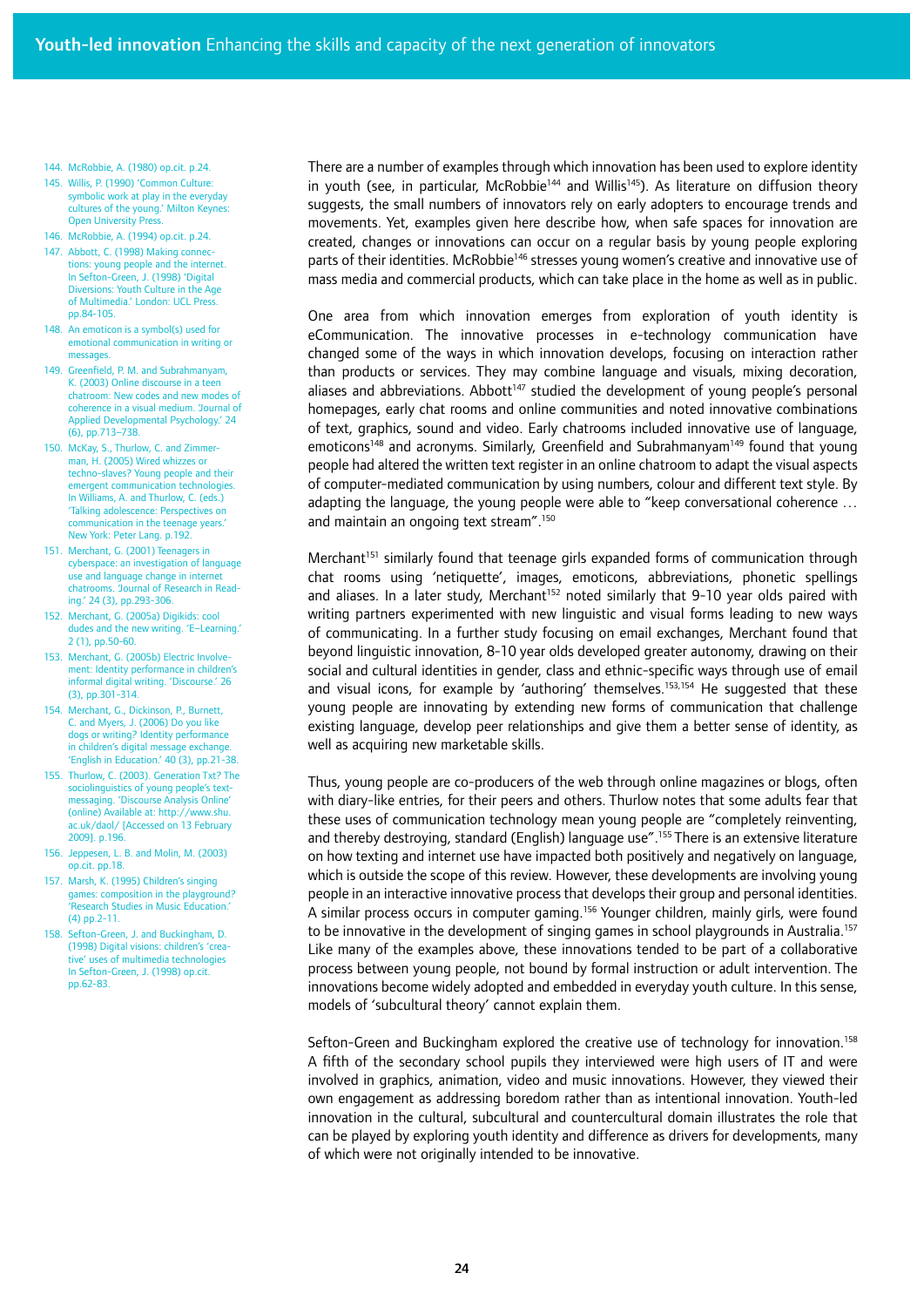# 4. We identified some powerful facilitators of youth-led innovation

If we are to develop strategies to promote and support youth-led innovation, we must first identify what are most likely to help and hinder such activities. The literature is helpful in this regard. Indeed, some of the facilitators and barriers it identified were strongly confirmed in the focus group discussions. However, a factor which is helpful for a young person at one stage, such as support provided by a parent, teacher or youth worker, can turn into a barrier in the development of the young person's ideas if, for example, an adult interferes too much or maintains too much control. Hence, the focus group participants recommended a flexible approach. Each of the structures or media developed to facilitate youth-led innovation will have different reaches, adoption, implementation and adaptation.

## Social capital gained through social networking is an important facilitator

Social networks work in different ways to assist youth innovation.<sup>159,160,161,162</sup> Firstly, social interaction may facilitate the development of the innovation; secondly, social networks might provide information about how to take innovations forward; and thirdly, social networks can help get the innovation out to a wider audience. Groups of young people, often 'lead-users', use social interactions to gather ideas, experiment and to test ideas out on each other. Often it is the young people feeding off each other who facilitate the innovation.

Establishing social networks and the ability to use these networks to gain advice and support and to try out and disseminate ideas seem to be crucial facilitators. Social networks also provide access to information and knowledge which young innovators identified as helpful in supporting their developments.<sup>163</sup> Opportunities for networking with others who have innovated or overcome barriers are seen as particularly helpful. For example, *Triangle*<sup>164</sup> provides advocacy and support for young people with disabilities, engaging people with disabilities, as consultants in this process and linking individuals and groups who can then support one another. Karlin,<sup>165</sup> herself a youth innovator, established an online space where young innovators can come together to support each other, get advice and swap ideas.<sup>166</sup> Part of this social function involves linking inventors to potential sponsors, thus aiding the move from invention to innovation.

Turner167 describes the development of *The Whole Earth Catalog*, which offered an alternative vision of technology as a tool for individual and collective transformation. It facilitated individuals educating themselves, finding inspiration and shaping their environment. It re-imagined computers as tools for personal liberation, building virtual and alternative communities, and crossing social frontiers. Above all else, it created social networks through journalists and publicists promoting the necessary excitement. Barley<sup>168</sup> commented that:

159. Camino, L.A. (2000) op.cit. p.23.

- 160. Karlin, S. (2004) Young inventors of the world unite (Innovators International Network). 'Spectrum IEEE.' 41 (3), pp.53-55.
- 161. Turner, F. (2006) 'From Counterculture to Cyberculture.' Chicago: University of Chicago Press.
- 162. YACSI (Youth Action Council on Sustainable Innovation) (2002) 'Making Innovation Sustainable Among Youth in Canada.' Ottawa: Canada's Innovation Strategy and Practice of Innovation. http://innovation.gc.ca/gol/innovation/site.nsf/en/in02407.html
- 163. Ibid.
- 164. Triangle http://www.triangle-services. co.uk/
- 165. Karlin, S. (2004) op.cit. p.26.
- 166. See www.younginventorsinternational. com
- 167. Turner, F. (2006) op.cit. p.26.
- 168. Barley, S. (2007) From Counterculture to Cyberculture In Brand, S. and Turner, F. (2007) The Whole Earth Network and the Rise of Digital Utopianism. 'Administrative Science Quarterly.' (3), p.486.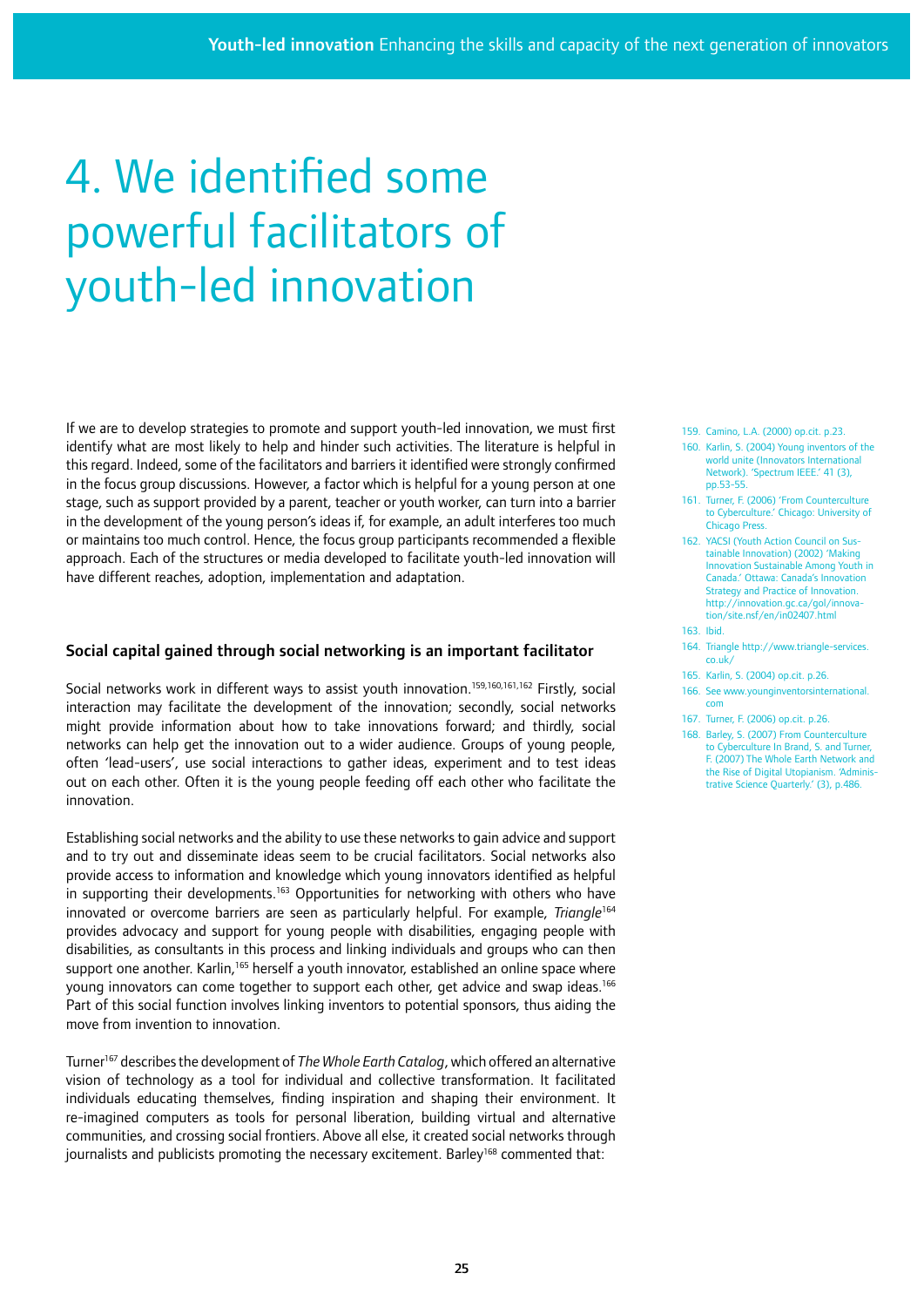169. Jeppesen, L.B. and Molin, M. (2003) op.cit. p.18.

170. YASCI (2002) op.cit. p.26.

171. Rolfe, H. and Crowley, T. (2008) op.cit. p.18.

- 172. See www.yse.org.uk
- 173. See www.whatifinnovation.com
- 174. See www.unltd.org.uk
- 175. Camino, L.A. (2000) op.cit p.23.
- 176. Op. cit. p.17.

*Turner shows how the ideology of an important segment of the counterculture drew heavily on the ideas of information theory, cybernetics, and general systems theory to justify rejecting bureaucracy and hierarchical authority while retaining faith in technology and horizontally organised networks of experts.*

Social links are increasingly facilitated in online spaces. For example, in gaming communities, social spaces are set up by companies exploiting the innovative tendencies of users. The joy of innovating and recognition from peers are also motivating factors for user-innovators.<sup>169</sup> Policymakers might think of ways to facilitate these social networks and identify how these spaces can be made available where access to the internet and new technologies might be weaker, for example in poorer households.

#### Role models provide major sources of support

Role models emerge from the literature<sup>170</sup> and the focus groups as key factors in facilitating youth-led innovation. Rolfe and Crowley<sup>171</sup> note that parents were a major source of information and can act as role models for work placements, but that this could be much further developed. The Commission for Youth Social Enterprise  $(CYSE)^{172}$  was created by 21 of Britain's top young social entrepreneurs and launched with support from the Cabinet Office, the ?WHAT IF! innovation company<sup>173</sup> and UnLtd - The Foundation for Social Entrepreneurs.174 The Commission provides support to help 18-28 year olds to get their business plans off the ground. The Commission aims to work with third sector bodies to remove obstacles impeding aspiring social entrepreneurs; its young entrepreneurs have already launched successful businesses in areas including IT and the arts and they act as role models for other young people.

## Support and trust of others is crucial

Adult support for the innovator or innovating group, particularly from parents and teachers, is often critical for an innovation to develop and be adopted. This support needs to demonstrate trust in the innovator, with a willingness to take risks, and is more effective if it includes constructive feedback. Camino<sup>175</sup> noted how a young person described his idea for building community bus shelters as a means to improve conditions for residents. Initially, at several meetings, adults ignored him. It took the public backing of a youth development specialist group for his idea to gain ground. Our focus groups saw the positive experience of successful innovation as a major facilitator, while conversely negative effects occurred from bad experiences. Many of the organisations that attended the focus groups provide support through mentoring services, including one-to-one discussions about aims, planning, contacts and outcomes, to young people engaged in innovative activities.

Support within organisations sometimes comes from a 'champion'. This may be a manufacturer of computer games providing chat rooms and toolkits. More likely, it will come from online or face-to-face peer groups.176 Some firms now facilitate environments for young users to interact and support each other, though many other communities emerge spontaneously. Canada's Youth Action Council on Sustainable Innovation (YACSI) report<sup>177</sup> noted the importance of this in sustaining longer-term innovation. YACSI also noted the importance of financial and other support.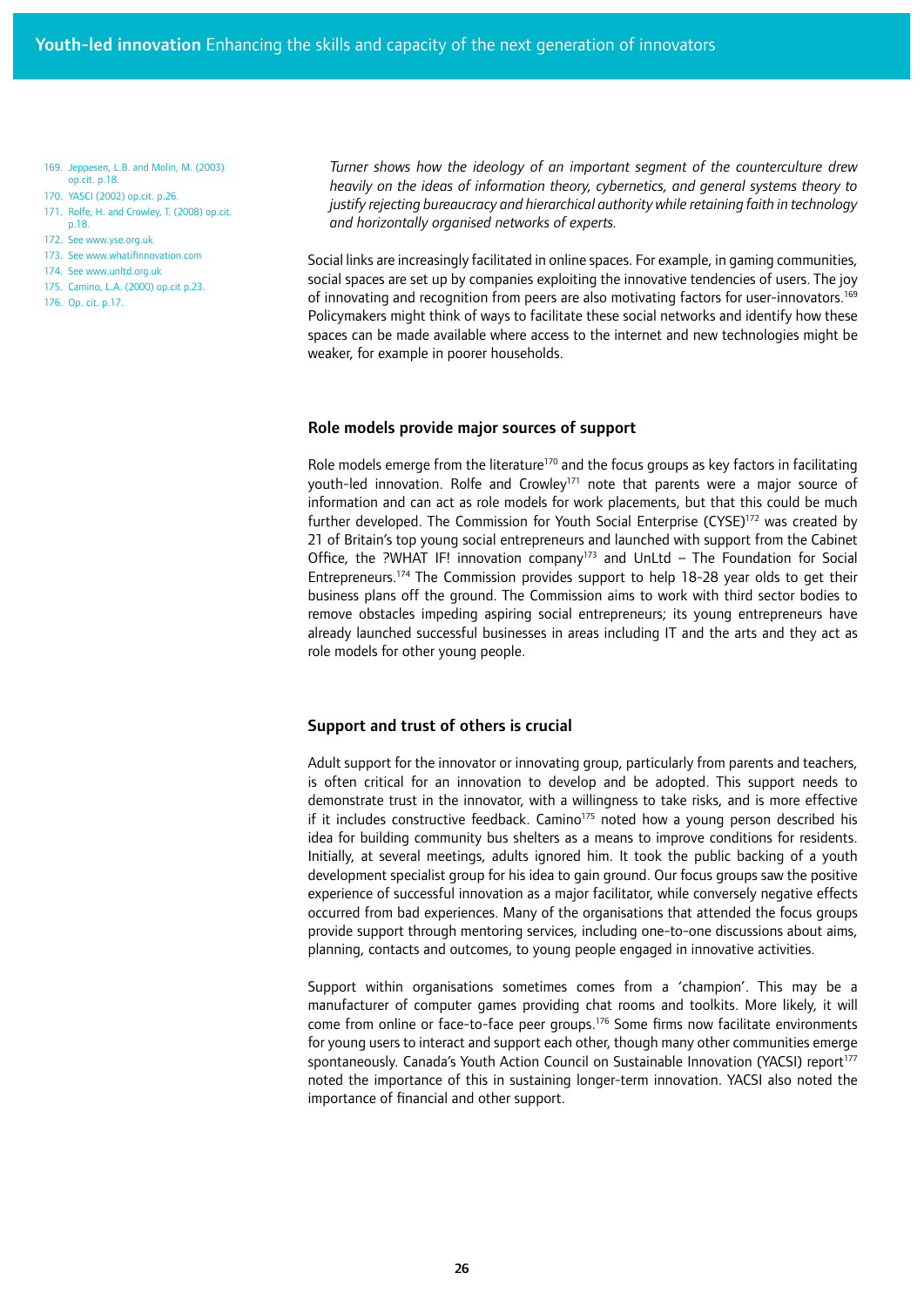### Flexible space, time and opportunities enable youth-led innovation to develop

Spaces for innovation mean not only physical spaces, but also the time and opportunity to innovate. Physical space might be adult-initiated or instigated or encouraged by young people themselves. Such space may be tangible, as in a youth centre, or virtual, as with gaming communities.<sup>178</sup> What seems important to innovation in these spaces is that they are enabling environments and that any adults present do not seek to control or inhibit the ideas and actions of young people. Some spaces, like school councils, often by their very nature, do not encourage innovation<sup>179</sup> because of the required conformity to adult social norms.

Innovation is often encouraged through flexible approaches by facilitators guiding the space. For example, the YACSI report noted that unconventional teachers, greater use of imagination in early grades, programmes targeting pupils identified as gifted, workshops allowing different means of learning, interactive classes, learning without teachers, children as teachers, open-ended assignments and problem-based learning, were all examples of flexibility in schools which seemed to support youth-led innovation.<sup>180</sup> In our previous research, we observed that some of these practices, and their impact upon personalised learning and student leadership, were more frequent in primary than in secondary schools, owing to the constraints imposed by the secondary school curriculum, assessment and timetabling.<sup>181</sup>

The literature points to innovation often being a lengthy process, so giving young people the time to process the innovation is important.<sup>182</sup> Shah's study of skateboarding, snowboarding and windsurfing innovators found that those users who were there in the initial stages of the sport's development were the most innovative.<sup>183</sup> As the sport became more popular, many of the necessary innovations had been made.

- 177. YASCI (2002) op.cit. p.26.
- 178. Jeppesen, L.B. and Molin, M. (2003) op.cit. p.18.
- 179. Although it could possibly be a byproduct.
- 180. YASCI (2002) op.cit. p.26.
- 181. Sebba, J. et al. (2007) op.cit. p.19.
- 182. YASCI (2002) op.cit. p.26.
- 183. Shah, S. (2000) op.cit. p.17.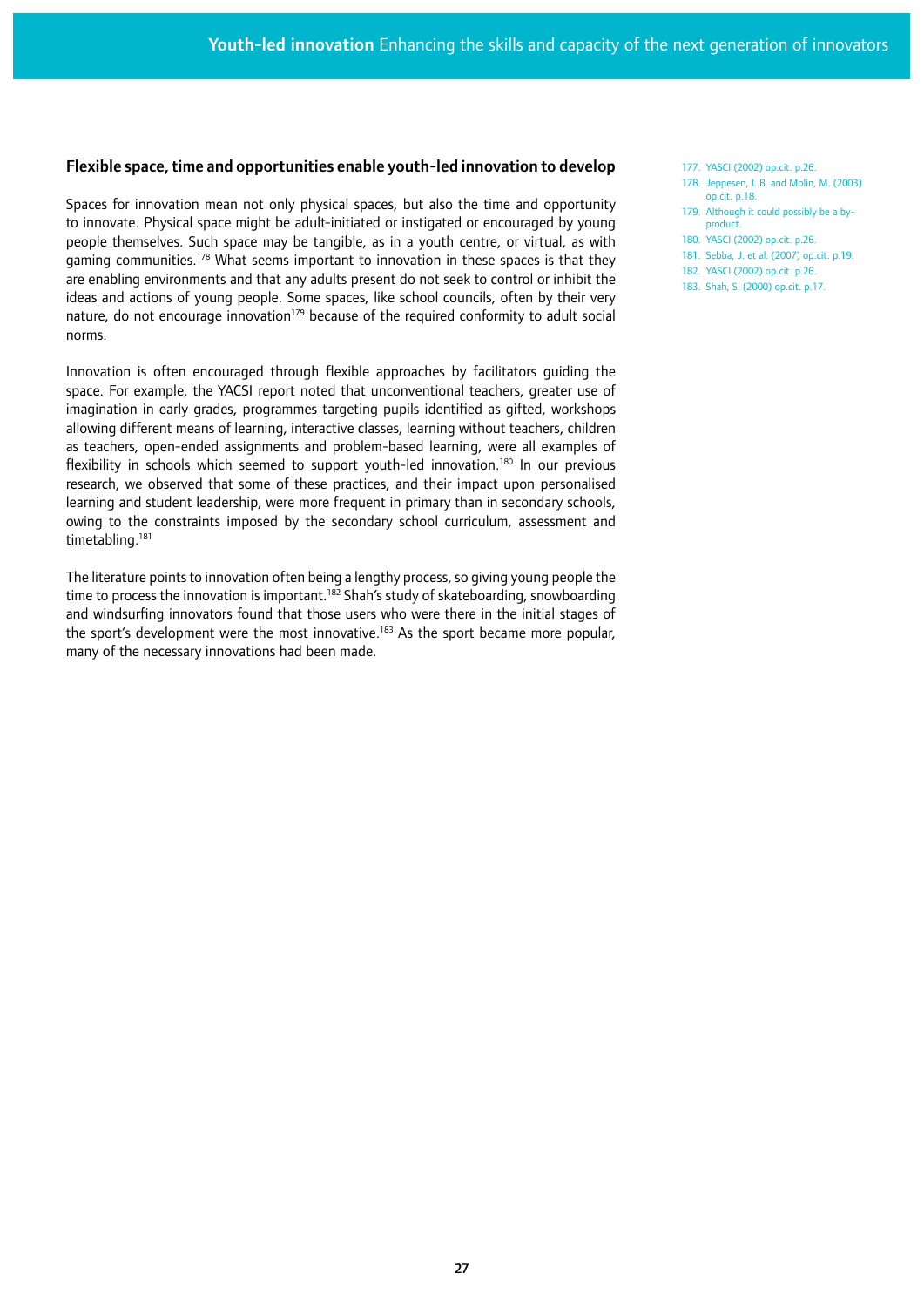## 5. There are some strong barriers to youth-led innovation

184. YASCI (2002) op.cit. p.26.

- 185. Barber, T. (2007) op.cit. p.23.
- 186. Camino, L.A. (2000) op.cit. p.23.
- 187. Druin, A. and Fast, C. (2002) op.cit. p.19

188 von Hippel, E. (1988) 'The Sources of Innovation.' Oxford: Oxford University Press.

## Negative attitudes towards young people can limit their confidence

A number of barriers emerge from the literature. The concept of 'youth' is often referred to negatively in the media, the community and sometimes in schools.<sup>184</sup> In addition, the use of language can exacerbate this negativity – the term 'kids', for example, is not seen by young people themselves as conveying respect. Barber commented:

*The so-called youth problem is in many cases an adult problem; a failure of adults to understand the world in which young people function. A nation's youth are usually at the vanguard of social change and the shifting trends in society; this makes them particularly susceptible to criticism.185*

Camino noted how adults can overcome negative attitudes to young people if they work with them on community concerns.<sup>186</sup> This suggests that attitudes need to form a critical element in a framework of youth-led innovation. Moreover, future strategies and programmes to promote youth-led innovation will need a strong communication plan that celebrates its social, economic and cultural benefits to the whole community.

#### Power relationships with adults can inhibit young people from taking the lead

Many of the studies we identified focus on initiatives that are initially adult-led and that sometimes maintain adult control even when espousing youth leadership. Genuinely youthled initiatives are less likely to be formally evaluated or identified in literature reviews. However, the literature suggests that the 'letting go' or 'handing over' of resources and decision-making requires sensitive handling of the power relationships. Moreover, young people's perceptions of authority may also need to be challenged. Druin and Fast noted that children's perceptions of the teacher or parent as an authority figure can be a barrier to 'co-creation' and 'co-design' as they wait for the adult to set the parameters rather than initiating ideas themselves.<sup>187</sup>

### Familiarity can impede innovation

The theoretical perspective of von Hippel on sources of innovation, argues that familiarity with existing product attributes and uses interferes with an individual's ability to conceive of novel possibilities.<sup>188</sup> Thus, their real world experiences constrain their capacity to innovate. Rappa and Debackere's review of the literature on the links between age and innovation in scientific research suggests that, once an important innovation is made and a new field is opened up to investigation, younger scientists are more likely to be drawn into it than older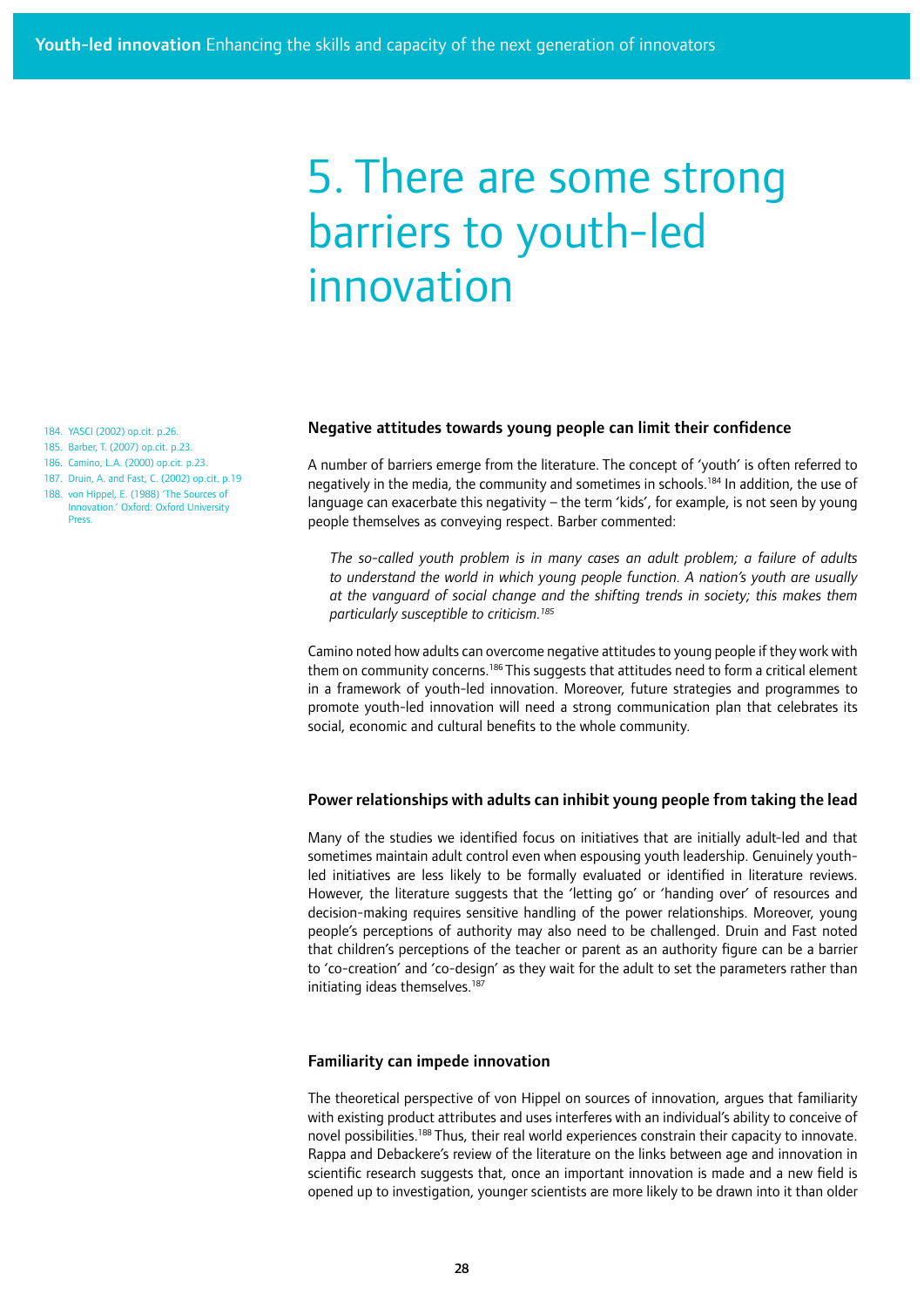ones.<sup>189</sup> In support of von Hippel, they arque that the resistance reported in older, more established scientists relates to their familiarity with the arguments in their field of focus.<sup>190</sup>

For young people, initiatives that expose them to the new and unfamiliar may stimulate innovation. This is supported by the finding in the YACSI report, that new experiences, such as new endeavours, meeting new people or travelling to new places could all facilitate youth-led innovation as they provide the stimulus of the unknown.<sup>191</sup> For younger children, for whom many experiences of everyday life are encounters with the unknown, Druin and Fast<sup>192</sup> suggest that stimulating them to innovate works best by starting with something close to their 'zone of proximal development'.<sup>193</sup> In their research<sup>194,195</sup> they got children to 'invent new sandwiches' before moving on to less familiar territory. This might suggest the need for a developmental aspect to the framework for youth-led innovation, but individual differences in development and the fact that young children can develop innovative ideas, would preclude rigidly linking age to innovative capability.

## Structures aimed at increasing innovation may act as barriers

Some writers have noted that the structures set up to promote participation and innovation, such as school councils and the Youth Parliament, are sometimes ineffective and 'perpetuate the disenfranchisement of youth'.196 Councils designed for young people often replicate adult councils, suggesting adult behaviour that does not accept young people as they are, but wants them to mimic adults which Barber refers to as 'adultising'.<sup>197</sup> Concerns include their exclusivity, accountability, tokenism, partiality and sustainability. Matthews notes that the young people involved often do not represent the diversity of people in the community and can thus disempower others.<sup>198</sup> Matthews and Limb note that young people are not politically apathetic, but sceptical of 'tokenism and rhetoric' that come with these new forms of 'participation'.<sup>199</sup> They comment:

*New evidence suggests …that many youth forums are flawed and inappropriate participatory devices, often obfuscating the voices of those whom they are meant to empower.200*

The YACSI report identified a broad range of factors that influence youth-led innovation, including those falling outside the formal education curriculum.<sup>201</sup> The majority of respondents in the YACSI survey characterised the educational system as a suppressor of innovation.<sup>202</sup> They suggested that teachers are sometimes too helpful, stifling students' ability to think for themselves. New ideas are often ridiculed or ignored and many creative thinkers are persuaded by the educational system to maintain the status quo. Most of the respondents, who themselves were successful innovators, displayed a weak attachment to the educational system.

## There can be legal and financial constraints and lack of support

Structural barriers such as legal age restrictions on banking, setting up companies and applying for patents, act as barriers for youth-led innovation. Peel gives an account of the debate about a provision in the Companies Act 2006 that prevents people under 16 from becoming company directors.203 The legislation was justified at the time by the need to stop fraud where parents made their children directors of companies in order to protect themselves from legal action. In January 2006, according to official figures reported by Peel, there were 432 directors under 16, less than half of whom were under 10. Peel suggests that this legislation could be seen as a barrier to the government's much-publicised commitment to school-age entrepreneurship.

- 189. Rappa, M. and Debackere, K. (1993) Youth and scientific innovation: the role of young scientists in the development of a new field. 'Minerva.' 31 (1), pp.1-20.
- 190. von Hippel, E. (1988) op.cit. p.29.
- 191. YASCI (2002) op.cit. p.26.
- 192. Druin, A. and Fast, C. (2002) op.cit. p.19.
- 193. Vygotsky, L.S. (1962) 'Thought & Language.' Cambridge MA: MIT Press.
- 194. Druin, A. (2002) op.cit. p.19.
- 195. Druin, A. and Fast, C. (2002) op.cit. p.19
- 196. Matthews, H. (2001) op.cit. p.155.
- 197. Barber, T. (2007) op.cit. p.23.
- 198. Matthews, H. (2001) op.cit. p.16.
- 199. Matthews, H. and Limb, M. (2003) Another white elephant? Youth councils as democratic structures. 'Space and Polity.' 7, pp.173-192.
- 200. Ibid.
- 201. YASCI (2002) op.cit. p.26.
- 202. Ibid.
- 203. Peel, M. (2006) Jam-maker hits at government recipe for young entrepreneurs. 'Financial Times.' 13 May 2006. Available at: http://www.ft.com/ cms/s/0/4b932642-e21d-11da-bf4c-0000779e2340.html?nclickcheck=1 [Accessed on 9 December 2008].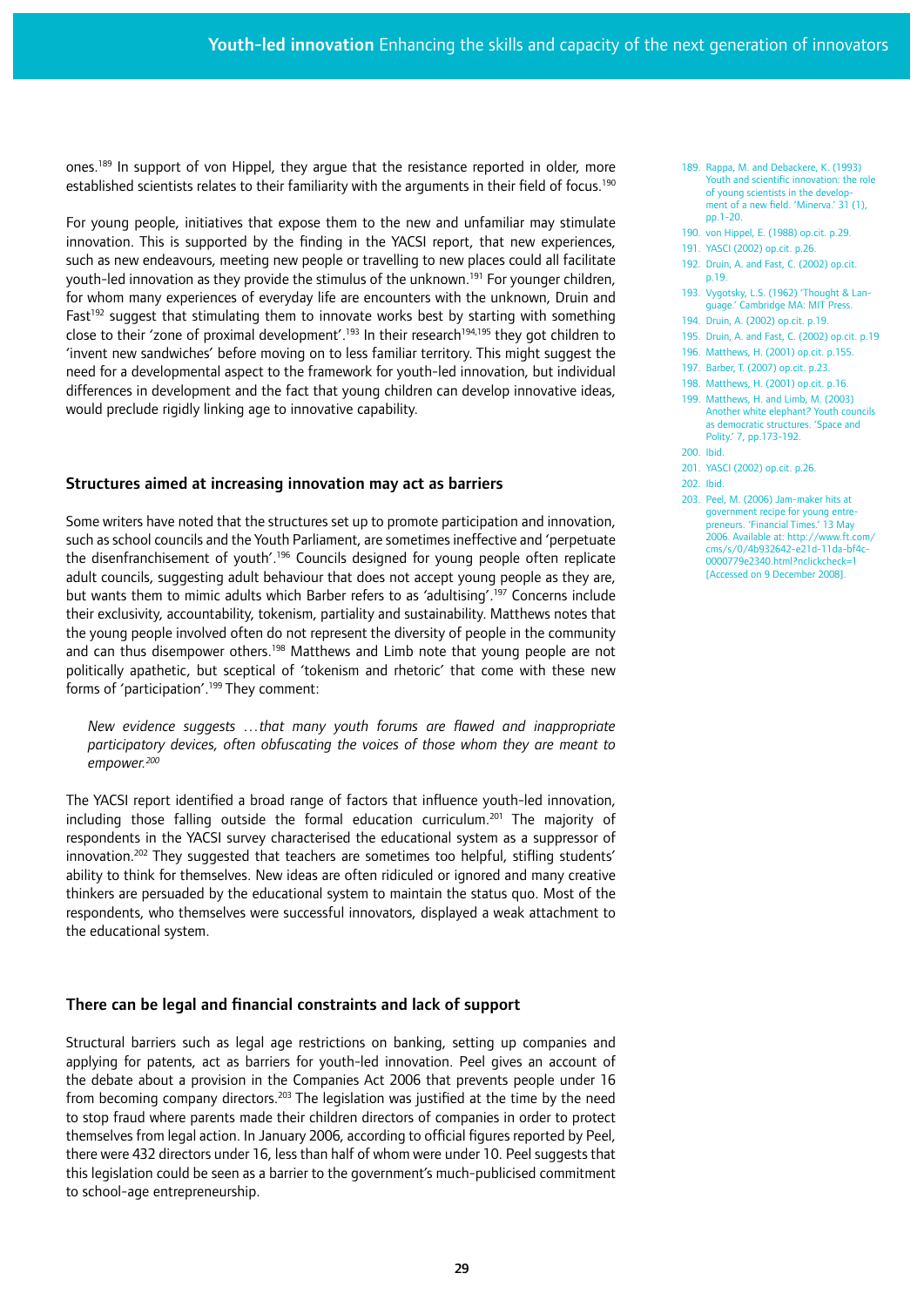204. Karlin, S. (2004) op.cit. p.26.

- 205. YASCI (2002) op.cit. p.26.
- 206. Peel, M. (2006) op.cit. p.30.
- 207. McKay, S. et al. (2005) op.cit. p.187.
- 208. Hunt, F. (2007) 'Communications in Education.' Centre for International Education, University of Sussex. Available at: http://www.dcern.org/portal/documents/EducationSummaryPaper\_001. pdf [Accessed on 13 February 2009].
- 209. National Statistics online. Available at: http://www.statistics.gov.uk/CCI/ nugget.asp?ID=8) [Accessed on 20 December 2008].
- 210. BECTA Home Access Website. http:// becta.org.uk/homeaccess [Accessed on 20 December 2008].

Karlin reported structural barriers to innovation in an account of a student who invented a flexible computer keyboard. Frustrated by lack of patent guidance, she organised a network of like-minded collegians to help her work out how to proceed. The network developed into Young Inventors International.<sup>204</sup>

We have noted the importance of social, practical, emotional or financial support in facilitating youth-led innovation. Lack of such support emerges from the literature as a barrier to the development of innovation, and focus group participants frequently mentioned both positive support and lack of it in their accounts of experiences.<sup>205</sup> Peel noted that 17 year old Fraser Doherty sells jam from his grandmother's recipe, earning up to £7,500 a month. In 2004, he was presented with an Enterprising Young Brit award by Gordon Brown. However, Doherty thinks the government is more interested in the 'PR game' than in offering help to people like him:

*Whenever I have gone to government agencies for help, they haven't given any. If I was over 18, there would be all kinds of grants and a lot more in terms of training courses, facilities and cheap office space.206*

Doherty says that the government should concentrate less on giving high-profile awards to young business people and more on offering them practical assistance.

## Technology is insufficiently accessible to all

Limited access to digital technologies can make innovation and diffusion harder. Such technologies provide access to databases, online spaces where potential innovators come together and information needed to develop new ideas. McKay *et al*. note that access to digital technologies is "still the privilege of only a very small number of young people worldwide".<sup>207</sup> Hunt describes inequalities in access to new technologies in developing countries, where radio is still the most widely used means of communication and therefore the most inclusive.<sup>208</sup> The rural poor are least likely to have access to technology. Frequent low literacy levels, where technologies rely on participants being literate to use many of their functions, further compound the problem.

Geography was noted by focus group participants to be a factor in access to innovation and use of technology to innovate. In the UK, 16 million households (65 per cent) had access to the internet in 2008. Households in the South East (74 per cent) were most likely to have internet access with those in the North East least likely (54 per cent).<sup>209</sup> 1.4 million schoolgoing young people have no access to the internet at home and over one million learners have no access to a computer at home.<sup>210</sup>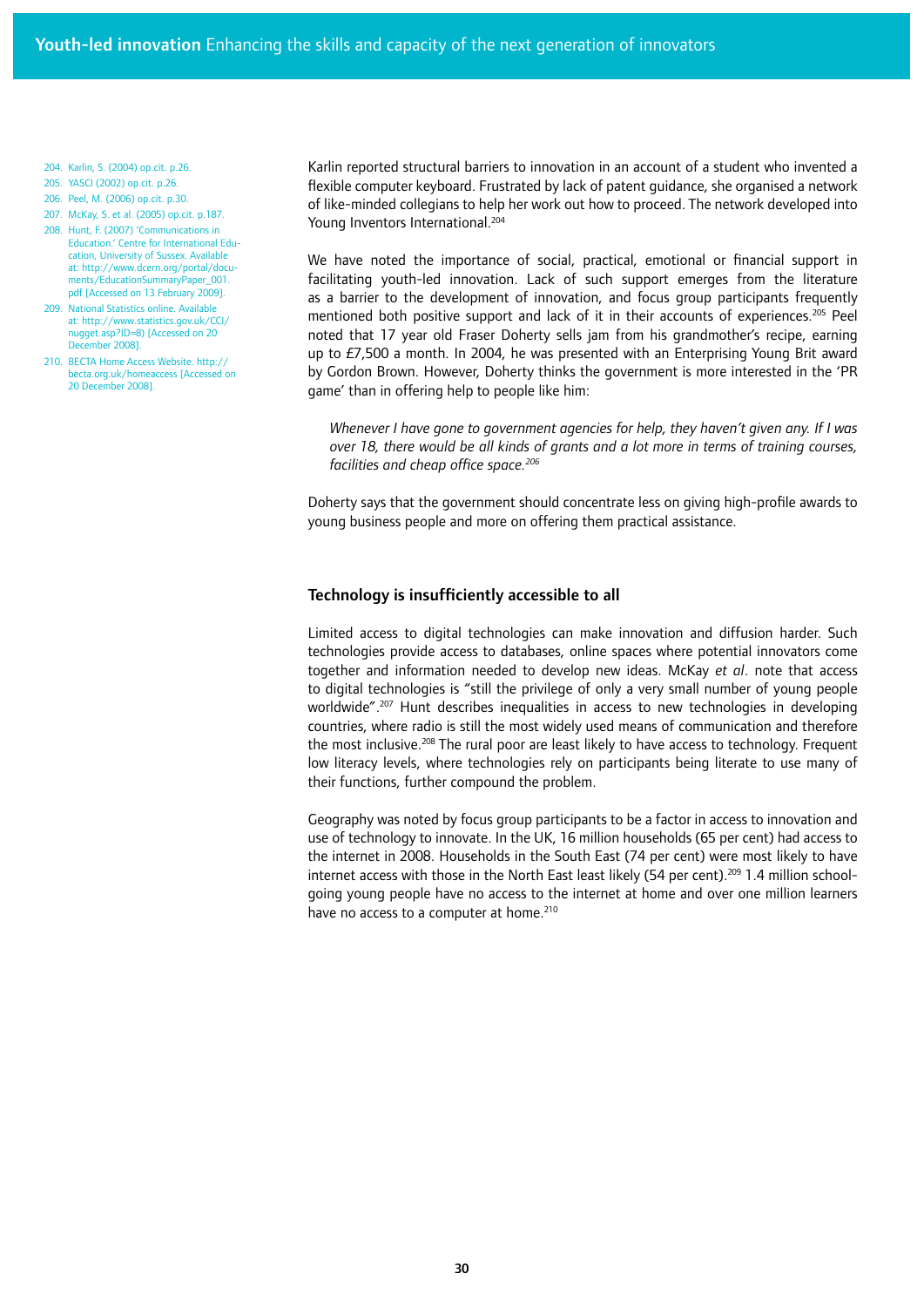# 6. Youth-led innovation can have benefits – but better identification of these is needed

There is plenty of youth innovation going on, but formal evaluation of its impact is lacking. Most literature on innovation, including the theoretical literature, does not relate specifically to young people (e.g. Barnes *et al.'s* research on deliberative forums designed to increase active citizenship,<sup>211</sup> Flowers' paper on 'outlaw users<sup>'212</sup>). Equally, most of the extensive literature on youth participation and engagement does not address innovation. Terminology in this area, for example 'inventors', 'innovators' and 'entrepreneurs' is diverse, confused and used inconsistently.

## More robust evidence of impact is needed

While there is evidence of impact, much of the literature is descriptive and aspirational, rather than providing clear evidence of outcomes. Much of it is discursive rather than empirical and that which offers an evidence base tends to be small scale and focused on local or short-term initiatives without robust measures of impact. Rather, some of it describes *ad hoc* or informal activities; and even then, many such activities may not be picked up in the literature at all.

## Examples were found of a range of benefits

Examples of evidence included children's self-reported journals<sup>213,214</sup> in which they recorded their developments as 'innovators', documentary analysis, focus groups, interviews and observation.215 Mitra provides one of the few longitudinal perspectives through data collected over two years in one high school in which student voice was being developed, and found a marked consistency in the growth of agency, belonging and competence.<sup>216</sup>

It is possible that the more young people initiate an innovation, the more social, economic or emotional benefits might be gained. For example, in Camino's study where young people were active initiators, there were benefits in terms of youth development and adults overcoming negative attitudes to youth with whom they had worked on community concerns.217

In her study of innovation in the context of club culture, Cunningham concludes that even where young people are using new technology and producing cultural goods underground for their own use, this provides economic as well as cultural value.<sup>218</sup> Markoff noted the impact of 1960s hippie culture on inventions and further adaptations in the development of personal computers and the internet.<sup>219</sup>

- 211. Barnes, M., Knops, A., Newman, J. and Sullivan, H. (2004) Public participation and collaborative governance. 'Journal of Social Policy.' 33, pp.203-223.
- 212. Flowers, S. (2008b) op.cit. p.15.
- 213. Druin, A. (2002) op.cit. p.19.
- 214. Druin, A. and Fast, C. (2002) op.cit. p.19.
- 215. Camino, L.A. (2000) op.cit. p.23.
- 216. Mitra, D. (2004) The Significance of Students: Can Increasing "Student Voice" in Schools Lead to Gains in Youth Development? 'Teachers College Record.' 106 (4), pp.651-688.
- 217. Camino, L.A. (2000) op.cit. p.23.
- 218. Cunningham, H. (1998) op.cit. p.24.
- 219. Markoff J. (2005) op.cit. p.24.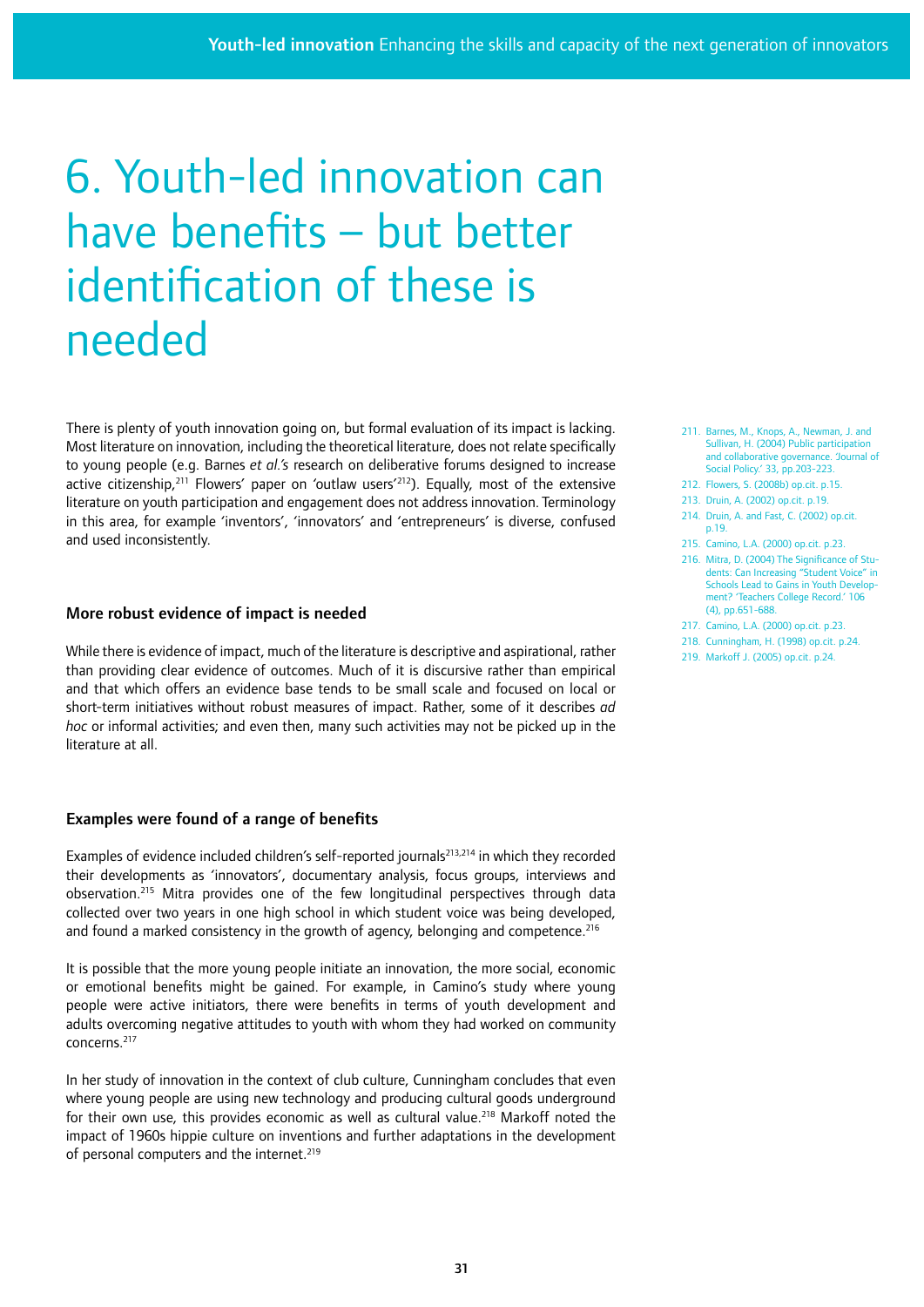- 220. Jeppesen, L.B. and Molin, M. (2003) op.cit. p.18.
- 221. Ibid.
- 222. Heath, A. and Potter, J. (2004) op.cit. p.14.
- 223. Druin, A. and Fast, C. (2002) op.cit. p.19.
- 224. Ibid. p.208.
- 225. Jeppesen, L.B. and Molin, M. (2003) op.cit. p.18.
- 226. Mitra, D. (2004) op.cit. p.32.
- 227. Fielding, M. and Bragg, S. (2003) 'Students as Researchers: Making a Difference.' London: Pearson Publishing.
- 228. Fielding, M. (2004) "New Wave" Student Voice and the Renewal of Civic Society. 'London Review of Education.' 2, pp.197-217.
- 229. Bragg, S. (2007b) "Student Voice" and Governmentality: The production of enterprising subjects? 'Discourse.' 28, pp.343-358.

Jeppesen and Molin's study of innovation in the online gaming communities noted economic benefit going to companies who can manipulate consumer innovation into product design.<sup>220</sup> They give the example of Minh Lee, who as a student developed *Half-Life: Counter-Strike*  that had an existing game (*Half-life*) as its engine. Lee's innovation was a huge success, providing economic benefit to the makers of *Half-Life* whose product was needed to play Half-Life: Counter-Strike.<sup>221</sup> Further examples are given in Heath and Potter.<sup>222</sup>

## Early innovation experiences can develop the capacity of young people for innovation

Druin and Fast identified a process through which children developed from 'learners' (absorbing, understanding and making sense of the process of invention; learning what inventors do to solve problems) to 'critics' (recognising what is good and bad in inventions around them) or 'inventors' (suggesting new ideas to be invented), though less often becoming co-designers (working with others in the invention process).<sup>223</sup> In the first year of self-recording their development in journals, only evidence of 'learners' was identified, but over a three year period, 20 of the 27 children recorded changed 'identities' from learners to critics or inventors. The authors commented:

*... it was encouraging to see that children can move from learning about the process of invention to actually contributing to the invention experience.224*

However, our review focuses on innovation rather than invention, requiring not just the suggestion of new ideas but the adoption and implementation of them.

Jeppesen and Molin describe how online computer gaming communities adapt and innovate around products.<sup>225</sup> Here they see learning between users in what they call 'interactive consumer learning processes', where innovation is driven by the social interaction around the existing product and the adaptations that are being made between community members. Learning communities of this kind develop practices that help consumers communicate about their problems (including language, behavioural codes, etiquette and norms). Learning can be lower-level, that is structured by the design limits set by the company; or higher-level where the limits set by the design firm are contested and innovation can become more radical, leading to new products. Consumers might come to the community for advice on how to deal with problems in the game; test out and ask for advice on innovations; and test the limits of the product. Learning (and thus innovation) takes place independently of the firm, but feeds back into the organisation.

Much of the literature reviewed focused on adult-initiated activity designed to increase young people's engagement, influence and possible subsequent innovation. In this sense, some of these initiatives may be building capacity in young people, and the institutions and environments in which they live, to innovate in the future. The lack of longitudinal data limits this to supposition, though in one of the only longitudinal studies reviewed, Mitra concluded that student voice can create meaningful experiences for young people that help meet fundamental development needs and create capacity for future action.<sup>226</sup> The research on students-as-researchers<sup>227</sup> could be seen as contributing to this capacity building, since it is designed to move schools and students on from what might be described as 'students as data sources' to 'students as knowledge creators'.<sup>228</sup>

However, Bragg argues that while students do grow in self confidence, independence and communication skills as a result of being trained in research skills and given responsibility and leadership in schools, there is a dominance of middle class and corporate discourses in some schools which marginalise non-participants.<sup>229</sup> Similarly, Schafer and Yarwood noted that 14-16 year olds trained to interview other young people led to them creating hierarchies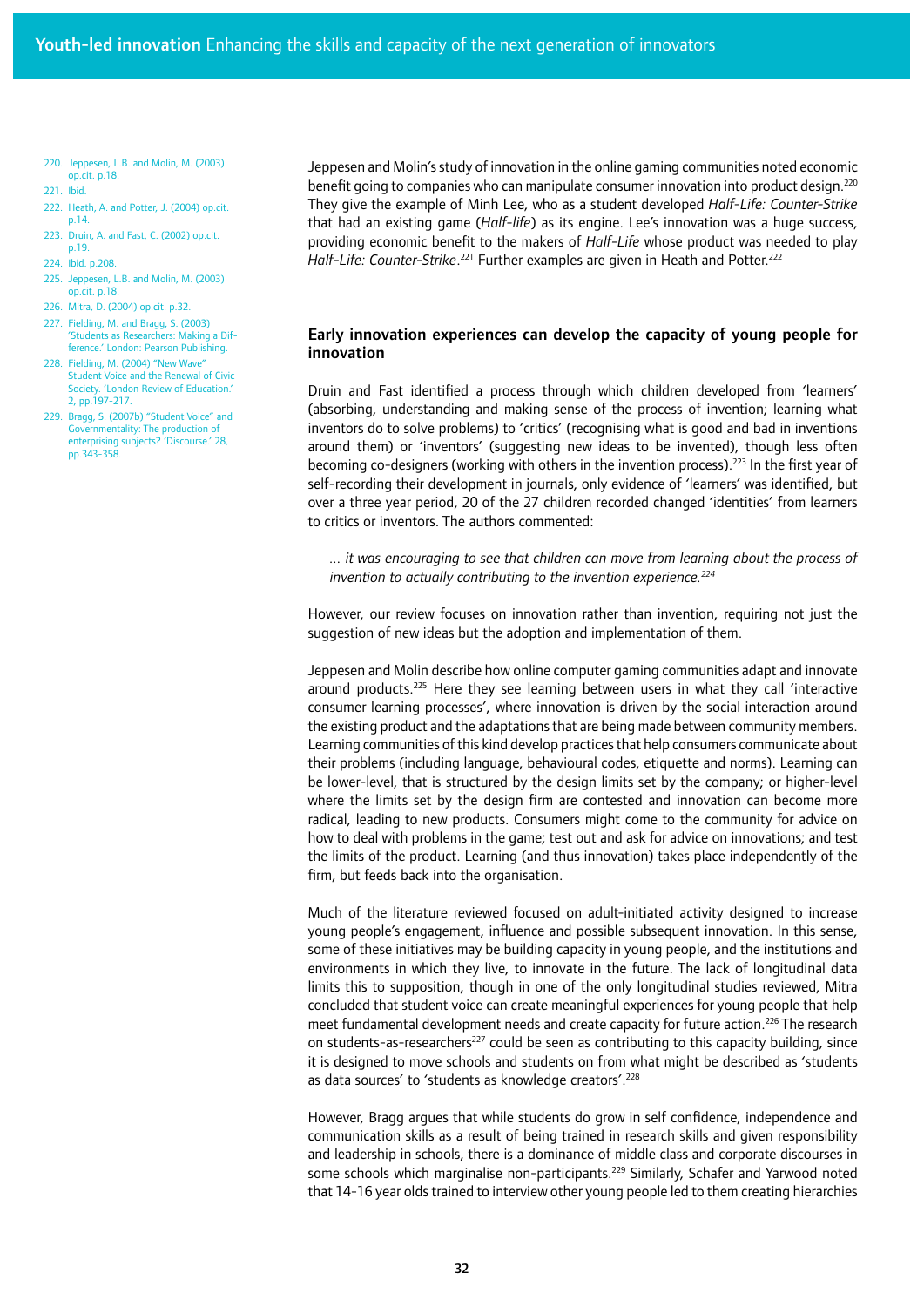among themselves,<sup>230</sup> although Mitra targeted low socio-economic groups and those for whom English was a second language, in her work on student voice.<sup>231</sup> These reservations almost certainly apply equally to many of the other youth-led activities reviewed, which suggests the need to address inclusivity in the proposed framework, forward strategy and programme.

The YACSI research, in studying how innovation can be made more sustainable among young people in Canada, using focus groups with 241 'of the most innovative youth', concluded that young children can be taught the skills to innovate.<sup>232</sup> This is supported by the Druin and Fast research reported above.<sup>233</sup>

## Policymakers, educators and youth organisations can support and encourage young people's innovation, but much will remain outside institutions and adult influence

Often, innovation is not a managed process: it may be about young people experimenting in eCommunication or establishing their authority through activism. Many of these examples challenge the core structures and processes that are set up supposedly to promote greater participation and thereby encourage innovation, such as school councils or the UK Youth Parliament, which can contain and control young people, inhibiting further innovation.

Innovation is also unpredictable. The main or most important outcomes of innovation may not relate to the original intention. Many innovations have 'spillovers' that become more innovative or more widely adopted than the original idea. Furthermore, the literature suggests that processes such as eCommunication can lead to important innovations that are not always recognised as such.

There is evidence that adverse conditions such as poverty, exclusion or failure may motivate innovation in some individuals and groups. Acknowledging the role of rebellion and antiauthority culture in innovation implies encouraging its further development, but any recognition of it, or attempts to stimulate it, runs the risk of destroving it.<sup>234</sup> This dilemma must be recognised by those seeking to promote innovation.

- 230. Schafer, N. and Yarwood, R. (2008) Involving young people as researchers: Uncovering multiple power relations among youths. 'Children's Geographies.' 6 (2), pp.121-135.
- 231. Mitra, D. (2004) op.cit. p.32.
- 232. YASCI (2002) op.cit p.26.
- 233. Druin. A. and Fast, C. (2002) op.cit p.19. 234. Flowers, S. (2008b) op.cit. p.15.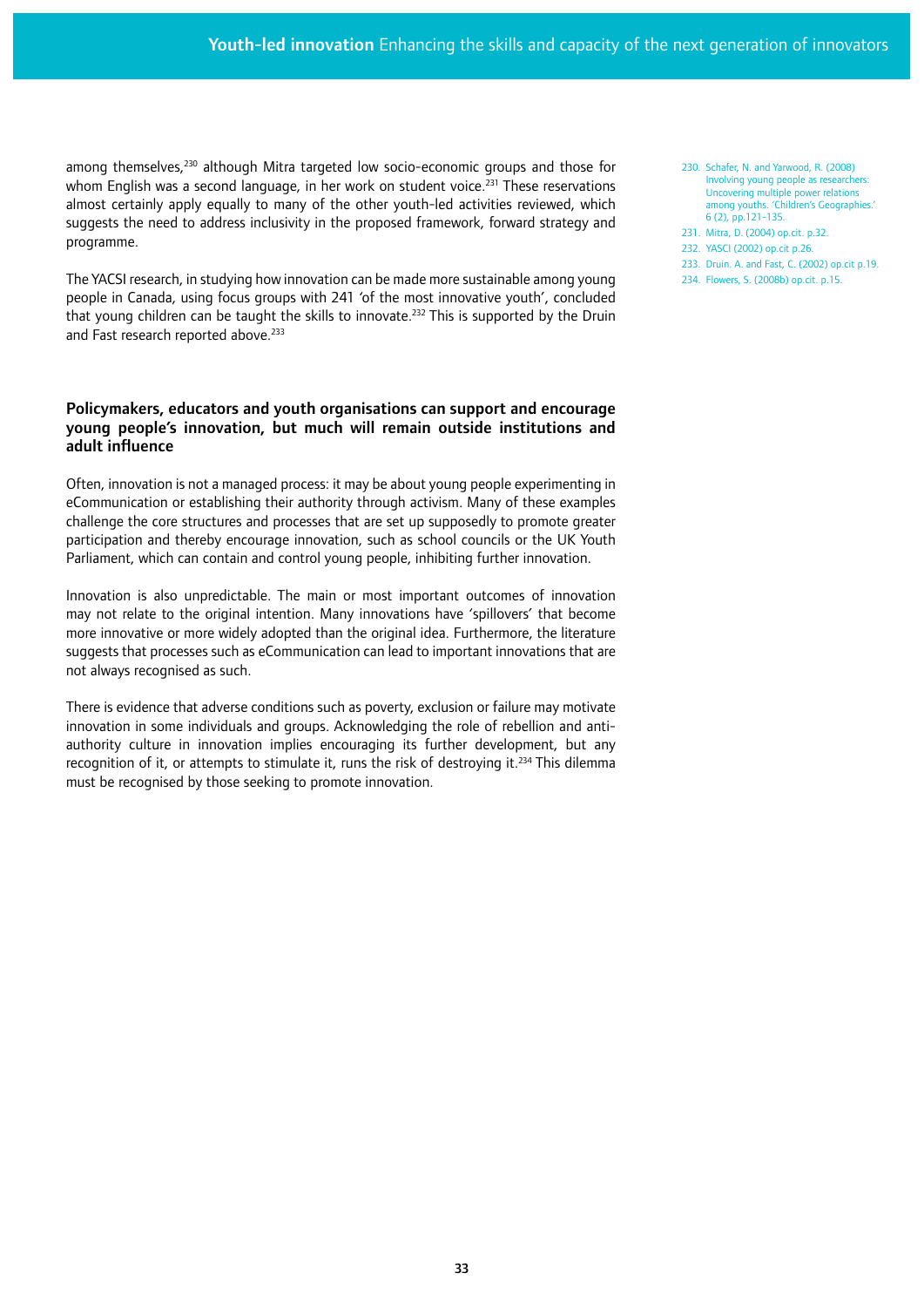## 7. The research identified directions for future programmes

- 235. Cabinet Office (2009) 'New Opportunities: Fair Chances for the Future. 7533. London: The Stationery Office. Available at: www.hmg.gov.uk/newopportunities.aspx [Accessed on 13 February 2009].
- 236. von Hippel, E. (2001) Perspective: user toolkits for innovation. 'Journal of Product Innovation Management.' 18, pp.247-257.
- 237. Jeppesen, L.B. and Molin, M. (2003) op.cit. p.18.
- 238. Hendry, E. (2008) 'Developing innovative people through the education system.' London: NESTA.

There is strong interest in promoting youth-led innovation. The United Nations Convention on the Rights of the Child provides the context in which young people can expect to exercise their rights to public services and citizenship. The recent White Paper *New Opportunities: Fair Chances for the Future*235 proposes a strategic approach to encouraging innovation and enterprise, including targeted funding in 15 areas for young social entrepreneurs and for intergenerational volunteering and local innovation.

While evidence of the impact of youth-led innovation was limited, clear messages emerged about what supported and inhibited its development. In this context, we make a number of suggestions for future development. These draw on the insights of our focus groups of young innovators and those organisations that support them, who counselled us strongly against producing a single 'recipe' for innovation.

### Develop Toolkits aimed at young people

A Toolkit is an innovation process in which the user controls the development within a given environment designed to support them. It provides the process or structure to support people to innovate within a domain (e.g. a product, service or political, civic or cultural activity). Toolkits contain tacit or implicit knowledge that support users in achieving their aims or to participate in a process. Von Hippel suggests that Toolkits should meet the criteria of enabling the user to learn by trial and error, provide flexible scope for solutions, be user friendly, provide access to a 'library' of standard modules and enable results to be easily created.236 They could be developed specifically for young people using well-structured websites or involve the development of a website as a Toolkit.

The proposal by Jeppesen and Molin that organisations might put out 'half-finished' products, which consumers work to finalise is similar to the ideas inherent in Toolkits.<sup>237</sup> The Toolkits enable consumers to customise the product to their needs so they become environments within which users create their own stories or versions. A good example is the interactive *Second Life*, where the firm creates the virtual environment and the users create the action. Social networking sites are similar: firms provide the structure and users provide virtually all the content. Equally, the Toolkits described above enable users to develop their own games. This principle could be extended in the context of technological developments but also applied more widely to the design of public services including for example, the school curriculum, use of space in residential homes and in health services.

This would build on NESTA's previous work. Hendry's proposal for user-led information, advice and quidance for younger age groups<sup>238</sup> provides a possible basis for this, though unlike Toolkits, does not explicitly imply ongoing opportunities for further development and customisation. Rolfe and Crowley recommended that for work-related learning and career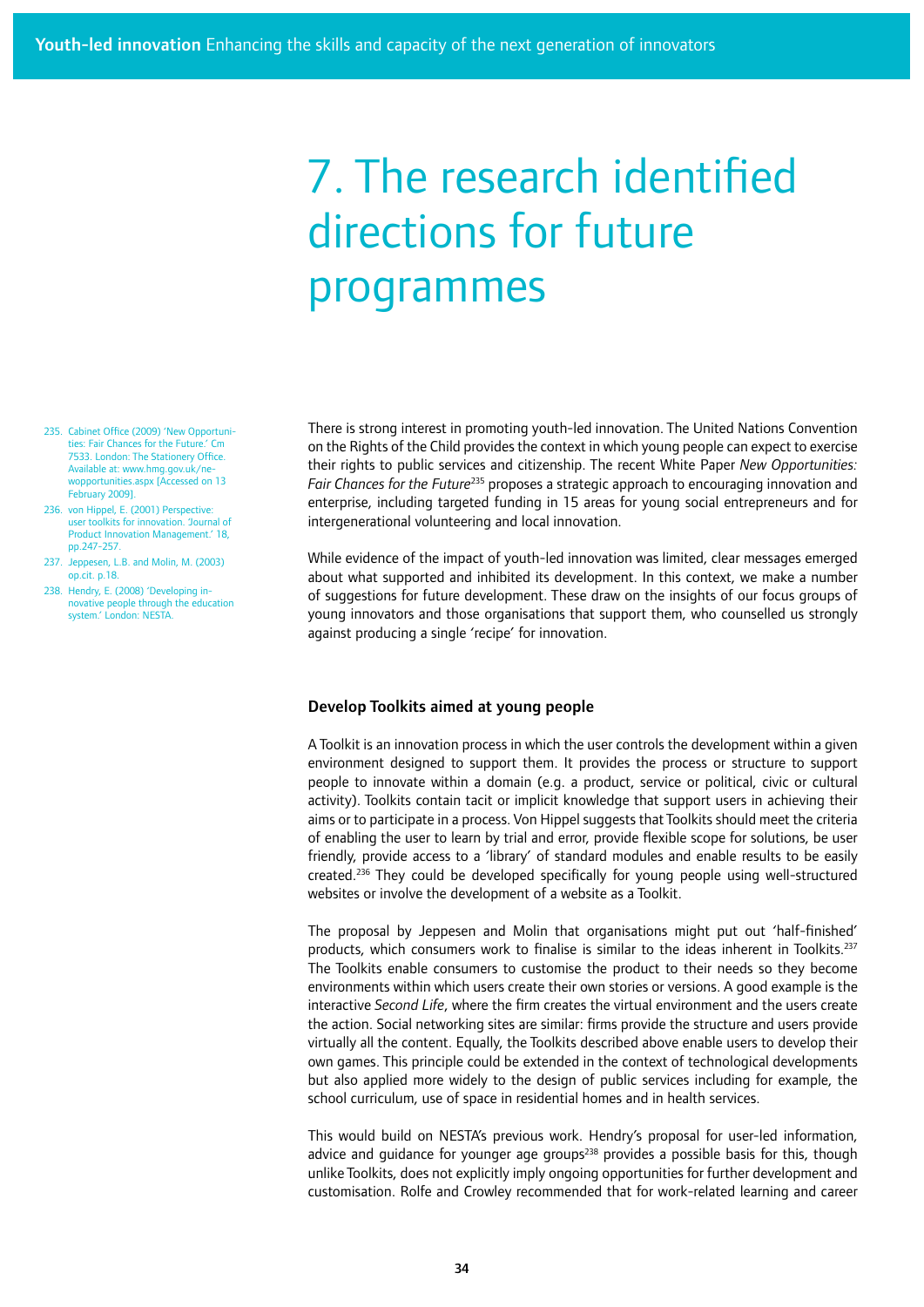guidance websites, website designers should involve young people to better reflect their needs and internet use,<sup>239</sup> something which this Toolkit proposal could progress.

Many of the organisations that were in contact with the research team during the project have developed components of toolkits, but there is scope for further development. We need an audit of currently available Toolkits to identify unmet needs. New toolkits could then be properly targeted with young innovators extensively involved in their development. The Toolkits can be revised, extended or rebuilt by the community within which they were developed.

## Target the development or extension for young people of existing social and business networks

Such targeting could aim to close the innovation gap by encouraging social mobility. It is clear from the literature reviewed in this report that young people from a very wide range of backgrounds access social networking sites. The access of young people to business sites is likely to be much more limited and could be developed to provide support for youthled innovation. This might be done through partnering between existing organisations that run business or professional networks, such as LinkedIn, a social networking site for professionals.240 These networks could support innovation in any of the three domains identified in this report.

## Develop youth-led innovation through the media

A strongly emerging finding from both the literature and the focus groups was that negative attitudes towards young people are a major barrier to innovation and that this is exacerbated in the media. Both the language used to refer to young people and the tone of the coverage given them in the media needs to be addressed. There are three ways in which the media could contribute to promoting youth-led innovation:

- Involving young people in the development and production of television and radio programmes, ensuring that these are genuinely youth-led and not subjected to continuous adult direction and editing.
- **•**  Schools and youth groups developing their own radio and television stations (see examples in the research on personalised learning in schools<sup>241</sup>) as a vehicle for youth innovation, both through communicating their ideas more widely and through running the process themselves.
- **•**  Using the media to celebrate the ways in which young people make a positive contribution, with examples of youth-led innovation in the development of products and services for helping others, creation of new technologies, improvements to civic society, and initiatives in art or music.

## Develop a culture that supports youth-led innovation

The proposed programme developments need to go alongside a wider agenda aimed at influencing policy and practice as part of the longer term process of creating a culture that is more conducive to youth-led innovation. Embedding a culture of youth-led innovation seems to require both support and flexibility. Support can be emotional, through mentors 239. Rolfe, H. and Crowley, T. (2008) op.cit. p.18.

- 240. See www.linkedin.com
- 241. Sebba, J. et al., (2007) op.cit. p.19.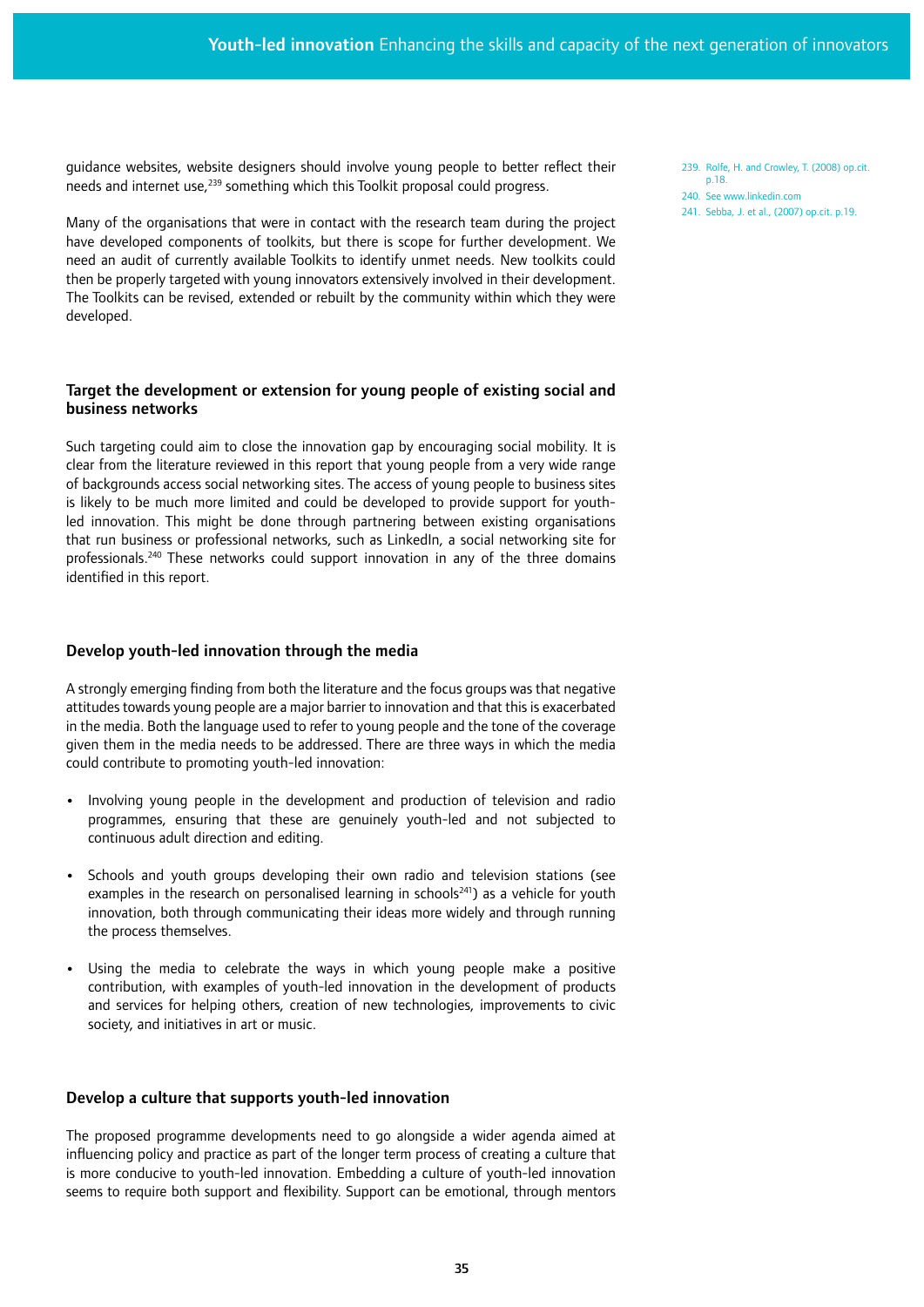- 242. YACSI (2002) op.cit. p.26.
- 243. The Integrated Qualifications Framework (IQF) can be found at: www.iqf.org.uk
- 244. Percy-Smith, B. (1998) Children's Participation in Local Decision-Making: The Challenge of Local Governance. In Johnson, V., Ivan-Smith, G., Gordon, P., Pridmore, P. and Scott, P. (eds.) 'Stepping forward: children and young people's participation in the development process.' London: Intermediate Technology Publications, Ltd.
- 245. See www.dcsf.gov.uk/childrensplan 246. Rappa, M. and Debackere, K. (1993) op.cit. p.30.
- 247. Druin, A. and Fast, C. (2002) op. cit. p.19.
- 248. YACSI (2002) op.cit. p.26.
- 249. Adey, P. and Shayer, M. (1994) 'Really Raising Standards.' London: Routledge.
- 250. Hendry, E. (2008) op.cit. p.35.
- 251. Rolfe, H. and Crowley, T. (2008) op.cit. p.18.

or families. It can be social, perhaps through the networks or internet groups identified in the eCommunication research. Or it could be financial, such as increasing the number and quality of youth start-up businesses.<sup>242</sup> We make some specific recommendations for policymakers and organisations promoting youth innovation.

Provide more staff development for adults working with children and young people on ways of promoting youth innovation

This will mean influencing the development of the Integrated Qualifications Framework<sup>243</sup> in ways that support youth innovation. Approaches to promoting youth innovation need to be incorporated into both the initial training and the ongoing staff development of the teaching and child care professions working with young people. For example, Percy-Smith highlights the training and capacity building of development workers in order to involve children and create greater 'space' for innovation.<sup>244</sup> Furthermore, in the light of the Children's Plan requirements to consult young people about the services they receive, this training should include a focus on 'student voice'.<sup>245</sup>

#### **Develop capability for youth-led innovation**

Rappa and Debackere's review of the role of young scientists in innovation suggested that opportunities to innovate independently from adults should be developed early.<sup>246</sup> Furthermore, this and other evidence acknowledged that very young children can lead innovation, provided their capability is nurtured.<sup>247,248</sup> This includes skills training as well as the problem solving, open-thinking and teamwork that underlies so much effective innovation. There is evidence from the literature that this receives insufficient attention and some evidence of specific barriers in schools to this, such as attitudes to new ideas. The research on thinking skills<sup>249</sup> provides exemplars of how this can be addressed effectively. As Hendry suggests, this should be promoted through existing curricular developments, such as the Primary Review and the National Strategies, rather than by a separate 'innovation curriculum'.<sup>250</sup>

**•**  Review the structures intended to support the development of youth-led innovation

Rather than promoting youth-led innovation through participation as intended, some school councils, regional youth parliaments and other similar structures, can inhibit genuine innovation by diverting energy into procedural activities and marginalising the majority of young people who are not directly involved. There should at least be a major review of the purposes and development of these structures, and consideration should be given to favouring approaches that embed a culture of innovation more inclusively. Where structures are created, they should be a response to demand from young people themselves.

The organisations that campaign on behalf of young people are wide-ranging, fragmented and not clearly identifiable. They should be encouraged to work together; for example on issues such as legal barriers that hinder young people from commercialising their innovations.

#### **Create opportunities in and out of school**

Our literature review has shown a need for cultures in which innovation can flourish. Young people need the space to innovate. This includes online and physical spaces. It also means emotional support, the chance to discuss ideas with their peers, time to innovate and access to adults. Role models and mentors are also important. And young people need the flexibility to allow innovation to occur without excessive controls or restrictions. All those who want it should have access to technology and information that will support their innovation. Rolfe and Crowley's suggestion for spreading good practice through the Schools' Enterprise Education Network provides one approach to this.251 Some of the organisations supporting youth-innovation who participated in the workshops described effective approaches. Bringing young innovators together,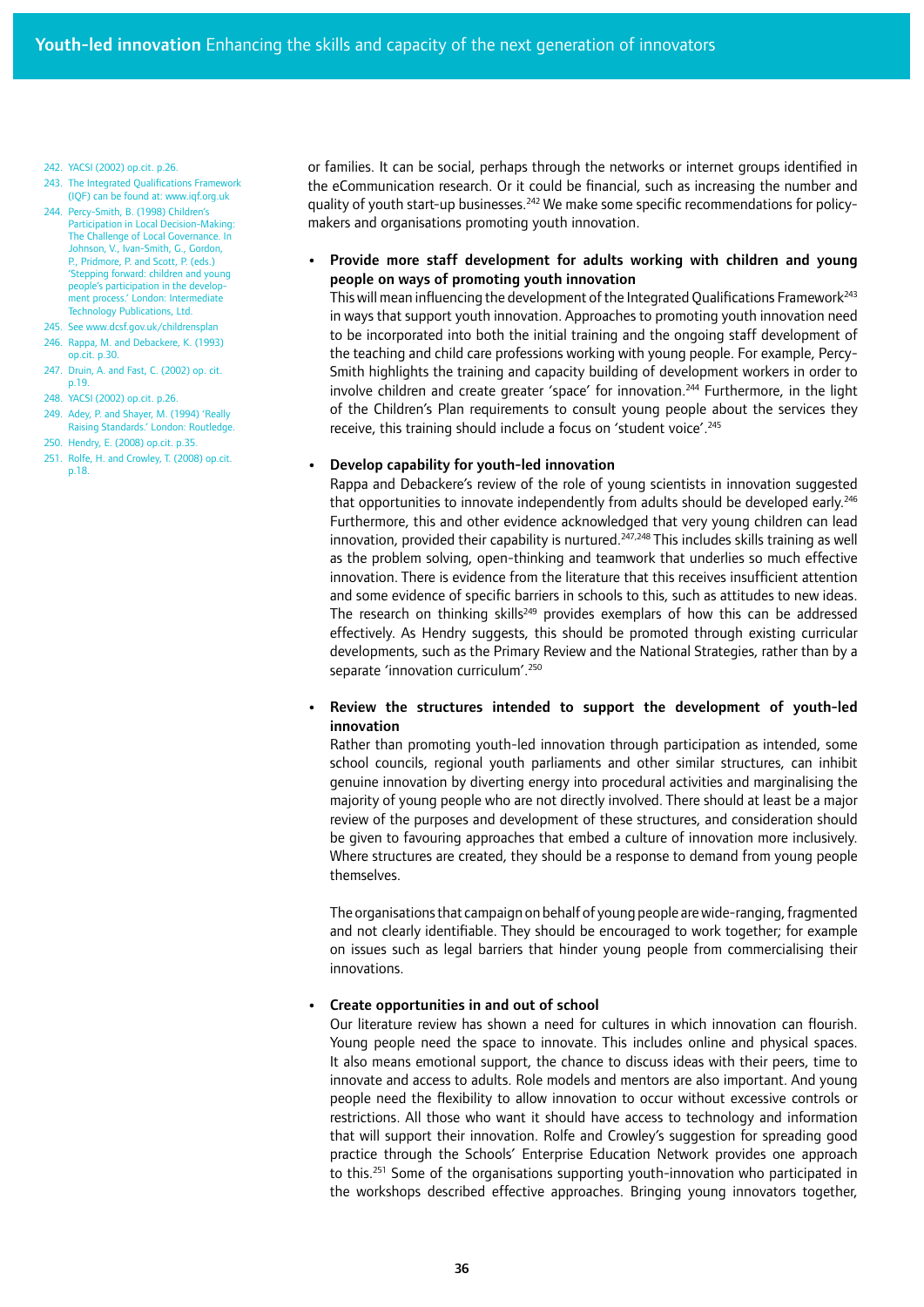in particular with those who have overcome the barriers, seems to be helpful. It is particularly important to create space for innovation within current structures such as the school curriculum, youth groups and work experience.

Recognise, celebrate and reward organisational support for youth-led innovation through existing schemes

Practices identified as particularly effective are recognised through programmes such as specialist schools, extended schools and eco-schools, where good practice is 'badged'. The Specialist Schools and Academies Trust is already actively promoting student voice. But within these and other schemes, greater priority could be given to supporting youth-led innovation. This requires discussion with policymakers and schools that might be interested in developing these routes to recognising their work in supporting young innovators.

## Future programmes need to build an evidence base of 'what works'

A number of ideas for future programmes and research directions emerged from the project. However, in order to build on the evidence base, maximise coherence and deploy resources effectively, the first priority would be to pilot and evaluate work on one or more of the proposals above.

## Towards a framework of youth-led innovation

Drawing on the findings from the literature, Figure 2 shows the many ways in which youthled innovation appears to develop and some of the facilitators and barriers. At the base of the diagram are a number of drivers of innovation which may lead to ideas that are generated through student activism (in the civic/political domain), social networking or eCommunication by individuals or groups (in the cultural/subcultural domain) or product development (in the commercial and public services domain). If an individual or group takes this innovation forward (into the centre), it may then be developed and have influence or impact socially, economically, culturally, technologically or politically (top of diagram) with potential wider social benefits.

Innovation can have unintended spin offs, both positive and negative, and can both create capacity for further innovation, perhaps through increasing the confidence or contacts that a young person has established, or lead to new constraints such as restrictions to internet access.

The facilitators and barriers that might operate in this process are outlined on either side of the framework, acknowledging that some barriers are simply the converse of a matched facilitator (e.g. financial support/lack of financial support) and other barriers (e.g. pressure to conform) may sometimes become a facilitator (e.g. through being a driver for political activism).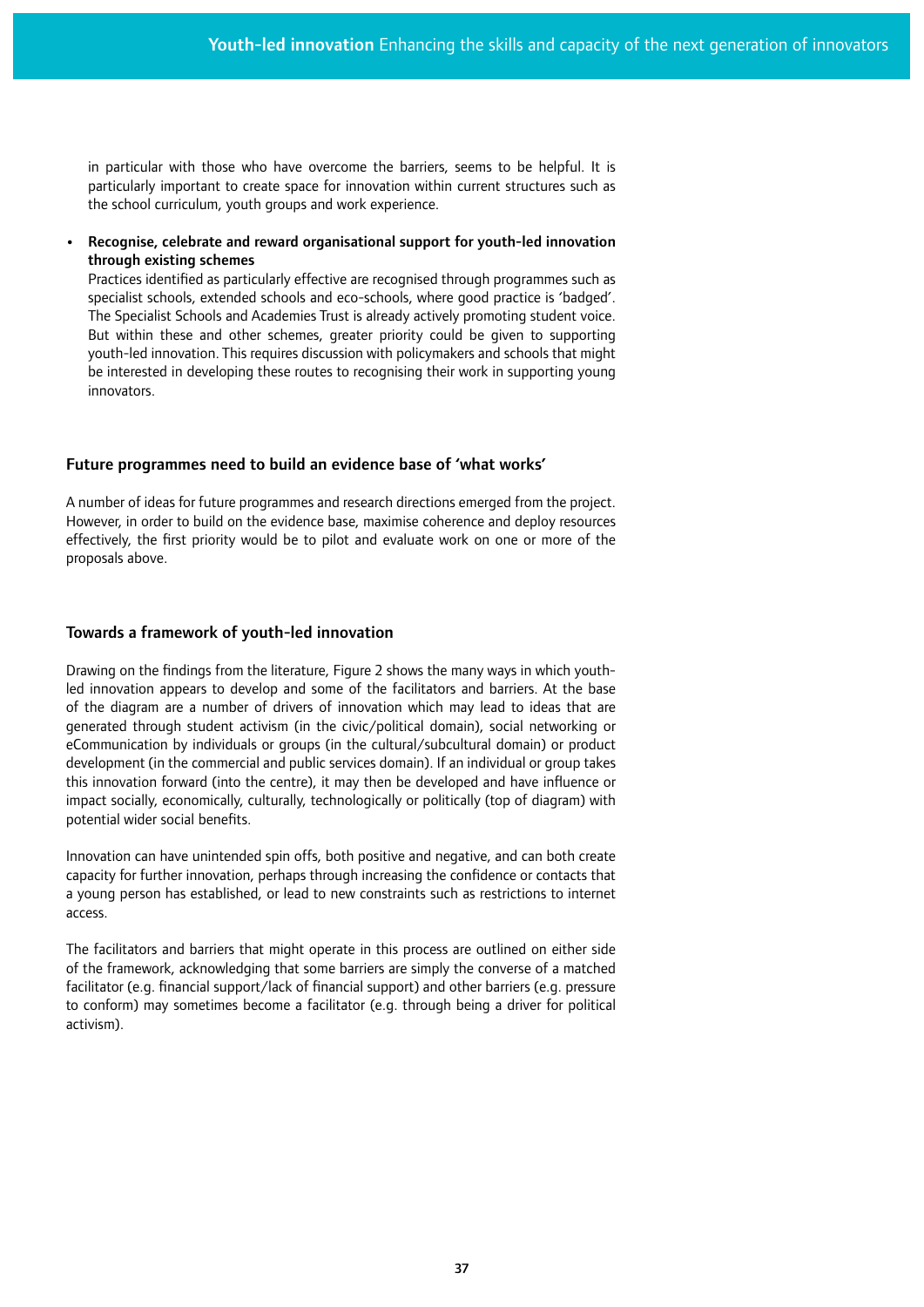Figure 2: Towards a framework for youth-led innovation

#### Drivers Commercial Benefit to wider society – solving a problem/making a difference Tackling adversity Creative expression Address boredom Search for identity Need to communicate Facilitators Mentors/Role Models Enabling/'Safe' Spaces Social Capital/Networks Information/Resources Rights/Legal Structures Benefits to Individual/Community/Society Individual/Group Youth-led Innovation Social | Economic | Cultural | Technological | Political Capacity for further innovation Spin Offs Spin Offs Innovative activity leads to new constraints Barriers Adult Attitudes Pressure to Conform Previous negative experience Recent Familiarity Regulation/Legal Structures/Policy Lack of capacity e.g. cost/skills Civic/Political Cukuwa uch<br>Education Service Commercial/

## Towards a framework for youth-led innovation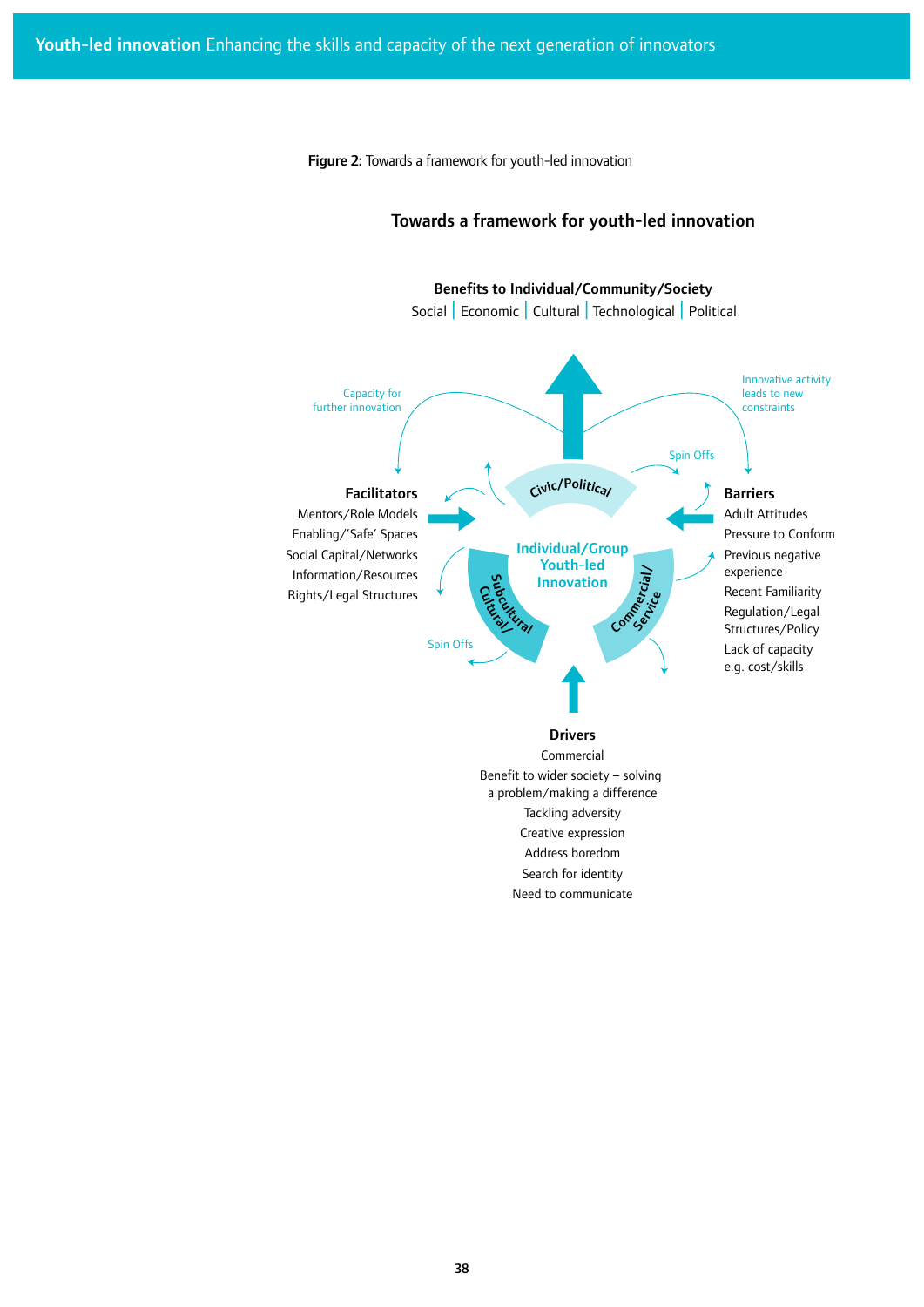# Appendix: About our review of the literature

The objectives of the research given in our proposal to NESTA were as follows:

- **•**  reviewing the literature on youth-led innovation and identifying evidence of its impact in terms of social, cultural, economic, technological and political benefits;
- **•**  providing evidence if available, that involvement in innovation increases the propensity and capacity of young people to innovate;
- providing evidence of the barriers and facilitators to youth-led innovation;
- **•**  developing a 'typology' or 'framework' for youth innovation which provides explanatory value in terms of the contexts, motivations of organisations and young people, and types of innovation;
- **•**  making recommendations to NESTA and public policy/programme makers on possible future strategies/programmes to promote youth-led innovation.

Electronic searches were undertaken on 23 databases using a wide range of search terms (see below for a list of databases and search terms used). This process provided 513 references which were recorded in an EndNote database. The titles and abstracts of these were then screened for relevance and other criteria for inclusion as follows:

- process, product and service-related innovations;
- examples of innovations in different areas, e.g. music, art, IT, language;
- subcultural and countercultural movements:
- examples of different spaces used for innovation, e.g. school councils, youth parliament;
- **•**  factors which encouraged/discouraged innovation;
- overarching texts/theoretical works;
- **•**  changes being made as a result of youth involvement/decision-making;
- empowering youth this generally was in the form of small scale projects;
- youth being involved, rather than just participating, in processes, e.g. key player in a research project;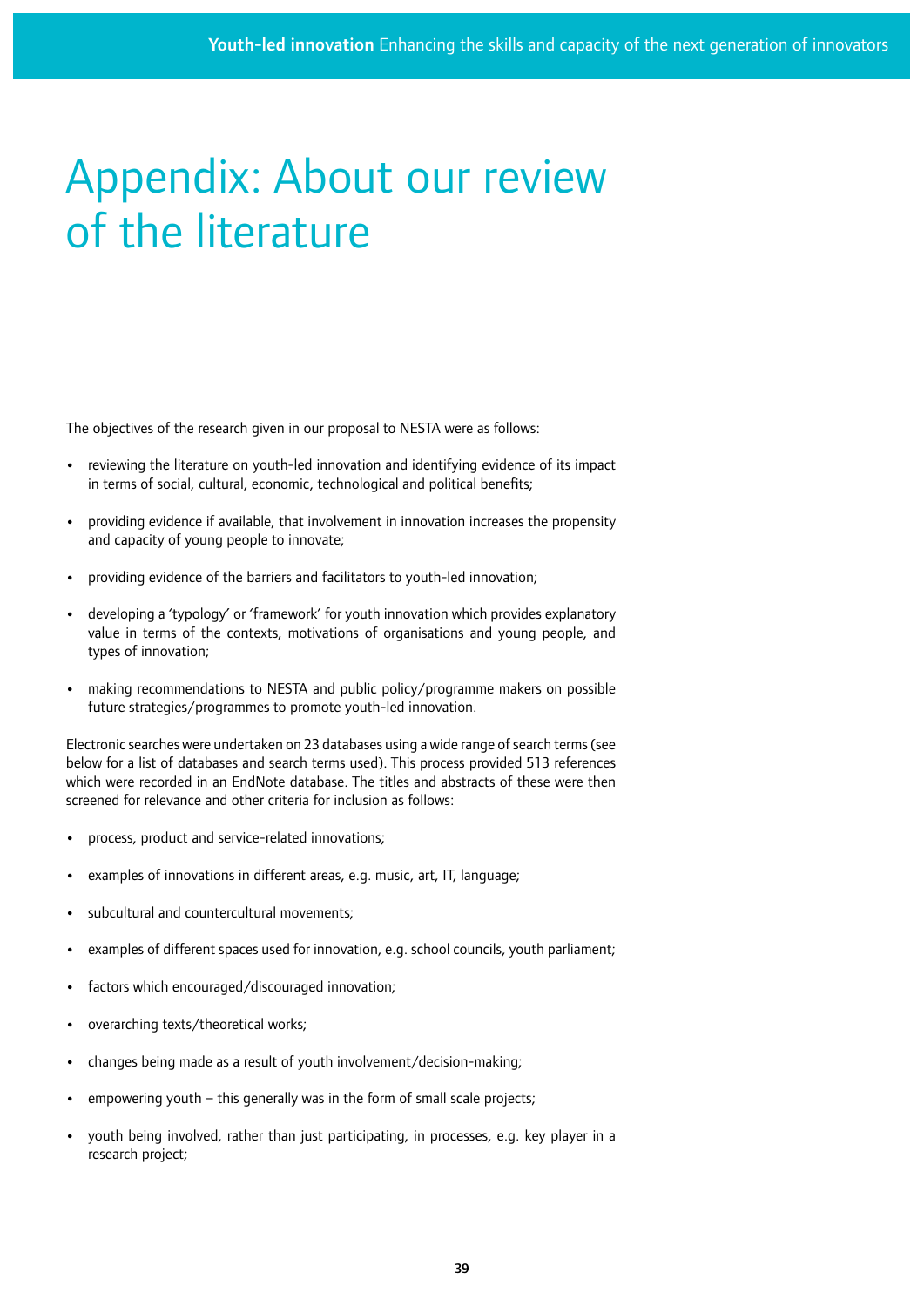- **•**  youth working as partners with adults, rather than just participating, in developing thinking/implementing innovation. This included youth in design processes;
- **•**  youth participating in policymaking/as change agents;
- **•**  innovation as exploration of identity;
- **•**  research relating to organisations renowned for supporting youth enterprise;
- research about factors necessary for/influencing youth innovation/enterprises;
- research relating to social theory around youth innovation;
- literature reviews on youth leadership;
- research on involving hard-to-reach youth.

This gave us a list of around 65 references which were then obtained or ordered for reviewing. The publications were read and notes made on a proforma that addressed the elements of the study and the methodology, main findings and references to other relevant work.

## Databases searched for the literature review

ABI/INFORM Global BHI (British Humanities Index) Business Source Premier British Education Index (also covers Australian Education Index and Educational Resources Information Center – ERIC) Eldis Google Google Scholar ILO Informaworld IngentaConnect International Bibliography of the Social Sciences (IBSS) **JSTOR** OCLC FirstSearch PsycARTICLES PsycINFO Sage Journals online Scopus SourceOECD Springer Publisher database Wiley Interscience Zetoc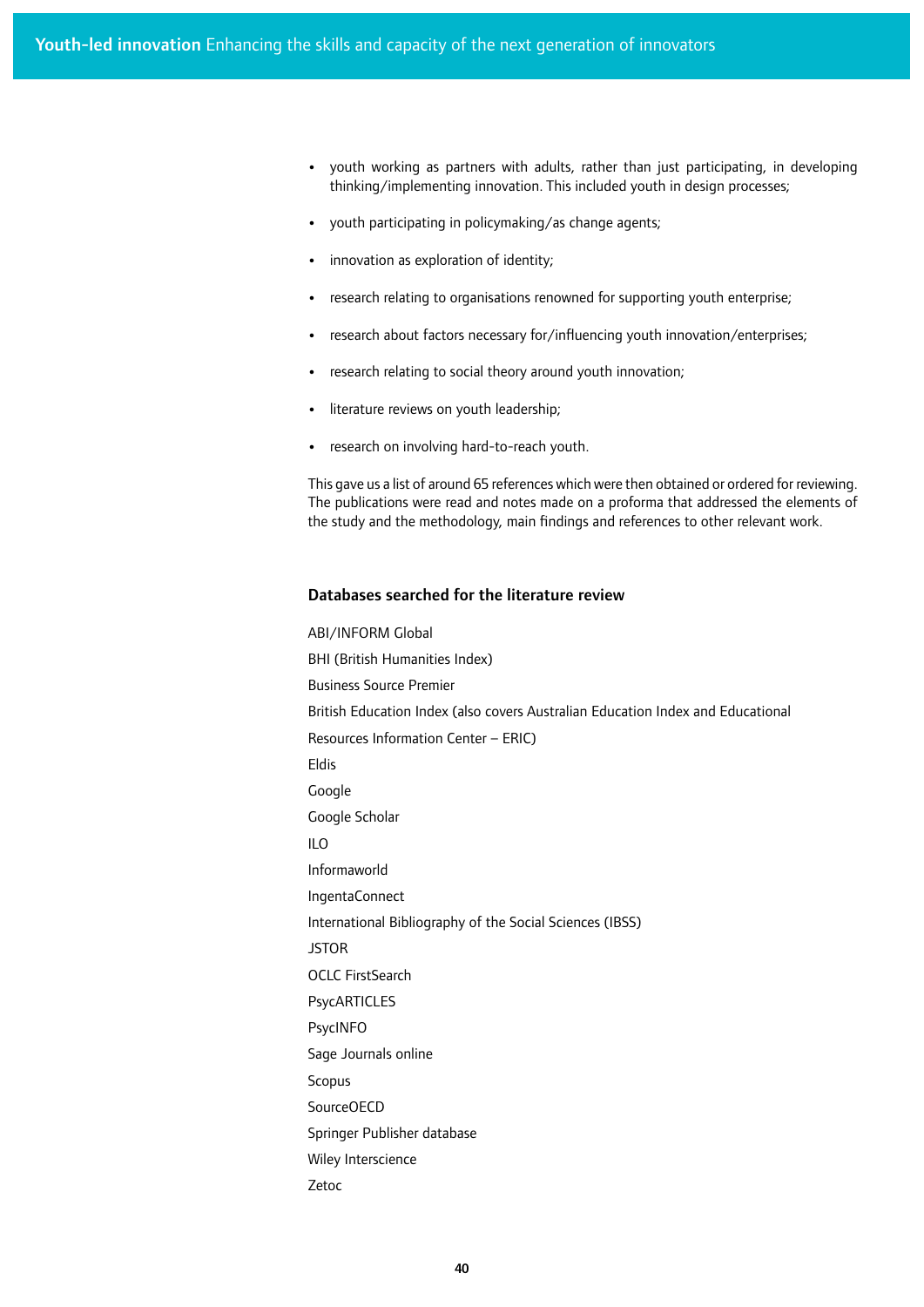## Search terms

| Age             | Verb/noun                     | Sector/area                                                      |
|-----------------|-------------------------------|------------------------------------------------------------------|
| Youth           | innovation                    | Mobile phones                                                    |
| Young           | development                   | Music (rap, hip hop, grunge,                                     |
| Children        | entrepreneurship              | drum and bass etc.)                                              |
| <b>Students</b> | youth-adult partnerships      | Graffiti/street art                                              |
| Pupils          | activism                      | Language/slang                                                   |
| Learners        | leadership                    | Fashion                                                          |
|                 | governance                    | Playground games                                                 |
|                 | influence                     | Crime<br>Texting/new literacies                                  |
|                 | participation                 |                                                                  |
|                 | engagement                    | Youth parliament                                                 |
|                 | alliance                      | Youth forum                                                      |
|                 | civic actors                  | Youth/school council                                             |
|                 | change agents                 | Sports                                                           |
|                 | design                        | <b>Business</b><br>Gifted and talented<br>Church<br>Youth groups |
|                 | create                        |                                                                  |
|                 | user-centred innovation       |                                                                  |
|                 | learners as creators          |                                                                  |
|                 | enterprise                    | Social movements                                                 |
|                 | voice                         |                                                                  |
|                 | invention                     |                                                                  |
|                 | improvement                   |                                                                  |
|                 | progress                      |                                                                  |
|                 | directed                      |                                                                  |
|                 | decision makers               |                                                                  |
|                 | service-learning              |                                                                  |
|                 | social innovation             |                                                                  |
|                 | * user-centred with all above |                                                                  |
|                 |                               |                                                                  |

\* user- ... and all above